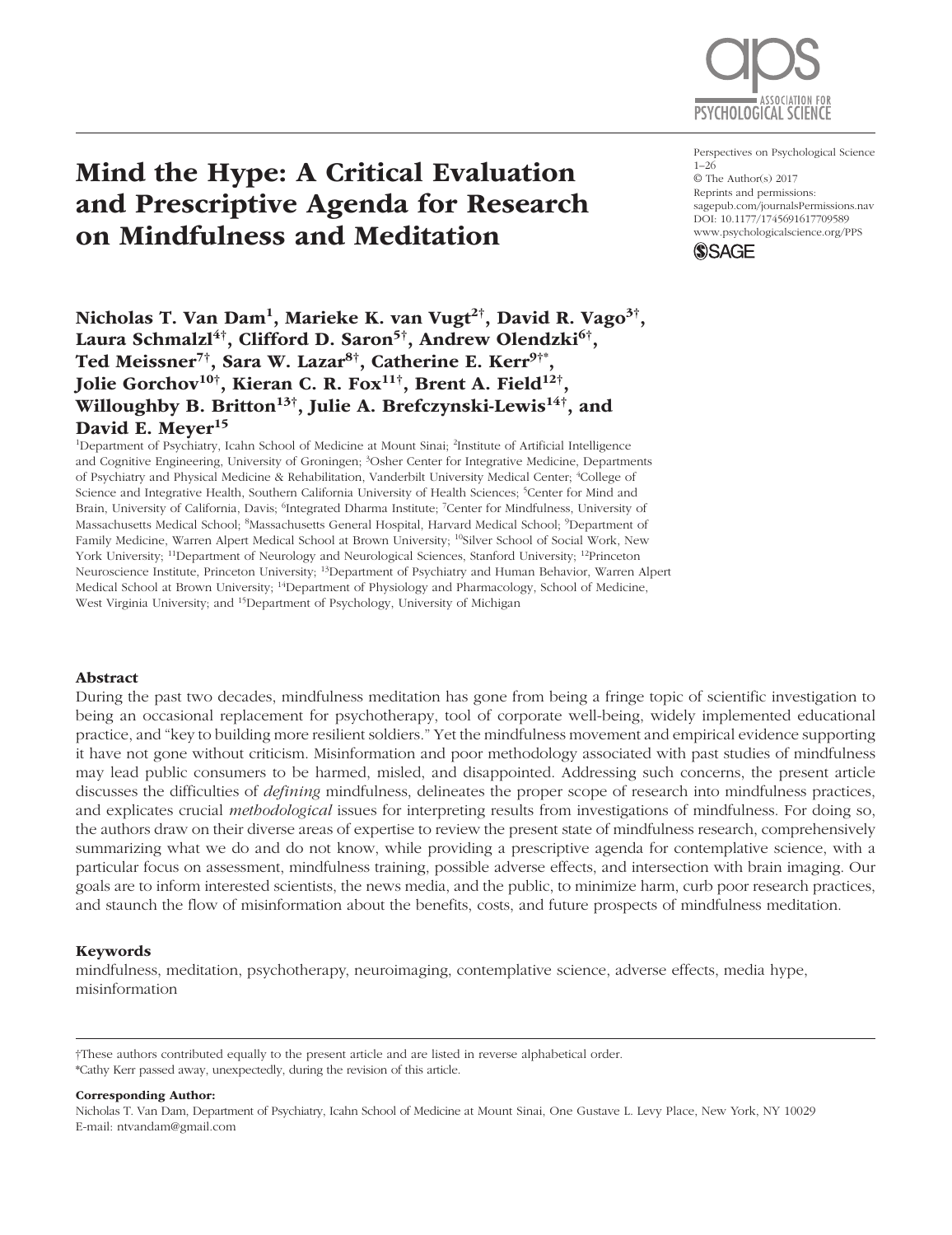

Fig. 1. Scientific and news media articles on mindfulness and/or meditation by year from 1970 to 2015. Empirical scientific articles (black line) with the term *mindfulness* or *meditation* in the abstract, title, or keywords, published between 1970 and 2015 were searched using Scopus. Media pieces (dashed gray line) with the term *mindfulness* or *meditation*, published in newspapers, using a similarity filter to minimize double-counting, published between 1970 and 2015 were searched using LexisNexis.

Mindfulness is an umbrella term used to characterize a large number of practices, processes, and characteristics, largely defined in relation to the capacities of attention, awareness, memory/retention, and acceptance/ discernment. While the term has its historical footing in Buddhism (cf. Bodhi, 2011; Dreyfus, 2011; Dunne, 2011; Gethin, 2011; Kabat-Zinn, 2011), it has achieved wide-ranging popularity in psychology, psychiatry, medicine, neuroscience, and beyond, initially through its central role in mindfulness-based stress reduction (MBSR; Kabat-Zinn, 1990)—an intervention/training "package" introduced in the late 1970s as a complementary therapy for medically ailing individuals (Kabat-Zinn, 2011). The term *mindfulness* began to gain traction among scientists, clinicians, and scholars as the Mind and Life Institute emerged in 1987 and facilitated formal regular dialogues between the Dalai Lama and prominent scientists and clinicians, as well as regular summer research meetings, the latter starting in 2004 (Kabat-Zinn & Davidson, 2011). In the early 2000s, mindfulness saw an exponential growth trajectory that continues to this day (see Fig. 1). The term *mindfulness* has a plethora of meanings; a reflection of its incredible popularity alongside some preliminary support, considerable misinformation and misunderstanding, as well as a general lack of methodologically rigorous research.

Mindfulness has become an extremely influential practice for a sizeable subset of the general public, constituting part of Google's business practices (Schaufenbuel, 2015), available as a standard psychotherapy via the National Health Service in the United Kingdom (see Coyne, 2015b) and, most recently, part of standard education for approximately 6,000 school children in London (Rhodes, 2015). In addition, it has become a major area of study across subdisciplines of psychological science, including social/personality (Brown & Ryan, 2003), industrial/organizational (Dane, 2011), experimental (Jensen, Vangkilde, Frokjaer, & Hasselbalch, 2012), clinical (Dimidjian & Segal, 2015), cognitive (Tang, Hölzel, & Posner, 2015), health (Jain et al., 2007), educational (Britton, Lepp, et al., 2014), and many others. As such, it is critical that we take the term (along with any ambiguities) and the methodological rigor (or lack thereof) with which it has been studied very seriously.

Over the past two decades, writings on mindfulness and meditation practices have saturated the public news media and scientific literature (see Fig. 1). While this is not an isolated case, much popular media fail to accurately represent scientific examination of mindfulness (see, e.g., Goyal et al., 2014), making rather exaggerated claims about the potential benefits of mindfulness practices (Gibbs, 2016; Gunderson, 2016). There have even been some portrayals of mindfulness as an essentially universal panacea for various types of human deficiencies and ailments (see, e.g., Gunderson, 2016; Huffington, 2013).

As mindfulness has increasingly pervaded every aspect of contemporary society, so have misunderstandings about what it is, whom it helps, and how it affects the mind and brain. At a practical level, the misinformation and propagation of poor research methodology can potentially lead to people being harmed, cheated,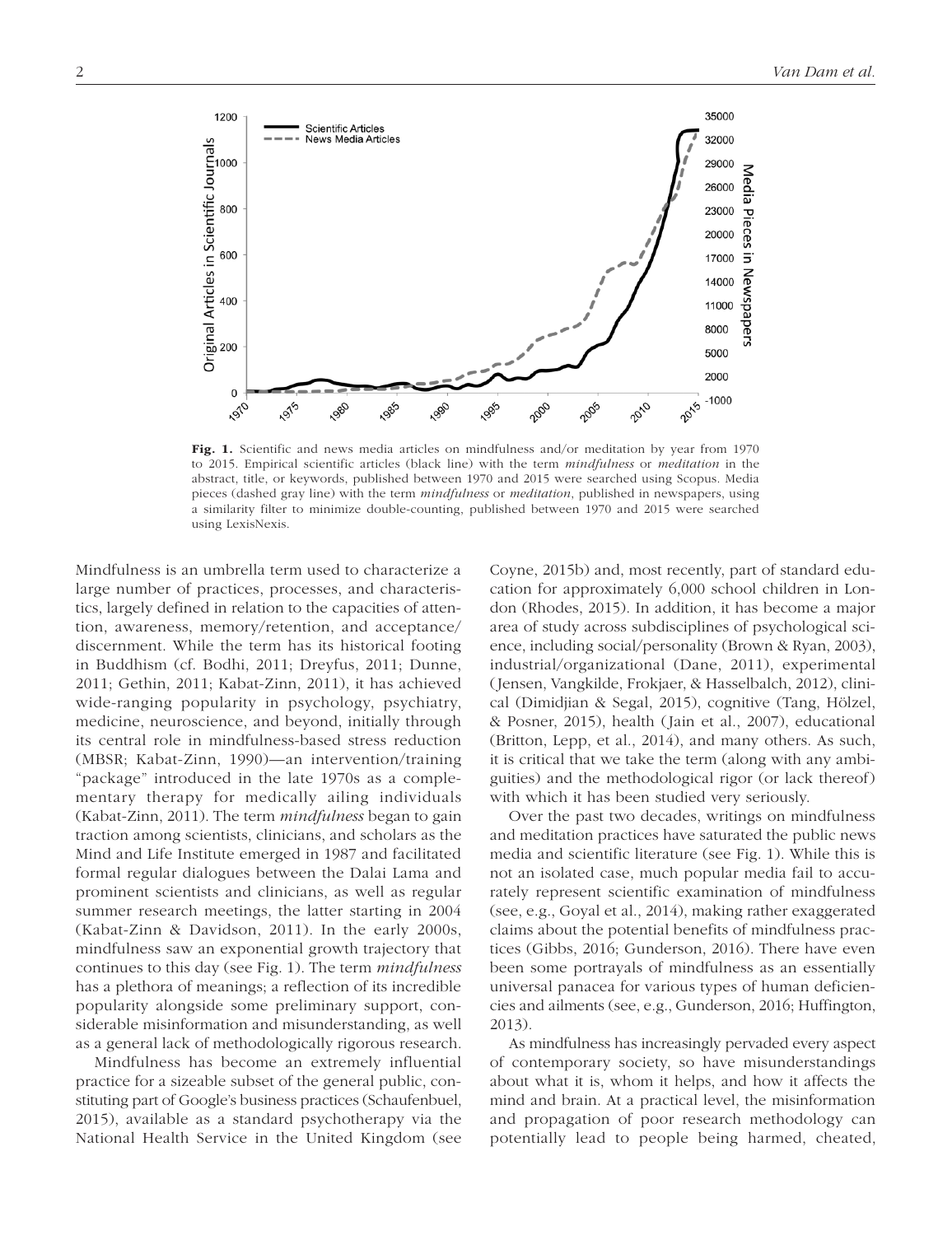disappointed, and/or disaffected. At a philosophical level, misunderstandings of the work and its implications could limit the potential utility of a method that proposes unique links between first-person data and third-person observations (cf. Lutz & Thompson, 2003). Furthermore, research into a potentially promising arena may be halted for no reason other than that people have become tired of hearing about it (and therefore disinclined to pursue and/or fund it). While there have been many review articles written on mindfulness (e.g., Davidson & Kaszniak, 2015; Dimidjian & Segal, 2015; Farb, 2014; Tang et al., 2015), they cannot, by virtue of their limited scope (often focused on specific conditions or topics) and authorship (often limited to a short list of investigators, sometimes with clear conflicts of interest; see, e.g., Coyne, 2015b), offer a balanced, consensus perspective. Going beyond prior reviews, the present work provides exposition of the varying definitions of mindfulness, reviews the status of empirical assessment of mindfulness, reviews potential adverse events, considers implications for contemporary clinical practice, discusses specific issues that arise when doing neuroimaging with meditating samples, and elaborates on potential neural differences associated with meditation practices of varying durations.

Two main topics are considered herein: (a) the problem of *defining mindfulness* and thus delineating the appropriate scope of research on mindfulness practices and (b) *methodological issues* in mindfulness research. We provide (a) an overview of the current state in scientific knowledge, (b) a summary of consensus about what the currently available empirical findings do or do not conclusively show, and (c) a proposed prescriptive research agenda for making future scientific progress in understanding the consequences of mindfulness practices.

Our rationale for this expository approach stems from multiple major a priori considerations. We believe that much public confusion and media hype have stemmed from an undifferentiated use of the terms *mindfulness* and *meditation*. Each of these terms may refer to an ambiguously broad array of mental states and practices that are associated with a wide variety of secular and religious contexts (Davidson & Kaszniak, 2015; Goleman, 1988). Valid interpretation of empirical results from scientific research on such states and practices must take proper account of exactly what types of mindfulness and meditation are involved. With current use of umbrella terms, a 5-minute meditation exercise from a popular phone application might be treated the same as a 3-month meditation retreat (both labeled as meditation) and a self-report questionnaire might be equated with the characteristics of someone who has spent decades practicing a particular type of meditation (both labeled as mindfulness).

Furthermore, there is a general failure among the public to recognize that scientific consensus is a complex process requiring considerable time, effort, debate, and (most important) data. Throughout the scientific process, the predominant view among scholars can vacillate between being in support of, being agnostic to, and being against a given idea or theory (Shwed & Bearman, 2010). Eager journalists, academic press offices, and news media outlets—sometimes aided and abetted by researchers—have often overinterpreted initial tentative empirical results as if they were established facts. Moreover, statistically "significant" differences have repeatedly been equated with clinical and/or practical significance (cf. Rosnow & Rosenthal, 1989). These critical considerations need to be incorporated constructively in the future development of best practices for conducting mindfulness research, and for promoting accurate scientific communication with the general public (Britton, 2016).

### The Problematic Meaning of "Mindfulness"

Despite how it is often portrayed by the media (e.g., Huffington, 2013) and some researchers (Brown & Ryan, 2003), there is neither one universally accepted technical definition of "mindfulness" nor any broad agreement about detailed aspects of the underlying concept to which it refers (Bodhi, 2011; Dreyfus, 2011; Dunne, 2011; Gethin, 2011). Frequently, "mindfulness" simply denotes a mental faculty for being consciously aware and taking account of currently prevailing situations (Kabat-Zinn, 1990; Langer, 1989). At other times, "mindfulness" may refer to formal practice of sitting on a cushion in a specific posture and attending (more or less successfully) to the breath or some other focal object. Considerable disagreement about definitions is not uncommon in the study of complex constructs (for discussion of intelligence, see, e.g., Neisser et al., 1996; for discussion of wisdom, see, e.g., Walsh, 2015) and mindfulness is no exception. Mindfulness is typically considered to be a mental faculty relating to attention, awareness, retention/ memory, and/or discernment (cf. Davidson & Kaszniak, 2015); however, these multiple faculties are rarely represented in research practice (Goldberg et al., 2015; Manuel, Somohano, & Bowen, 2017). One of the most thoughtful and frequently invoked definitions states that mindfulness is moment-to-moment awareness, cultivated by paying attention in a specific way, in the present moment, as nonreactively, nonjudgmentally, and openheartedly as possible (Kabat-Zinn, 1990, 2011). However, this definition has been described as one of convenience regarding those constructs most readily comprehensible to Western audiences (Kabat-Zinn, 2011).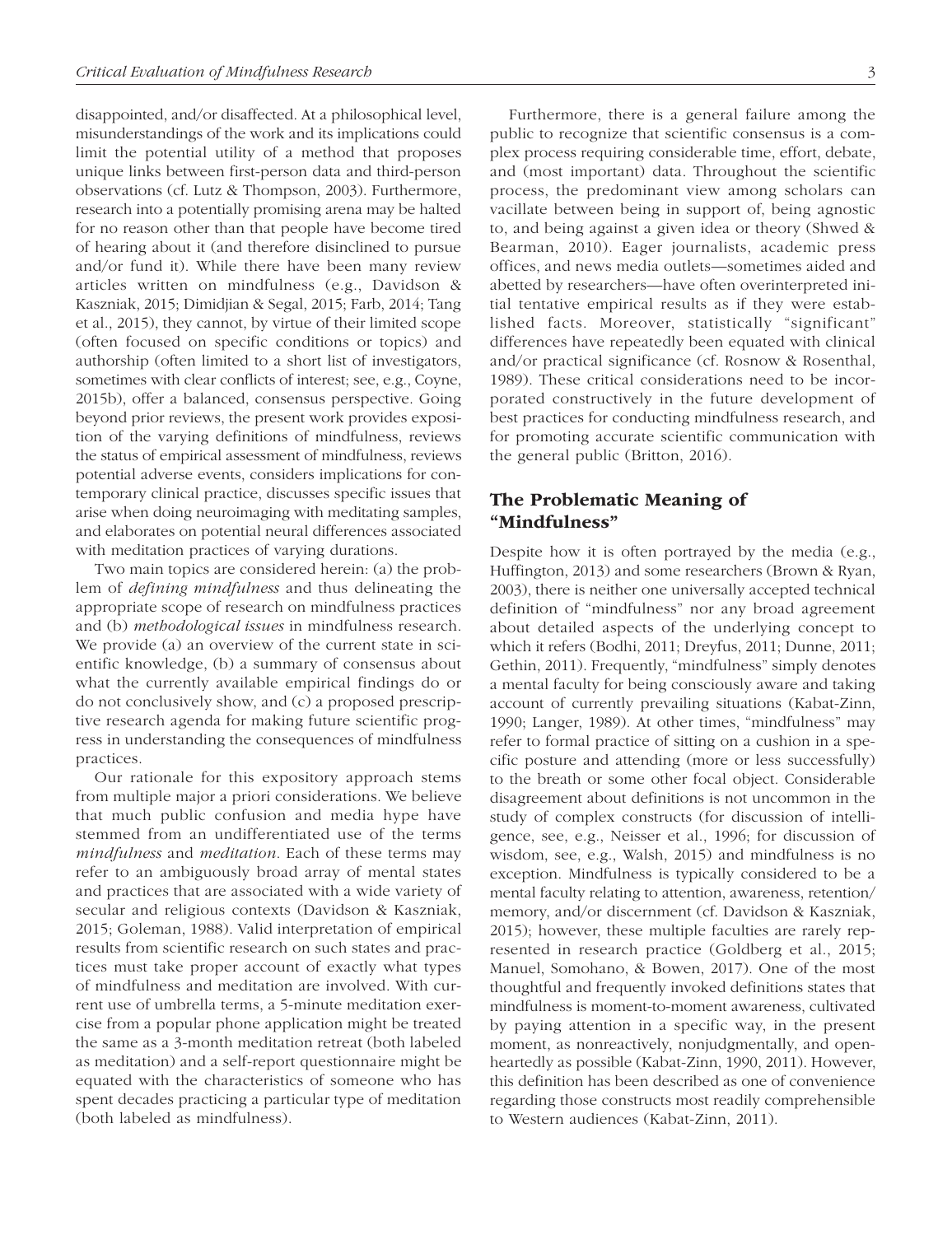#### Table 1. Mindfulness Measures

| <b>Publication Date</b> | Name                                                           | Context                                   | Citation<br>Count <sup>a</sup> | Factors                                                                            |
|-------------------------|----------------------------------------------------------------|-------------------------------------------|--------------------------------|------------------------------------------------------------------------------------|
| 2001                    | Freiburg Mindfulness Inventory (FMI)                           | Buddhist theory                           | 565                            | 1. General                                                                         |
| 2003                    | Mindful Attention and Awareness Scale<br>(MAAS)                | Self-determination theory                 | 5,054                          | 1. Attentiveness and<br>Awareness                                                  |
| 2004                    | Kentucky Inventory of Mindfulness<br>Skills (KIMS)             | Dialectical behavior<br>therapy           | 1,449                          | 1. Observing<br>2. Describing<br>3. Awareness<br>4. Acceptance                     |
| 2006                    | Five Facet Mindfulness Questionnaire<br>(FFMQ)                 | CAMS-R, KIMS, FMI,<br>SMQ, MAAS           | 2,660                          | 1. Nonreactivity<br>2. Observing<br>3. Awareness<br>4. Describing<br>5. Nonjudging |
| 2006                    | Toronto Mindfulness Scale (TMS)                                | Bishop et al. (2004)                      | 648                            | 1. Curiosity<br>2. Decentering                                                     |
| 2007                    | Cognitive and Affective Mindfulness<br>Scale, Revised (CAMS-R) | Buddhist theory and<br>Kabat-Zinn (1990)  | 530                            | 1. Attention<br>2. Present Focus<br>3. Awareness<br>4. Acceptance                  |
| 2008                    | Philadelpha Mindfulness Scale<br>(PHLMS)                       | Bishop et al. $(2004)$                    | 411                            | 1. Acceptance<br>2. Awareness                                                      |
| 2008                    | Southhamptom Mindfulness<br>Questionnaire (SMQ)                | Kabat-Zinn (1990) and<br>cognitive theory | 297                            | 1. General                                                                         |
| 2013                    | State Mindfulness Scale (SMS)                                  | Buddhist theory                           | 35                             | 1. Body Mindfulness<br>2. Mind Mindfulness                                         |

a Google Scholar, October 20, 2016.

# *Alternative semantic interpretations of "mindfulness"*

Although concerted efforts have been made to provide consensus descriptions of mindfulness (Analayo, 2003; Bishop et al., 2004; Bodhi, 2011; Brown, Ryan, & Creswell, 2007; Grabovac, Lau, & Willett, 2011; Gunaratana, 2002; Hölzel et al., 2011; Malinowski, 2013; S. L. Shapiro, Carlson, Astin, & Freedman, 2006; Vago & Silbersweig, 2012), there continue to be considerable variations regarding the meaning of "mindfulness." The resulting debates within and across complementary scholarly disciplines that encompass the investigation and practice of mindfulness and meditation more generally are diverse and complex (see *Contemporary Buddhism*, 2011, vol. 12, no. 1; *Psychological Inquiry*, 2007, vol. 18, no. 4). Given such considerations, one should not be especially surprised that some people have refrained from accepting Kabat-Zinn's (1990) definition of "mindfulness," or else have interpreted it in different, sometimes conflicting, ways. Kabat-Zinn (2011) himself has acknowledged that the term represents (to him) a much broader scope of concepts and practices than what his earlier (1990) definition might suggest.

# *Scientific implications of semantic ambiguity in the meaning of "mindfulness"*

The ramifications of considerable semantic ambiguity in the meaning of mindfulness are multifarious. Any study that uses the term *mindfulness* must be scrutinized carefully, ascertaining exactly what type of "mindfulness" was involved, and what sorts of explicit instruction were actually given to participants for directing practice, if there was any practice involved. If the definition of mindfulness is based on self-report measures, one should be aware of the nuances of the various measures, how they relate to each other and/or conceptualizations of mindfulness (see Table 1; Bergomi, Tschacher, & Kupper, 2013; Sauer et al., 2013), as well as how different individuals might interpret the items on these measures (cf. Grossman & Van Dam, 2011). It should be further noted that self-reported mindfulness may not relate to the actual practice of mindfulness meditation (cf. Manuel et al., 2017). When formal meditation was used in a study, one ought to consider whether a specifically defined type of mindfulness or other meditation (cf. Lutz, Slagter, Dunne, & Davidson, 2008) was the target practice (see, e.g., Braun, 2013; McMahan, 2008).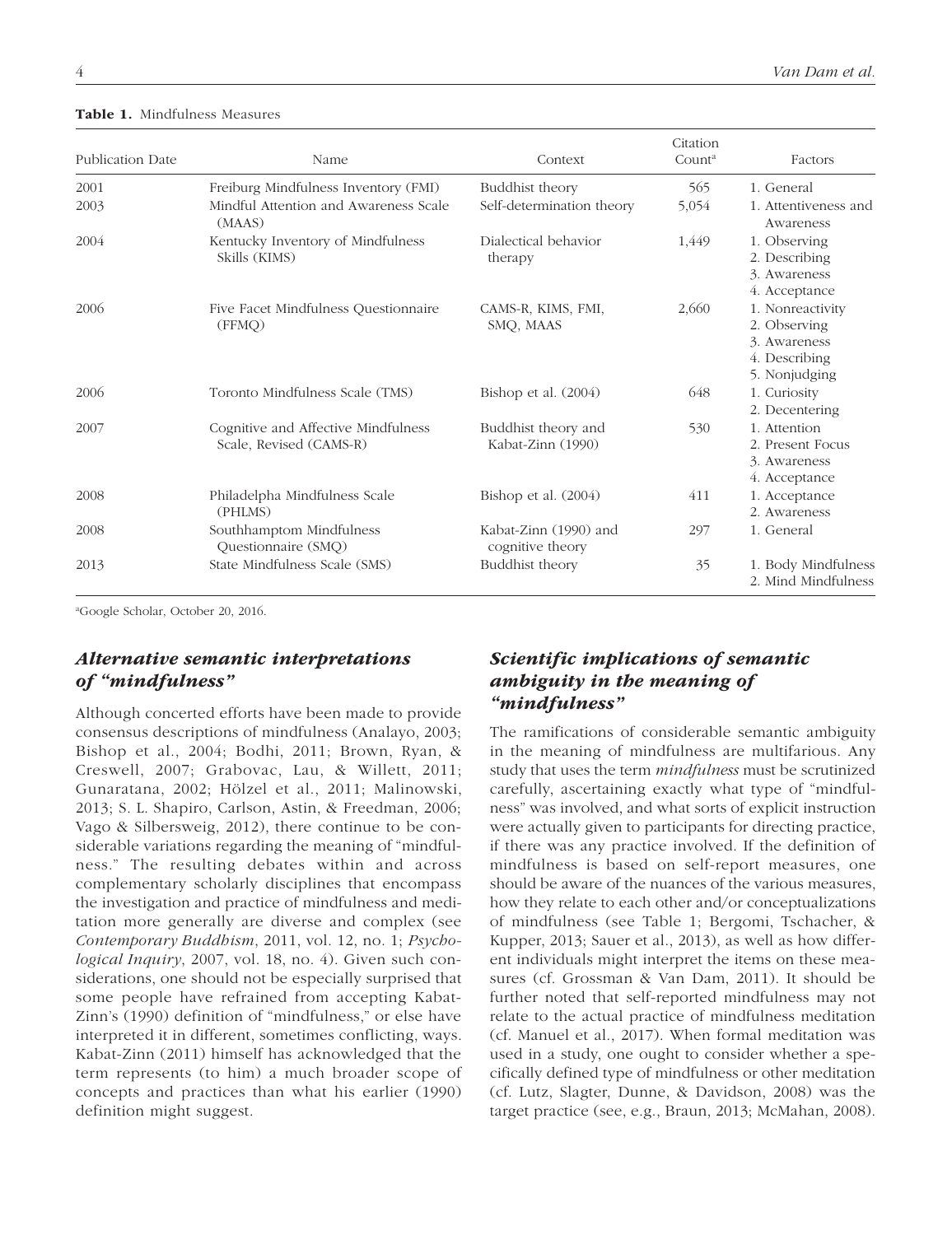In addition, while there is no single definition of mindfulness, it is important to examine whether the authors' specified definition is consistent with their study design.

### *Consequences of semantic ambiguity for empirical studies of "mindfulness"*

Although most mindfulness training has been derived from the original MBSR model (Kabat-Zinn, 1990), the intensity (hours per day) and duration (total time commitment) of participants' formal practice have varied considerably across different versions of training (Davidson & Kaszniak, 2015; Tang et al., 2007; Zeidan et al., 2011). The particular methods for teaching and practicing "mindful" states have varied, too. However, published journal abstracts and media reports about obtained results often gloss over such crucial variations, leading to inappropriate comparisons between what might be fundamentally different states, experiences, skills, and practices.

*Different definitions of skilled expertise.* The definitions of "novice" and "expert" or "adept" (with respect to those with meditation experience) have varied considerably from study to study. Some investigators have considered novices to be individuals with some but not extensive prior formal meditation experience (e.g., up to a few hundred hours of practice; Kozasa et al., 2012; Lutz, Dunne, & Davidson, 2007). Others have applied a much stricter criterion, deeming novices only to be individuals with absolutely no prior meditation experience (e.g., Brewer et al., 2011). Further increasing this confusion, some approaches to investigating "mindfulness" (e.g., Hayes, Strosahl, & Wilson, 1999; Linehan, 1993) do not require any systematic training to become "skilled" in the practice, nor do they require participants to sustain a given experiential state (e.g., present-moment focus, or compassionate engagement) any longer than necessary to achieve a putative beneficial effect.

## *Consequences of semantic ambiguity for theoretical models of "mindfulness"*

According to proposed theoretical models of mindfulness, there are clear mental processes and brain mechanisms that might facilitate insight and adaptive personal change, such as psychological distancing/reperceiving (S. L. Shapiro et al., 2006), decentering and inhibitory control (Vago & Silbersweig, 2012), nonconceptual discriminatory awareness (Brown et al., 2007), acceptance and reintegration (Hayes et al., 1999; Linehan, 1993), or focused attention, decentering, and meta-awareness (Lutz, Jha, Dunne, & Saron, 2015; Meyer, 2009). Some of these processes and/or outcomes may be evident on a continuum, suggesting gradual growth with practice over time, whereas others may emerge significantly only in experienced practitioners (i.e., individuals who have engaged in formal sitting meditation or other contemplative practices such as hatha yoga, over a lengthy period of time; e.g., van Vugt & Slagter, 2014). Potential changes to various cognitive capacities as a result of mindfulness practice are not specific to clinical contexts; it also informs the limits, capacities, and nature of various cognitive functions and how those functions might be modified. However, the aforementioned complexity, confounding, and confusion that surrounds empirical research on "mindfulness" limits the potential of the method to inform broad questions and inform specific theories. The extent to which a specific model is supported or disconfirmed by particular sets of empirical data or systematic observations depends on the meaning of "mindfulness" that inspired data acquisition. For example, it is nearly impossible to test whether decentering has occurred if one has not obtained a measure of it. Support for a model will also depend on compliance with experimenter/clinician instructions (Davidson & Kaszniak, 2015). No one theoretical model (e.g., Garland, Farb, Goldin, & Fredrickson, 2015; Grabovac et al., 2011; Hölzel et al., 2011; S. L. Shapiro et al., 2006; Vago & Silbersweig, 2012) can possibly describe, explain, and predict all of the phenomena stemming from the panoply of facets that "mindfulness," broadly construed, can have. Thus, it will be critical, going forward, to generate new integrative models and to track which data support which models.

#### *Integrative assessment*

*Consensus about the semantic ambiguity of "mindfulness."* "Mindfulness" does not constitute a unitary construct, though it frequently includes aspects of paying attention in a specific, sustained, nonjudgmental way (Kabat-Zinn, 1990). Buddhist scholars suggest it often entails attention, awareness, memory/retention, and discernment (cf. Bodhi, 2011; Dreyfus, 2011; Dunne, 2011; Gethin, 2011). Self-report measures often highlight attention, awareness, and acceptance or nonjudgment (rather than discernment; see Table 1). The field, broadly defined, seems to agree that mindfulness entails attention and awareness with some important qualifiers about the nature of those faculties. It is also evident that mindfulness is part of some broader collection of goals and attitudes (Gethin, 2011; Kabat-Zinn, 2011). From a historical perspective, the attitudes qualifying attention and awareness are those accompanying some higher pursuit (e.g.,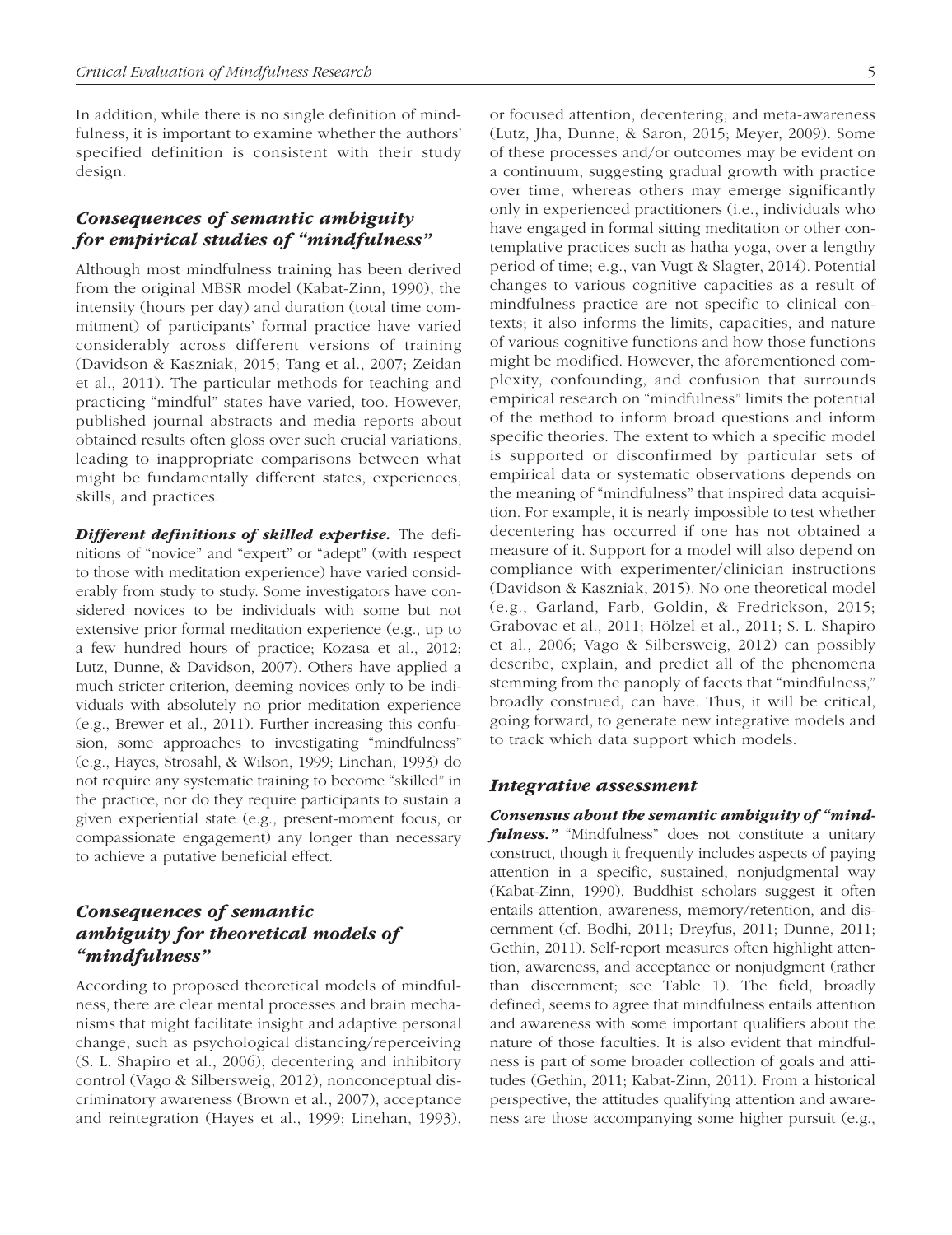| Feature                           | Definition                                                         | Variation in Feature                                                                                                             |
|-----------------------------------|--------------------------------------------------------------------|----------------------------------------------------------------------------------------------------------------------------------|
| Primary features                  |                                                                    |                                                                                                                                  |
| Arousal                           | Extent of alertness, awakeness, etc.                               | Low, medium, high                                                                                                                |
| Orientation (of attention)        | Where attention is directed                                        | Inward vs. outward vs. no orientation                                                                                            |
| Spatial "dynamic" (of attention)  | The quality of attention in space                                  | Fixed (e.g., on an object or location) vs.<br>moving (e.g., as in the body scan)                                                 |
| Temporal "dynamic" (of attention) | The quality of attention in time                                   | Constant/stable vs. rhythmic/sporadic                                                                                            |
| Object (of attention)             | Attention can be fixed on none, one, two,<br>or many objects       | Specific (i.e., defined object[s]) vs. aspecific<br>(i.e., no well-defined object[s]) vs. none<br>(i.e., no object of attention) |
| Aperture (of attention)           | How "sharply" the spotlight of attention is<br>focused             | Narrow vs. intermediate vs. diffuse                                                                                              |
| Effort                            | The extent to which one exerts energy to<br>achieve other features | Low, medium, high                                                                                                                |
| Secondary features                |                                                                    |                                                                                                                                  |
| Complementary activity            | Physical activity to facilitate desired<br>feature(s)              | Walking, mantra recitation, dancing,<br>rhythmic movement, etc.                                                                  |
| Affective valence                 | Emotional tone of practice                                         | Positive vs. neutral vs. negative                                                                                                |
| Emotional intention               | A desired emotional state (to be cultivated)                       | Loving-kindness, compassion, forgiveness,<br>generosity, etc.                                                                    |
| Motivation/goal                   | The rationale/reason for the practice                              | Wellness, mitigation of illness, self-<br>improvement, enlightenment                                                             |
| Proficiency required              | Level of skill or expertise necessary                              | Low, medium, high                                                                                                                |
| Posture                           | Physical orientation of body during<br>practice                    | Horizontal (e.g., lying down) vs. intermediate<br>(e.g., sitting) vs. vertical (e.g., standing)                                  |

Table 2. Nonexhaustive List of Defining Features for Characterization of Meditation Practice

enlightenment), including recognition/awareness, tranquility, concentration, equanimity, energy, joy, and discrimination (Gethin, 2011). Ultimately, degree of fidelity to historical definitions may not necessarily matter to definitions of mindfulness applied in modern practice (Dreyfus, 2011; Gethin, 2011), though historical definitions can provide important context and insight into the nature of mindfulness practice and its potential mechanisms (cf. Kabat-Zinn, 2011). Finally, the type of mindfulness putatively measured by contemporary cross-sectional research is not necessarily the same as what contemporary mindfulness training/meditation seeks to cultivate (see Manuel et al., 2017), which itself can differ from the mindfulness practiced by long-term meditators in various contemplative traditions relative to one another (Grossman & Van Dam, 2011).

*Prescriptive research agenda: Transcending the prevalent ambiguity.* Given current confusion surrounding "mindfulness," we urge scientists, practitioners, instructors, and the public news media to move away from relying on the broad, umbrella rubric of "mindfulness" and toward more explicit, differentiated denotations of exactly what mental states, processes, and functions are being taught, practiced, and investigated. Toward this end, we

have provided a nonexhaustive list of defining features for characterization of contemplative and meditation practices (see Table 2). We have divided these features into primary (i.e., critical to most practices) and secondary (i.e., only critical to some practices). While this list is nonexhaustive, common use of this list of descriptors (or a comparable list) would permit the field to move beyond the many ambiguities of definition it is currently facing. Other examples of fundamental feature lists can be found in both scientific (e.g., Lutz et al., 2015) and contemplative (e.g., Analayo, 2003) literatures. For those studies using selfreport measures, we encourage users to list the exact measure and to discuss the aspects of "mindfulness" that the utilized measure characterizes (see, e.g., Table 1). These suggestions address only terminology and do not necessarily provide ways to overcome the variation in the panoply of contextual factors surrounding mindfulness and/or meditation practice (e.g., type and training of instructor, regularity of meetings, group vs. individual practice, home practice type and amount, etc.). To resolve issues surrounding the implementation of mindfulness and/or other meditation-based training/intervention, we recommend development of something similar to a CONSORT checklist (Moher, Schulz, & Altman, 2001) that could be implemented across studies (see Table 3).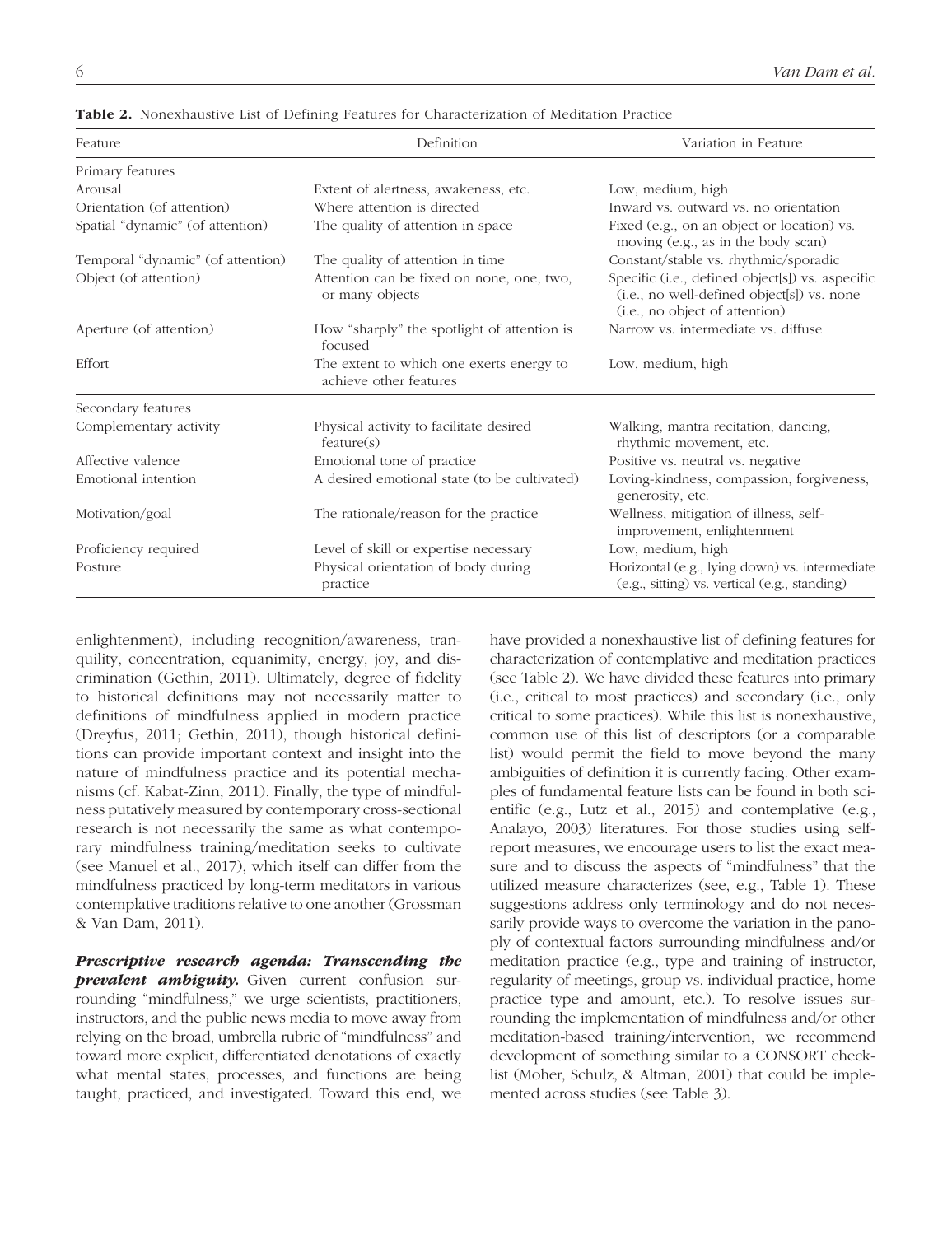| Teacher information   | Number/type of retreats attended?                                                         |
|-----------------------|-------------------------------------------------------------------------------------------|
|                       | Experience in contemplative instruction (general and specific)?                           |
|                       | Formal contemplative training?                                                            |
|                       | Formal clinical qualifications?                                                           |
|                       | Blinded to experimental hypotheses?                                                       |
| Practice information  | Setting $(s)$ ?                                                                           |
|                       | Physical (e.g., hospital room, university lecture hall, etc.)                             |
|                       | Social (e.g., individual vs. group-if group, cohesion, size)                              |
|                       | Overall duration (e.g., 8 weeks, 12 weeks, 3 months, etc.)?                               |
|                       | Frequency of meetings?                                                                    |
|                       | Average length of meetings?                                                               |
|                       | Types of formal practice (e.g., body scan, breath meditation, walking meditation, etc.)?  |
|                       | Approximate total % of each type of practice?                                             |
|                       | Types of informal practice?                                                               |
|                       | Logs maintained? Practice reviewed in session? Guided?                                    |
|                       | Types of instructional materials used (e.g., mindfulness-based stress reduction workbook) |
| General information   | Instructor adherence assessed?                                                            |
|                       | Control group used?                                                                       |
|                       | Randomization/allocation method?                                                          |
|                       | Adverse events monitored?                                                                 |
| Participant info      | Inclusion/exclusion criteria?                                                             |
|                       | Prior meditation experience?                                                              |
| Conflicts of interest | Formal: funding agency                                                                    |
|                       | Informal: Any possible financial benefit from results of study?                           |

Table 3. Nonexhaustive List of Study Design Features for a Mindfulness-Based Intervention

### Methodological Issues in Mindfulness Meditation Research

Complementing our commentary about the problematic meanings of "mindfulness," several major methodological issues in mindfulness meditation research should be considered as well. Such consideration is essential to achieve the present goals of providing a more balanced perspective on the pros and cons of practicing mindfulness, and on the weaknesses of currently available empirical findings about its efficacy. Specifically, we are concerned about four distinct but related types of issue: (a) insufficient construct validity in measures of mindfulness, (b) challenges to (clinical) intervention methodology, (c) potential adverse effects from practicing mindfulness, and (d) questionable interpretations of data from contemplative neuroscience concerning the mental processes and brain mechanisms underlying mindfulness.

### *Relation to the "replication crisis" in psychological science*

Worries over scientific integrity and reproducibility of empirical findings have recently come to the fore of both psychological science and wider swaths of other basic and applied sciences, receiving considerable

attention in both the scientific literature (Button et al., 2013; Ioannidis, 2005, 2012; Miguel et al., 2014; Open Science Collaboration, 2012; Pashler & Wagenmakers, 2012) and public news media (Freedman, 2010; Johnson, 2014a, 2014b; Lehrer, 2010; Nyham, 2014). As part of these developments, debates regarding the efficacy and safety of treatment interventions have also embroiled the behavioral and neuropsychiatric sciences (Baker, McFall, & Shoham, 2008; Button et al., 2013; Fanelli, 2010; Ioannidis, 2005; Munafò, Stothart, & Flint, 2009; Simmons, Nelson, & Simonsohn, 2011; Yarkoni, Poldrack, Van Essen, & Wager, 2010). Although our present focus is on methodological issues to which mindfulness research is especially vulnerable, it is important to take account of this broader self-examination currently underway in the scientific community. Contemplative science (i.e., the scientific study of contemplative practices including, but not limited to, mindfulness meditation) is particularly vulnerable to "hype" of various sorts (i.e., tendencies to tout exaggerated positive and negative claims).

### *Insufficient construct validity in measuring mindfulness*

One of the disclaimers on offer here concerns construct validity in measuring mindfulness. For obvious reasons,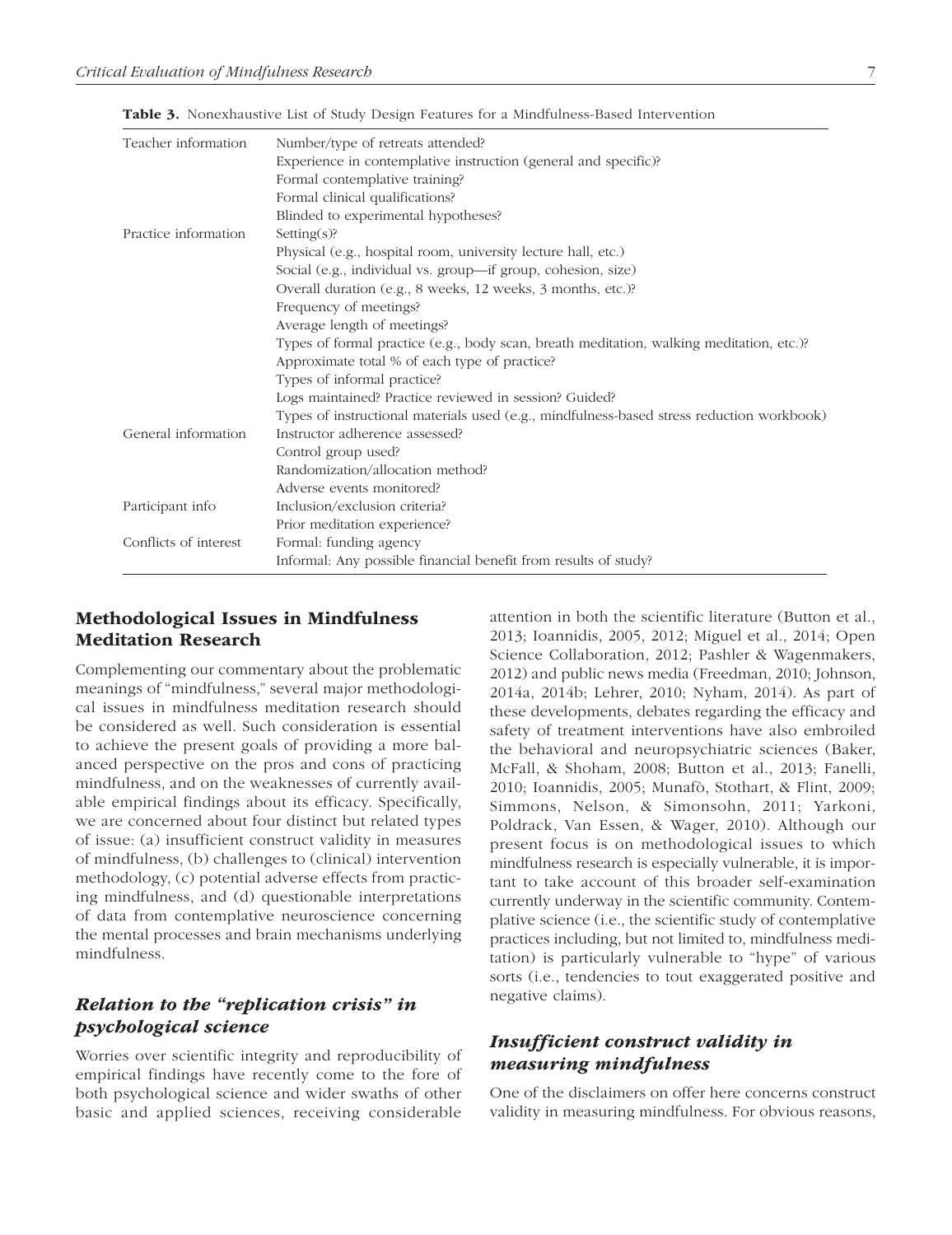

Fig. 2. Articles in academic journals by content type. Scopus search limited to articles in academic journals only, published between 1970 and 2014, keyword *mindfulness* or *meditation* for overall search; *Brain NOT Questionnaire* and *Questionnaire NOT Brain* as additional key terms.

this concern is crucial to our present objectives. Lacking reasonably validated mindfulness measures, one can neither properly determine how this mental faculty changes through instructions and guided practice, nor can one assess how increased mindfulness affects the cognitive capacities and/or symptoms of various mental and physical dysfunctions.

*Difficulties in operationalizing and measuring mindfulness.* Given the aforementioned absence of consensus regarding definitions of "mindfulness," the operationalization and measurement of mindfulness are challenging endeavors. These difficulties have propagated to affect both (a) mindfulness practice and (b) assessments of mindfulness as a mental state or personality trait. Different researchers have implemented varying mindfulness training approaches across studies (e.g., Davidson, 2010), creating challenges for identifying common effects. We are especially concerned about attempts to measure mindfulness via self-report (see, e.g., Grossman & Van Dam, 2011) because, as Figure 2 indicates, a large fraction of recent research studies has used questionnaires for their primary assessment of mindfulness (consistent with a broader trend toward measuring psychological constructs via self-report; e.g., Baumeister, Vohs, & Funder, 2007).

*Problematic aspects of self-report questionnaires.* A major challenge to construct validity in psychological assessment is due to reluctance of the field to move beyond logical positivism, a philosophical position that suggests theories are direct derivations of that which can be empirically observed (Green, 1992). Fueled by the prominence of behaviorism, which continues to play a prominent role in contemporary psychology (see, e.g., Plaud, 2001), the logical positivistic approach posits that a given measure is equivalent to the construct it purports to measure. In contrast, an alternative, nonjustificationist view suggests that a given measure is merely an approximation of a construct (Embretson, 1983; M. E. Strauss & Smith, 2009). It is important that philosophical views on construct validity can influence the ways that measures are designed and validated. One contemporary extension of logical positivism (which itself would reject the very idea of a construct) seems to be that nomothetic span (e.g., the extent to which a measure converges or diverges from other measures that are related or unrelated, respectively) is all that is needed for construct validity. In contrast to the positivistic view, construct representation (e.g., the psychological processes that give rise to responses on instruments that purport to measure the construct) is critical to construct validity (Embretson, 1983; M. E. Strauss & Smith, 2009).

Questionnaire-based scales that purport to measure mindfulness offer, at best, modest evidence of nomothetic span. Mindfulness does reliably correlate with other constructs such as emotional intelligence, selfcompassion, psychological symptoms, thought suppression, emotion regulation, alexithymia, dissociation, and absent-mindedness (e.g., Baer, Smith, Hopkins, Kritemeyer, & Toney, 2006). However, these findings may actually be suggestive of a lack of differentiation from broad features of personality and temperament; meta-analysis of mindfulness measures suggests a strong negative relationship to neuroticism and negative affect (Giluk, 2009). As an alternative, it may suggest that at least some measures of mindfulness relate to general vulnerabilities or skills that are developed across interventions. In other words, these vulnerabilities and/or skills may not be specifically related to mindfulness, an idea supported by increases in mindfulness across both MBSR and an active control condition (Goldberg et al., 2015).

Additional psychometric concerns, largely relating to construct representation, about self-report mindfulness also exist. Notably, several of these scales exhibit different factor structures and response properties between meditators and nonmeditators (e.g., Christopher, Charoensuk, Gilbert, Neary, & Pearce, 2009; Van Dam, Earleywine, & Danoff-Burg, 2009), as well as before and after mindfulness training (e.g., Gu et al., 2016). These findings suggest lack of equivalence on a common underlying latent variable, as well as change in how the items are interpreted. One possible reason for this has to do with demand characteristics; one who has practiced mindfulness meditation may understand and value items differently than someone who has not practiced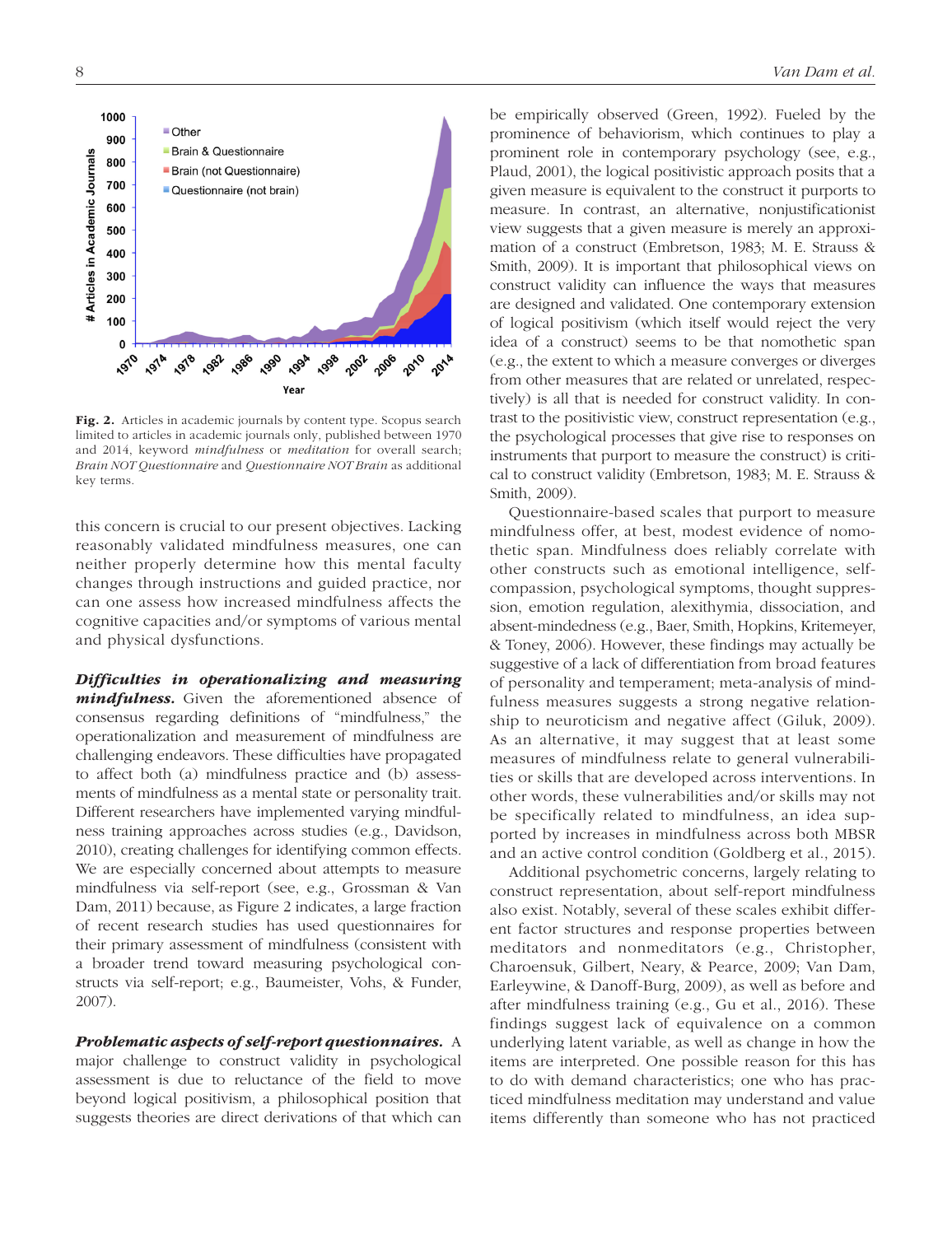(though see Baer, Samuel, & Lykins, 2011)—a potential conflation of desire to be "mindful" with actually being "mindful" (cf. Grossman, 2011). Of additional concern, mindfulness measures have not always favored the group one might expect to be more mindful; in one case, experienced meditators were less "mindful" than binge drinkers (Grossman & Van Dam, 2011; Leigh, Bowen, & Marlatt, 2005). Moreover, mindfulness questionnaires do not always correlate with mindfulness meditation practice (Manuel et al., 2017) and the underlying latent variable influencing item response on certain scales may be reflective of some general feature such as inattentiveness (Van Dam, Earleywine, & Borders, 2010).

Self-report-based measures of mindfulness may be particularly vulnerable to limitations of introspection because participants may not know exactly which aspects of mental states should be taken into account when making personal assessments. Moreover, making "on-line" judgments about degrees of mindfulness requires a special kind of multitasking (Meyer, 2009). In addition, social-desirability biases may be especially pronounced in self-reports about "mindfulness." This is because participants/patients often learn to expect/ value improved attention, equanimity, and so forth, while experimenters often fail to hide their hopes that participants will grow in their adeptness at these mental faculties (cf. Jensen et al., 2012).

#### *Consensus about construct validity in measuring*

"*mindfulness.*" Some promise exists toward more accurate mindfulness measures via subjective report of behavioral indicators (e.g., breath counting; Frewen, Evans, Maraj, Dozois, & Partridge, 2007; Frewen, Lundberg, MacKinley, & Wrath, 2011; Levinson, Stoll, Kindy, Merry, & Davidson, 2014). Yet potential pitfalls exist even in these new measures (Ring, Brener, Knapp, & Mailloux, 2015). Although some self-report questionnaire measures of mindfulness seem to be effective in revealing particular mental and physical changes associated with practicing mindfulness (e.g., Baer, 2011), how closely these measures track exactly what is taught during practice remains unclear. While some investigators have implied that increased mindfulness improves the quality of participants' introspections (Lutz et al., 2007; Mrazek, Smallwood, & Schooler, 2012; Zanesco, King, MacLean, & Saron, 2013), this claim has not been well established (cf. Fox et al., 2012; Levinson et al., 2014; Sze, Gyurak, Yuan, & Levenson, 2010; Whitmarsh, Barendregt, Schoffelen, & Jensen, 2014). Nor is it entirely obvious how one could veridically establish such a claim, for doing so would require accurate "third-person" evidence about the subjective contents of an introspector's "first-person" consciousness (cf. Lutz, Lachaux, Martinerie, & Varela, 2002). It is ironic that were it shown that mindfulness practice

improves the quality of participants' introspections, this might deepen other problems in mindfulness research. For example, if mindfulness-based enhancements of introspective accuracy are real, such enhancements could increase honest responding, thereby exacerbating between group confounds.

Perhaps because of such pitfalls in introspection, many studies have focused instead on neurobehavioral performance, attempting to assess mindfulness indirectly (e.g., Brewer et al., 2011; Ferrarelli et al., 2013; Jha, Krompinger, & Baime, 2007; Lao, Kissane, & Meadows, 2016; Lutz, Greischar, Perlman, & Davidson, 2009; Sahdra et al., 2011). However, these studies have inconsistent and sometimes contradictory empirical findings about the effects of mindfulness training on various basic cognitive and behavioral capacities (e.g., Jha et al., 2007; Lao et al., 2016). Some promising preliminary examples include studies that involved different types of mindfulness training leading to modest improvements in the efficiency of attention, orienting, and executive cognitive control after varying types of practice (Jha et al., 2007; Sahdra et al., 2011; Slagter et al., 2007; Tang et al., 2007; Van den Hurk, Giommi, Gielen, Speckens, & Barendregt, 2010). Even when statistically significant, the magnitudes of observed cognitive effects stemming from mindfulness practices have been rather small (Chiesa, Calati, & Serretti, 2011; Sedlmeier et al., 2012).

## *Prescriptive research agenda: Measuring aspects of mindfulness.* Given the cultural history and multitude of contextual variations in the term *mindfulness*, scientific

research on the aggregate of mental states labeled by it would benefit from redirecting attempts to directly measure mindfulness toward measuring supporting mental faculties. The situation is similar to the psychological study of "intelligence." Because of complexities, historical efforts to obtain a single unitary measure of general intelligence evolved to studying particular cognitive capacities, that, in combination, may make people functionally more or less intelligent (cf. Neisser et al., 1996).

Paralleling such evolution, we recommend that future research on mindfulness aim to produce a body of work for describing and explaining what biological, emotional, cognitive, behavioral, and social, as well as other such mental and physical functions change with mindfulness training. There are two broadly useful contexts in which to approach this problem. The first is to use a multimodal approach wherein first- and thirdperson (i.e., neurobiological and/or behavioral) assessments are used to mutually inform and identify one another (cf. Lutz et al., 2015; Lutz et al., 2002). This constitutes a more theory-driven approach to the problem of understanding mindfulness. A data-driven alternative might be comparable to how individuals in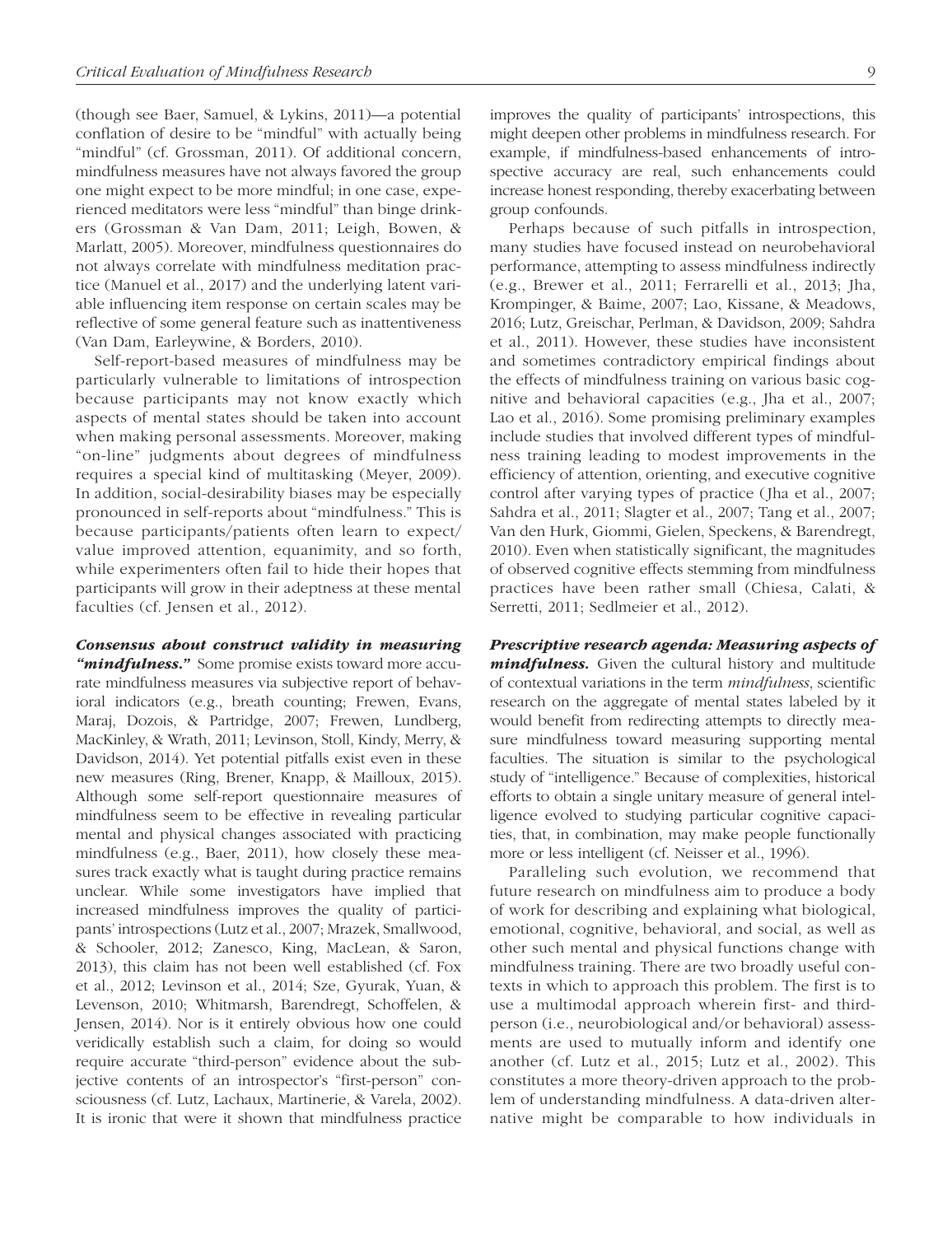affective neuroscience have used advanced algorithms to integrate physiological and neurobiological signals toward understanding emotional states (cf. Kragel & LaBar, 2014). A second context is to focus on the indirect impact of mindfulness practice, such as how meditation practice might lead to more effective therapists via assessing patient outcome (cf. Grepmair et al., 2007) or how mindfulness might improve caregiver efficacy via assessment of significant others (cf. Singh et al., 2004). Another approach within this domain might be to examine how mindfulness practice can lead to changes in observable behaviors such as eating patterns or interpersonal exchanges (Papies, Pronk, Keesman, & Barsalou, 2015), the latter especially as reported by friends or partners of those undergoing mindfulness and/or meditation training (e.g., Birnie, Garland, & Carlson, 2010). In addition, researchers should situate future process models of mindfulness within extant rigorous theoretical frameworks for cognition and emotion whereby empirical predictions and falsifiable conceptual hypotheses can be tested (e.g., Meyer, 2009; Vago & Silbersweig, 2012). Frameworks based on computational modeling may be especially helpful for such purposes (e.g., Anderson et al., 2004; Meyer & Kieras, 1999).

## *Challenges for clinical intervention methodology*

Numerous intervention studies have been conducted to assess whether, and by how much, practicing mindfulness may help alleviate various undesirable mental and physical conditions, including pain, stress, anxiety, depression, obesity, addiction, and others. Dimidjian and Segal (2015) estimate, using the NIH stage model for clinical science (Onken, Carroll, Shoham, Cuthbert, & Riddle, 2014), that only 30% of research using mindfulness-based interventions (MBIs) has moved beyond Stage 1 (intervention generation/refinement). The majority (20%) of research beyond Stage 1 has been conducted at Stage 2a (efficacy in research clinic: compared to wait-list control or treatment as usual), with a mere 9% (of the total) at Stage 2b (efficacy in research clinic: compared to active control). Moreover, only 1% of all research has been conducted outside research contexts, a woefully inadequate research base to inform whether MBIs are ready for use in regular clinical practice, as is the case in the United Kingdom (Coyne, 2015b, 2016). As a result, some have blatantly stated that "widespread use is premature" (Greenberg & Harris, 2012).

*Haphazard variability across MBIs.* Given the lack of consensus about what "mindfulness" means and how it should be operationalized, MBIs have varied greatly in the diverse types of practice, methods of participant training, and duration of instructional courses associated with them. The "gold-standard model" of an MBI has been the 8-week mindfulness-based stress reduction (MBSR; Kabat-Zinn, 1990) course, involving 20 to 26 hours of formal meditation training during 8 weekly group classes (1.5–2.5 hours/class), one all-day (6 hours) class, and home practice (about 45 minutes/day, 6 days/ week). Throughout the 8 weeks, formal MBSR training has included an eclectic set of specific mindfulness practices—focused attention on the breath, open monitoring of awareness in "body-scanning" (cf. Lutz et al., 2008), prosocial meditation (e.g., loving kindness and compassion), and gentle hatha yoga.

"Spin-off" MBIs vary in content and form depending on the participant populations for which they were adapted and the accompanying idiosyncratic objectives of individual investigators (cf. Shonin, Van Gordon, & Griffiths, 2013). For example, interventions such as mindfulness-based cognitive therapy (MBCT; Segal, Williams, & Teasdale, 2002) have incorporated aspects of cognitive behavioral therapy (CBT, widely considered the most researched and empirically based psychotherapy, focuses on the relationship between thoughts, emotions, and behaviors, most commonly with a focus on changing thought and behavioral patterns; Tolin, 2010). Notably, there are also a number of psychotherapies that draw on "mindful" principles, but are more commonly associated with traditional CBT (cf. Hofmann & Asmundson, 2008); these include acceptance and commitment therapy (Hayes et al., 1999) and dialectical behavior therapy (Linehan, 1993). We focus our discussions of MBIs on those interventions that utilize formal meditation techniques (namely, derivatives of MBSR), as they arguably differ in origin from those interventions more closely tied to cognitive and/or behavioral therapy (cf. Dimidjian & Segal, 2015; Hayes, 2002; Kabat-Zinn, 2011; Robins, 2002). Moreover, interventions that formally employ meditation practices differ in therapeutic delivery from those that do not formally employ such practices, though this distinction has become muddied as mindfulness and meditation have enjoyed greater mainstream popularity.

The duration of MBIs have been altered dramatically to conform with brief training regimens that may involve as few as four 20-minute sessions (e.g., Papies, Barsalou, & Custers, 2012; Zeidan et al., 2015). Some newer MBIs have even implemented web-based or mobile applications for treatment delivery (Cavanaugh et al., 2013; Dimidjian et al., 2014; Lim, Condon, & DeSteno, 2015). Given the variety of practices that fall under the umbrella of MBI, the adoption of mindfulness as a prescriptive clinical treatment has not entailed a consistent type of intervention. While there is considerable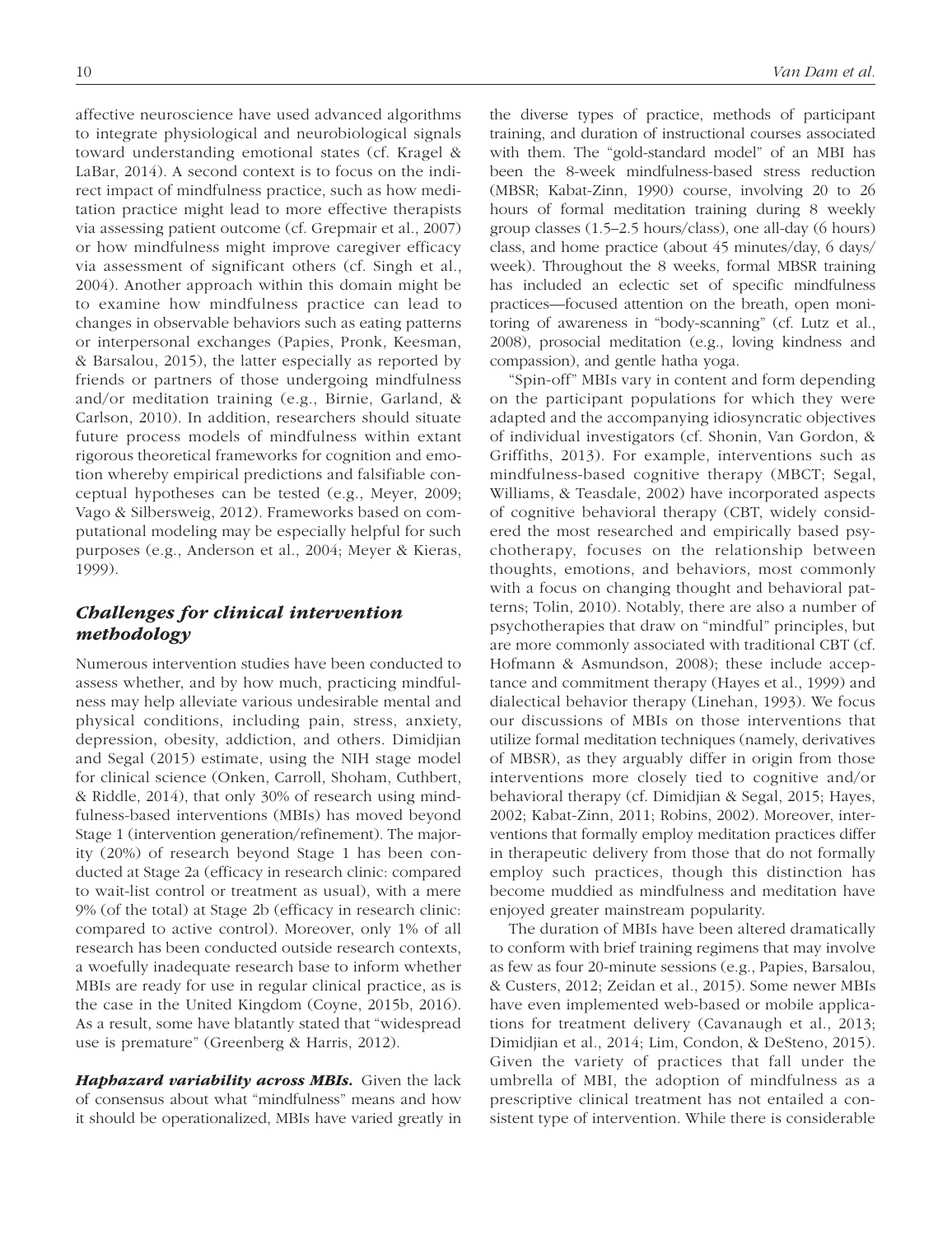variability in other practices of psychotherapy as well, specific classes of intervention (e.g., CBT) at least tend to have sufficient consistency with one another (in terms of content and format) to provide a basis for broad evaluation of their efficacy (cf. Tolin, 2010). In contrast, the varieties of interventions labeled as "mindful" are as varied as the definitions of the construct (differing in content, meeting type/frequency, instructions, homework, readings, instructor/therapist training and accessibility, etc.). Extreme caution must be exercised when considering mainstream implementation of minimally tested adaptations of more traditional MBIs (Dimidjian & Segal, 2015).

*Misperceptions of therapeutic efficacy.* Despite the preceding list of concerns, there is a common misperception in public and government domains that compelling clinical evidence exists for the broad and strong efficacy of mindfulness as a therapeutic intervention (e.g., Coyne, 2016; Freeman & Freeman, 2015). Results from some clinical studies conducted over the past 10 years have indicated that MBCT may be modestly helpful for some individuals with residual symptoms of depression (Eisendrath et al., 2008; Geschwind, Peeters, Huibers, van Os, & Wichers, 2012; van Aalderen et al., 2012). As a consequence of select results, published in high-profile journals, MBCT is now officially endorsed by the American Psychiatric Association for preventing relapse in remitted patients who have had three or more previous episodes of depression. Moreover, the U.K. National Institute for Health and Clinical Excellence now even recommends MBCT over other more conventional treatments (e.g., SSRIs) for preventing depressive relapse (Crane & Kuyken, 2012). Mitigating such endorsements, a recent meta-analysis found that MBSR did not generally benefit patients susceptible to relapses of depression (C. Strauss, Cavanagh, Oliver, & Pettman, 2014). Other meta-analysis have suggested general efficacy of MBIs for depressive and anxious symptoms (Hofmann, Sawyer, Witt, & Oh, 2010), though head-to-head comparisons of MBIs to other evidence-based practices have resulted in mixed findings, some suggesting comparable outcomes, others suggesting MBIs might be superior in certain conditions, and others suggesting CBT is superior in certain conditions (e.g., Arch et al., 2013; Goldin et al., 2016; Manicavasgar, Parker, & Perich, 2011). There is also mixed evidence comparing MBIs to interventions such as progressive muscle relaxation (e.g., Agee, Danoff-Burg, & Grant, 2009; Jain et al., 2007). Direct comparisons of MBIs to empirically established treatments are limited.

In a recent review and meta-analysis commissioned by the U.S. Agency for Healthcare Research and Quality, MBIs (compared to active controls) were found to have a mixture of only moderate, low, or no efficacy, depending on the disorder being treated. Specifically, the efficacy of mindfulness was only moderate in reducing symptoms of anxiety, depression, and pain. Also efficacy was low in reducing stress and improving quality of life. There was no effect or insufficient evidence for attention, positive mood, substance abuse, eating habits, sleep, and weight control (Goyal et al., 2014). These and other limitations echoed those from a report issued just 7 years earlier (Ospina et al., 2007). The lack of improvement over these 7 years in the rigor of the methods used to validate MBIs is concerning; indeed if research does not extend beyond Stage 2A (comparison of MBI to wait-list control), it will be difficult, if not impossible, to ascertain whether MBIs are effective in the real world (cf. Dimidjian & Segal, 2015). On balance, much more research will be needed before we know for what mental and physical disorders, in which individuals, MBIs are definitively helpful.

*Consensus about clinical intervention methodology.* MBIs are sometimes misleadingly described as "comparable" to antidepressant medications (ADMs) (Goyal et al., 2014). Such comparability has been tentatively supported by results from studies examining MBIs versus ADMs for depressive relapse in recurrent depression (Kuyken et al., 2015; Segal et al., 2010). Notably, there are large individual differences in efficacy: MBIs may be beneficial for some people, but may be ineffective or contraindicated for others (Dobkin, Irving, & Amar, 2011). Special care is therefore needed when interpreting results from clinical studies employing MBIs, many of which have lacked "active" control conditions. Given the absence of scientific rigor in clinical mindfulness research (Davidson & Kaszniak, 2015; Goyal et al., 2014), evidence for use of MBIs in clinical contexts should be considered preliminary.

The official standards of practice for MBSR exclude suicidality and the presence of *any* psychiatric disorder (Santorelli, 2014). Case-by-case exceptions are permissible by these standards if, and only if, an individual participant is willing and able to simultaneously maintain adequate medical treatment for the exclusionary condition or if an instructor has sufficient clinical training to manage the case at hand (Santorelli, 2014). The American Psychiatric Association (D. H. Shapiro, 1982), the U.S. National Institutes of Health (NIH; National Center for Complementary and Integrative Health, 2016b), and leading researchers in the field (Dobkin et al., 2011; Greenberg & Harris, 2012; Lustyk, Chawla, Nolan, & Marlatt, 2009) have expressed concerns that meditation may be contraindicated under several circumstances. Numerous authors have recommended that schizophrenia spectrum disorders, bipolar disorder, posttraumatic stress disorder, depression, and risk factors for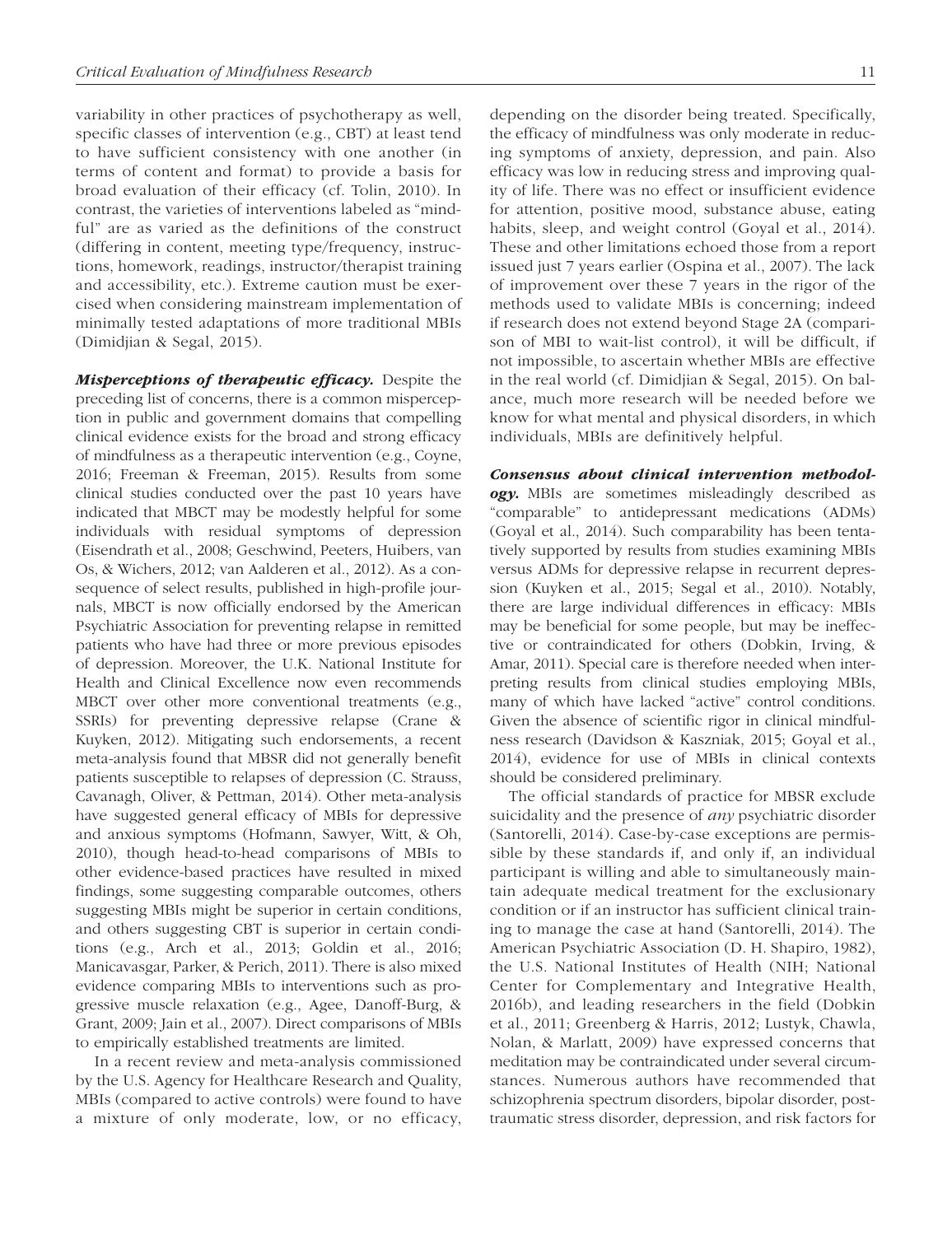psychosis (e.g., schizoid personality disorder) are contraindications to participation in an MBI that is not specifically tailored to one of these conditions (Didonna & Gonzalez, 2009; Dobkin et al., 2011; Germer, 2005; Kuijpers, van der Heijden, Tuinier, & Verhoeven, 2007; Lustyk et al., 2009; Manocha, 2000; Walsh & Roche, 1979; Yorston, 2001). The rationale for these contraindications is that without sufficient clinical monitoring, an intervention not designed to address these issues could lead to deterioration or worse. Such contraindications should be considered exclusionary criteria for regular clinical practice until substantially more evidence about the efficacy of various MBIs becomes available.

*Prescriptive research agenda: Strengthening clinical intervention methods.* Replication of earlier studies with appropriately randomized designs and proper active control groups will be absolutely crucial. In conducting this work, we recommend that researchers provide explicit detail of mindfulness measures (see, e.g., Table 1), primary outcome measures, mindfulness/meditation practices (see Table 2), and intervention protocol (see Table 3). While active control groups for MBIs can be difficult to implement for a variety of reasons (Davidson & Kaszniak, 2015), the problem is not insurmountable (see, e.g., MacCoon et al., 2012) and has been resolved by those conducting more traditional psychotherapy research (e.g., Agee et al., 2009; Arch et al., 2013; Goldin et al., 2016; Jain et al., 2007; Manicavasgar et al., 2011). In addition, researchers must be explicit about the exact hypothesis they are testing (noninferiority to an established treatment, superiority to an established treatment, etc.) and consider the various limitations that might accompany treatment designs (see, e.g., Coyne, 2015a).

Because of potential confirmation biases (Rosnow, 2002) and allegiance effects (Martin, Garske, & Davis, 2000), clinical research ideally would involve multidisciplinary teams of investigators. These teams should consist of not only clinicians, but also basic research scientists, scholars from within classical mindfulness traditions, and scientists/scholars skeptical about mindfulness's efficacy. An especially compelling research strategy could involve adversarial collaboration (see, e.g., Matzke et al., 2015). Moreover, future clinical studies should not rely merely on self-report and assessments by clinicians, but also incorporate biological and behavioral efficacy measures.

## *Harm, adverse effects, and fallout of meditation practices*

Much of the public news media has touted mindfulness as a panacea for what ails human kind (e.g., Chan, 2013; Firestone, 2013), overlooking the very real potential for several different types of harm. According to directors of the National Center for Complementary and Integrative Health (NCCIH) at the NIH, the biggest potentials for harm of complementary treatments (e.g., meditation) are "unjustified claims of benefit, possible

adverse effects . . . and the possibility that vulnerable patients with serious diseases may be misled" (Briggs & Killen, 2013). Identifying "harm," "side effects," or "adverse effects" is complicated by issues related to definitions and measurement, which will be addressed in turn.

*Coming to terms with meditation-related adverse effects.* An adverse effect or event (AE) is any unwanted, harmful effect that results from but is not the stated goal of a given treatment. A side effect is any unexpected effect that is secondary to the intended effect of the treatment (M. Linden, 2013). An event can also be categorized a "side effect" if it is not described in the "product labeling," "package insert," "marketing or advertising" (NIA, 2011; Office for Human Research Protections, 2007) descriptions that are often lacking for meditation practices (and behavioral interventions more generally, despite a comparable incidence of AEs to pharmacological treatments; Crawford et al., 2016; M. Linden, 2013; Mohr, 1995; Moos, 2005, 2012). Whether the result of correct or incorrect treatment, a treatment-emergent reaction may include the appearance of novel symptoms that did not exist before treatment, or the exacerbation or reemergence of a preexisting condition. Treatment nonresponse or deterioration of (target) illness may or may not be caused by the treatment (M. Linden, 2013) but requires both reporting and action.

Meditation-related experiences that were serious or distressing enough to warrant additional treatment or medical attention have been reported in more than 20 published case reports or observational studies. These reports document instances of meditation-related or "meditation-induced" (i.e., occurring in close temporal proximity to meditation and causally attributed to meditation by the practitioner, instructor, or both) psychosis, mania, depersonalization, anxiety, panic, traumaticmemory reexperiencing, and other forms of clinical deterioration (Boorstein, 1996; Carrington, 1977; Castillo, 1990; Chan-Ob & Boonyanaruthee, 1999; Disayavanish & Disayavanish, 1984; Epstein & Lieff, 1981; Heide & Borkovec, 1983; Kerr, Josyula, & Littenberg, 2011; Kornfield, 1979; Kuijpers et al., 2007; Kutz et al., 1985; Lomas, Cartwright, Edginton, & Ridge, 2015; Miller, 1993; Nakaya & Ohmori, 2010; Sethi, 2003; D. H. Shapiro, 1992; Shonin, Van Gordon, & Griffiths, 2014b, 2014c; VanderKooi, 1997; Van Nuys, 1973; Walsh & Roche, 1979; Yorston, 2001). Many of the aforementioned were case studies, case series, or observational studies, often without a control group. Only one was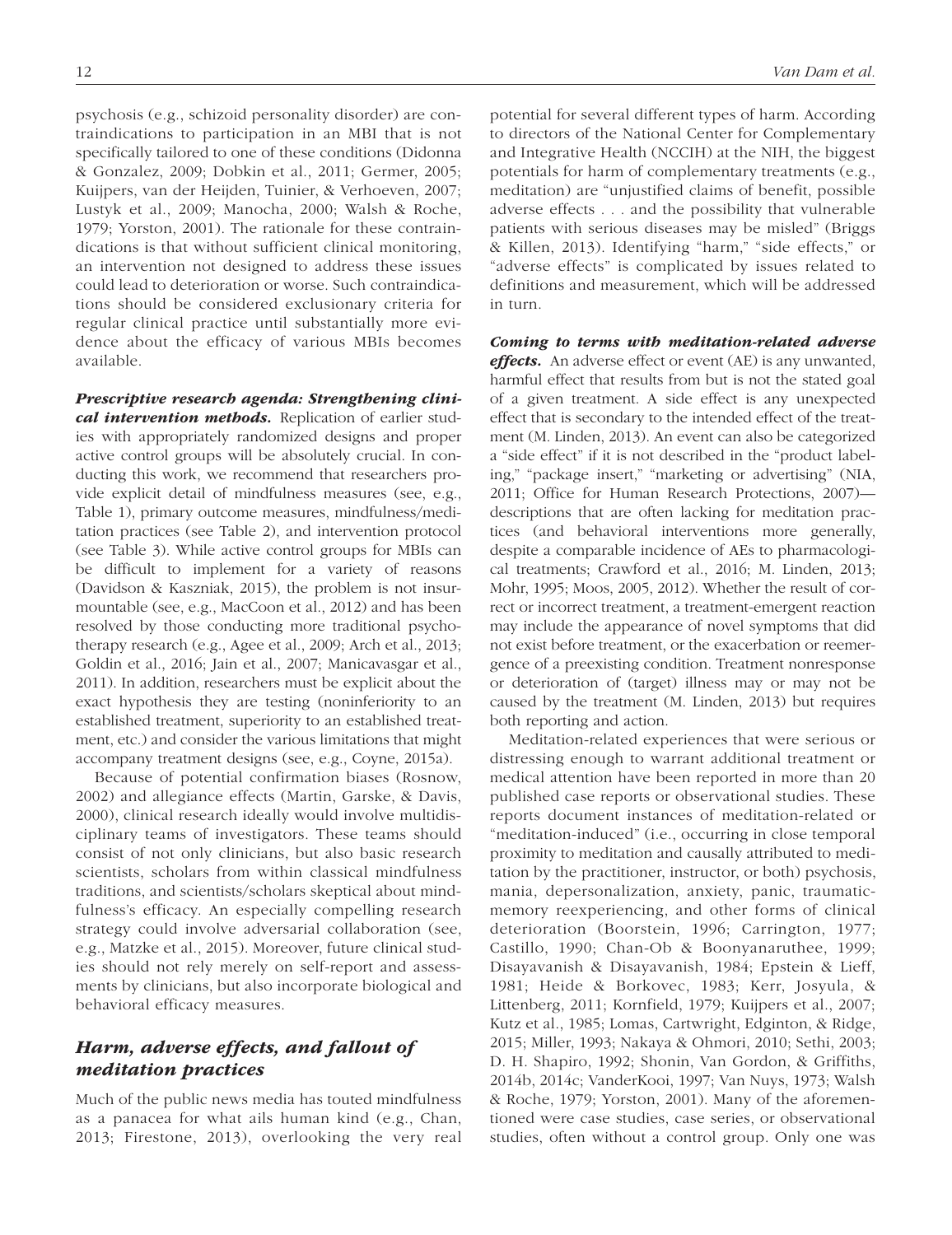prospective (D. H. Shapiro, 1992). Detailed clinical histories were available for some of the subjects, but not all, which makes the question of preexisting conditions difficult to evaluate. While qualitative reports and case studies are an appropriate and necessary first step in identifying potential AEs (Dimidjian & Hollon, 2010), the need for AE assessments within more rigorous designs such as randomized controlled trials (RCTs) would provide more conclusive information.

*Issues in the measurement of adverse effects.* Since safety reporting is required for federally funded clinical trials, one might expect that the many NIH-funded mindfulness or meditation trials would be a rich source of information about potential AEs with causality assessment inherent in an RCT design. However, most current methods for assessing AEs in meditation-related research are insufficient to produce an accurate estimate. Despite CONSORT requirements (Moher et al., 2001), and compared to 100% of pharmacology trials (Vaughan, Goldstein, Alikakos, Cohen, & Serby, 2014), less than 25% of meditation trials actively assess AEs (Goyal et al., 2014; Jonsson, Alaie, Parling, & Arnberg, 2014), relying instead on spontaneous reporting, which may underestimate AE frequency by more than 20-fold (Bent, Padula, & Avins, 2006), and results in widely varying AE rates, even for similar trials (Kuyken et al., 2015; Kuyken et al., 2016; J. M. Williams et al., 2014). Different AE assessment methods (Vaughan et al., 2014) or specifically the lack of systematic AE assessment in meditation trials has led to the hasty and erroneous conclusion not only that meditation is free of AEs (L. Turner et al., 2011), but also that meditation interventions can act as a replacement to medication for mental illnesses such as depression and bipolar disorder (Annels, Kho, & Bridge, 2016; Strawn et al., 2016; Walton, 2014) with slogans such as "meditate not medicate" (Annels et al., 2016). Furthermore, meditation-related AEs are discussed in many traditional (largely Buddhist) meditation guides (Buddhaghosa, 1991; Sayadaw, 1965; B. Wallace, 2011). Despite the assumption of "wide acceptance of minimal, if any, AEs associated with meditation" (L. Turner et al., 2011), this assumption is largely based on a lack of research rather than substantive evidence.

*Other potential risks of mindfulness meditation.* The benefits and the safety of meditation are likely exaggerated beyond available evidence in a manner that increases "the possibility that vulnerable patients with serious diseases may be misled" (Briggs & Killen, 2013). In the face of such exaggerated claims, patients may be diverted from pursuing other, more traditional activities (e.g., regular aerobic exercising) that typically yield physical and mental benefits (Cotman, Berchtold, & Christie, 2007; Penedo & Dahn, 2005) or standard treatments (e.g., psychotherapy, pharmacotherapy) that are better suited to dealing with particular psychiatric conditions. For example, in a recent meta-analysis of MBIs, C. Strauss et al. (2014) concluded, "given the paucity of evidence in their favour, we would caution against offering MBIs as a first line intervention for people experiencing a primary anxiety disorder . . . findings from the current meta-analysis would suggest great caution if offering MBIs to this population as a first line intervention instead of a wellestablished therapy." In economics, as well as recent discussions of psychotherapy, this effect has been labeled an "opportunity cost" (i.e., time and money invested in a treatment approach that has little to no therapeutic benefit relative to the potential time/money that could have been invested in a treatment more likely to yield improvement; cf. Lilienfeld, Lynn, & Lohr, 2003). Given that relief from anxiety is probably one of most widely promoted benefits of mindfulness (see, e.g., Hofmann et al., 2010), opportunity cost may be a widespread "side effect" of MBI hype.

*Consensus about harm, adverse effects, and contraindications.* To date, "official" clinical guidelines about the state of meditation-related risks are in their infancy and only a handful of organizations and regulatory agencies have issued any statements. The American Psychiatric Association (APA) first showed concern about meditation-related AEs in 1977 and commissioned a report on the topic with treatment guidelines (D. H. Shapiro, 1982). The APA also included descriptions of meditation-induced depersonalization and other clinically relevant problems in both the 4th and 5th editions of their *Diagnostic and Statistical Manual of Mental Disorders* (APA, 1994, 2013). The NIH states that "meditation could cause or worsen certain psychiatric problems" but does not provide any practice guidelines beyond a boilerplate disclaimer to "check with your doctor" before trying meditation (NCCIH, 2016b).

Since neither meditation writ large nor meditationbased interventions are overseen by any regulatory agencies, most of the clinical guidelines and recommendations regarding risk and safety have been issued by the "Centers for Mindfulness," creators of interventions, as well as various experts in the field. Many meditation researchers and clinicians have offered reviews of meditation-related risks, AEs, or contraindications with recommendations for clinical guidelines (Dobkin et al., 2011; Fenwick, 1983; Greenberg & Harris, 2012; Hanley, Abell, Osborn, Roehrig, & Canto, 2016; Lustyk et al., 2009; D. H. Shapiro, 1982; Shonin, Van Gordon, & Griffiths, 2014a). The MBCT Implementation Resources (Kuyken, Crane, & Williams, 2012) is one of the first documents to list potential "risks to participants," including increased likelihood of suicidality,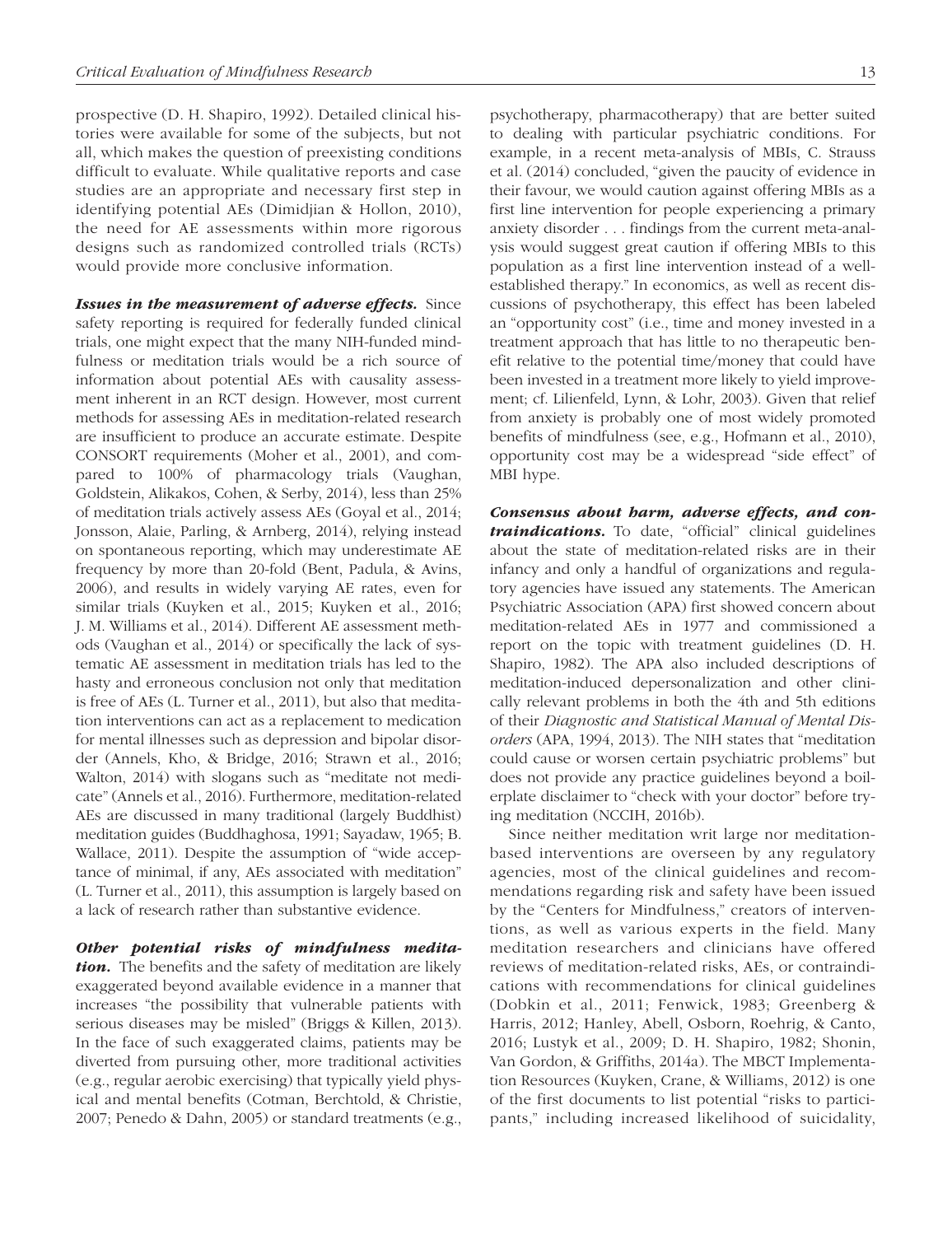depression, negative emotions, and flashbacks during meditation for individuals with trauma histories. At present, management strategies for potential risks have been largely limited to exclusion and informed consent. Both the University of Massachusetts Center for Mindfulness and the Oxford Mindfulness Centre have published recommended exclusion criteria for standard MBSR and MBCT, both excluding current suicidality and/or any current psychiatric disorder (Kuyken, Crane, & Williams, 2012; Santorelli, 2014). In addition, many centers attempt to make clear that mindfulness is not intended to replace standard psychiatric care.

#### *Prescriptive research agenda: Transcending adverse*

*effects.* The current guidelines, while preliminary, represent substantial progress in assessing and promoting safety of meditation-based interventions. On the measurement front, there have been signs of progress. A few MBI researchers have started to actively monitor AEs either through questionnaires or through clinician interviews (Kuyken et al., 2015; Kuyken et al., 2016; J. M. Williams et al., 2014). While these are typically limited to serious AEs (life-threatening or fatal events) or "deterioration" on preexisting clinical outcomes that require clinical attention, such as increased depression or suicidality, this is a considerable improvement from passive monitoring.

In addition, a recent qualitative study of 60 Buddhist meditators and meditation teachers (cf. Lindahl et al., 2017) also sought to improve knowledge of meditationrelated experiences that are underreported, unexpected, "adverse," or associated with significant levels of distress and functional impairment. While qualitative and retrospective, this study applied 11 of the 13 causality criteria (as outlined by the World Health Organization [WHO], Federal Drug Administration, and NIH; Agbabiaka, Savovic, & Ernst, 2008; NIH, 2016; WHO, 2016), including interviews with meditation teachers (expert judgment). The study produced 60 categories of meditation-related experiences and 26 categories of "influencing factors" that may impact the duration, associated distress, and impairment of the experience. While the first study of its kind, it sets a foundation for testable hypotheses in future research. In addition, the 60 categories of meditation-related experiences are being converted into a measurement tool that can be used for systematic assessment across multiple studies and conditions. The codebook was inserted as an interview-based assessment into a recently completed clinical dismantling trial of MBCT (NCT no. 01831362) that can assess whether similar experiences occur in MBIs, as well as address the question of biological gradient (i.e., whether more exposure results in greater effects; Hill, 1965).

The large and growing body of empirical data on the psychological and neurobiological effects of meditation and related practices also represent a step forward to related effects, as well as AEs might occur. Knowledge of mechanism may help identify who is at risk. For example, there is some evidence that hyperconnectivity of the prefrontal cortex and limbic regions may result in affective and autonomic blunting which is characteristic of dissociation (Ketay, Hamilton, Haas, & Simeon, 2014; Sierra et al., 2002). Similarly, increased activity in the inferior parietal cortex, a common outcome of mindfulness training (Brefczynski-Lewis, Lutz, Schaefer, Levinson, & Davidson, 2007; Farb et al., 2007; Goldin & Gross, 2010; Hasenkamp, Wilson-Mendenhall, Duncan, & Barsalou, 2012), might relate to depersonalization (disembodiment, loss of agency and selfother/self-world boundaries; Bunning & Blanke, 2005). Others have created neurobiological models for specific meditation-related experiences, such as visual hallucinations, (Lindahl, Kaplan, Winget, & Britton, 2014), sleep-related changes (insomnia; Britton, Lindahl, et al., 2014), changes in sense of self (Dor-Ziderman, Berkovich-Ohana, Glicksohn, & Goldstein, 2013), and altered perceptions of space and time (Berkovich-Ohana, Dor-Ziderman, Glicksohn, & Goldstein, 2013).

Research on AEs of treatments that share mechanisms with meditation should also be considered. For example, treatments that restrict environmental stimulation or narrative processing through internal sensory focus, such as qigong (APA, 2000; Shan, 2000), autogenic training (W. Linden, 1990), and relaxation (Edinger & Jacobsen, 1982), can precipitate similar AEs, such as autonomic hyperarousal, perceptual disturbances (Lindahl et al., 2014), traumatic memory reexperiencing (Brewin, 2015; Brewin, Gregory, Lipton, & Burgess, 2010; Miller, 1993), and psychosis (APA, 2000; Shan, 2000). Relaxation-induced panic or anxiety is perhaps one of the most well-documented phenomena with clear relevance to meditation (Adler, Craske, & Barlow, 1987; Cohen, Barlow, & Blanchard, 1985; Heide & Borkovec, 1983).

# *Challenges for investigating mindfulness through contemplative neuroscience*

As part of the burgeoning trend in research on mindfulness and meditation more generally (Fig. 1), investigators have increasingly used methods from cognitive neuroscience, especially functional magnetic resonance imaging (fMRI). These methods yield visual depictions of participants' relative, regionally localized, brain activation during various types of cognitive task performance as well as the integrated functional neural networks of mental processing (including the default mode network; cf. Power et al., 2011). The investigation of mindfulness through such methods has also come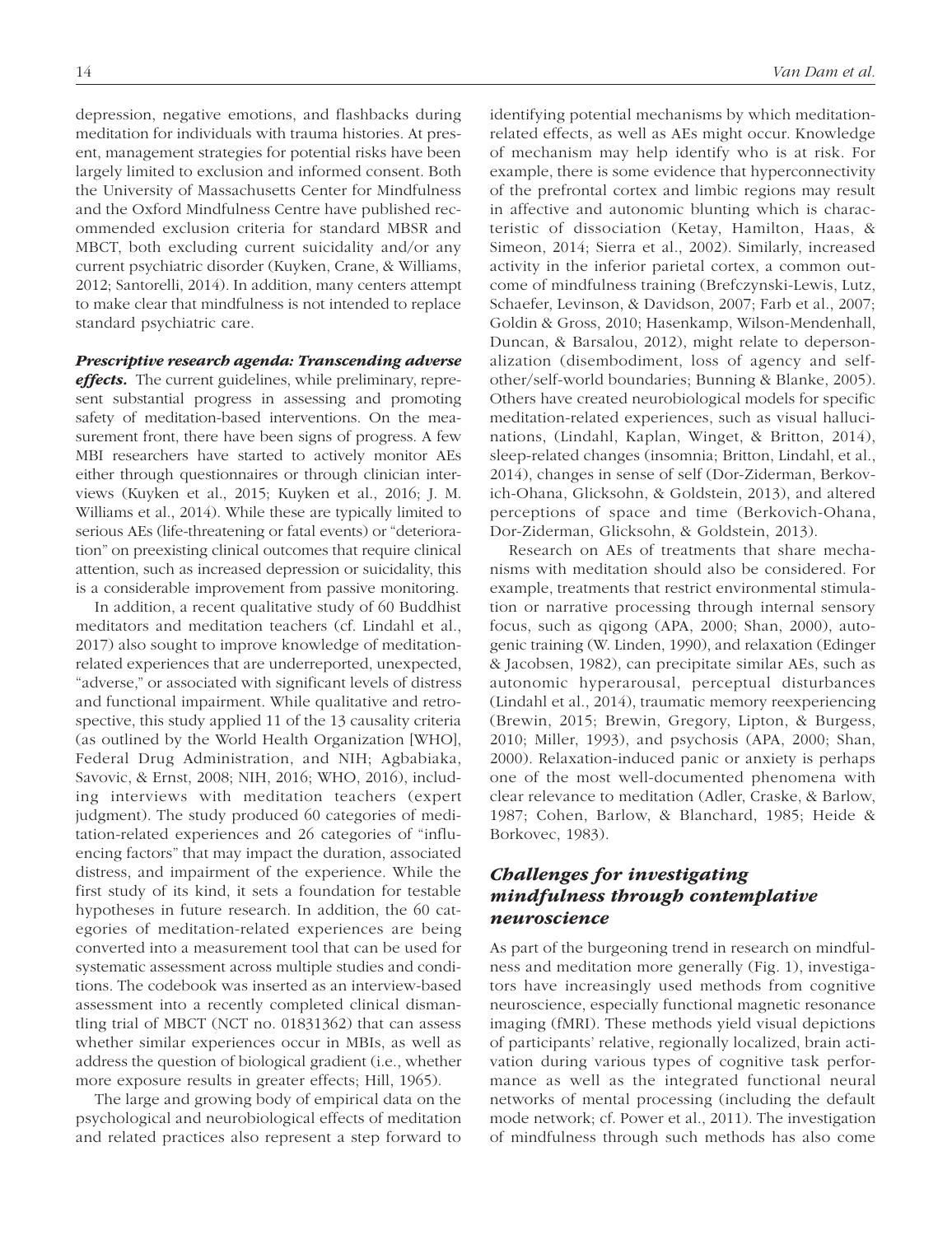to be known as contemplative neuroscience (e.g., Davidson & Lutz, 2008).

*Limitations in depictions of brain activity based on neuroimaging.* Representative pictures from fMRI and other neuroimaging methods do not clearly convey the complex—often fraught—chain of biological and computational steps that lead to inferences about changes in brain structure and function. They also neglect to highlight the fact that such inferences are frequently derived from averages obtained across groups of participants. Thus, when also accompanied by numerous other difficult experimental, statistical, and inferential challenges prevalent in psychological research, contemplative neuroscience has often led to overly simplistic interpretations of nuanced neurocognitive and affective phenomena. For example, psychologist Rick Hanson, in what is presumably an effort to explain how meditation has been shown to influence emotion regulation, correlated with alterations in amygdala activity (e.g., Goldin & Gross, 2010), has stated, " In terms of amydgala activity, people seem to belong to one of three groups . . . the ones with a joyful amydgala—are more focused on promoting the good than on preventing the bad" (Hanson, 2013, pp. 43–44). As a result of such oversimplifications, meditative benefits may be exaggerated and undue societal urgency to undertake mindfulness practices may be encouraged (e.g., Farias & Wikholm, 2015).

*Problematic aspects of group-level neuroimaging analyses.* Furthermore, results from neuroimaging during mindfulness practices and other types of meditation may be subject to unique confounds. Despite variability in different types of practice and meditative experiences, it is not uncommon for neuroimaging data obtained from diverse practitioners to be pooled in aggregated analyses (e.g., Ferrarelli et al., 2013; Luders et al., 2012; Luders, Kurth, Toga, Narr, & Gaser, 2013; Sperduti, Martinelli, & Piolino, 2012). Also complicating theoretical interpretation of their results and further adding to confounds associated with systematic individual differences, many neuroimaging studies have used cross-sectional designs, precluding possible inferences about underlying causeand-effect relationships (cf. Tang et al., 2015).

*Ancillary physical artifacts in neuroimaging data.* Certain methodological confounds that plague neuroimaging studies in general, are of particular concern in studies of individuals who meditate. Physical artifacts involving head movements and cardiorespiratory effects are especially notable (Holmes, Solomon, Cappo, & Greenberg, 1983; Lutz et al., 2009; Reuter et al., 2015; Van Dijk, Sabuncu, & Buckner, 2012; R. K. Wallace, 1970; R. K. Wallace, Benson, & Wilson, 1971; cf. Lazar et al., 2000; Zeidan et al., 2011). If nonmeditators are more restless or breathe more rapidly than experienced meditators during MRI sessions, there could be spurious group differences in some neuroimaging measurements (e.g., with respect to meditators, seemingly more brain gray matter and brain activation in particular neuroanatomical regions; cf. Greene, Black, & Schlaggar, 2016). Systematic individual differences in cardiorespiratory activity between nonmeditators and meditators are especially worrisome because of the so-called "vein-drain problem" (R. Turner, 2002). It prevails especially in typical regions of differential brain activation. Enlarged blood vessels may lead to measurement artifacts (e.g., Boubela et al., 2015), which can be particularly pronounced in brain regions commonly identified as important for cognition and emotion (e.g., insular and anterior cingulate cortices).

Partially mitigating these concerns, meta-analyses of both structural and functional neuroimaging data have revealed differences in brain regions that tend to be consistent with the specific meditation practices under study (e.g., changes in brain regions associated with bodily awareness of mindfulness practitioners—for example, the insula and somatosensory cortices—and widespread recruitment of brain regions associated with vision during meditative visualization). Such findings, when supported by results from meta-analyses of multiple studies, are less likely to have stemmed merely from artifacts (Fox et al., 2016; Fox et al., 2014).

*Practical versus statistical significance of neuro*imaging data. Statistical and theoretical approaches to calculating and interpreting effect sizes and associated confidence intervals have been well developed in behavioral and psychological research (Cumming, 2014). Yet calculating valid estimates of effect sizes in neuroimaging data is extremely difficult (Fox et al., 2016; Fox et al., 2014; Friston, 2012; Hupé, 2015). Consequently, the practical significance and clinical importance (e.g., diagnostic and/or therapeutic utility) of observed changes in brain structure and neural activity associated with practicing mindfulness is still elusive (cf. Castellanos, Di Martino, Craddock, Mehta, & Milham, 2013). Moreover, despite some agreement among investigators that mindfulness and other types of meditation affect the brain, we still do not know how the effects compare to other cognitive training methods regarding practical significance.

*Consensus about findings from contemplative neuroscience.* Despite the many serious limitations mentioned previously, studies in contemplative neuroscience do allow some preliminary conclusions. Meta-analyses of neuroimaging data suggest modest changes in brain structure due to practicing mindfulness (Fox et al., 2014). Some concomitant modest changes also have been observed in neural function (e.g., Fox et al., 2016; Sperduti et al., 2012; Tomasino, Fregona, Skrap, & Fabbro, 2013;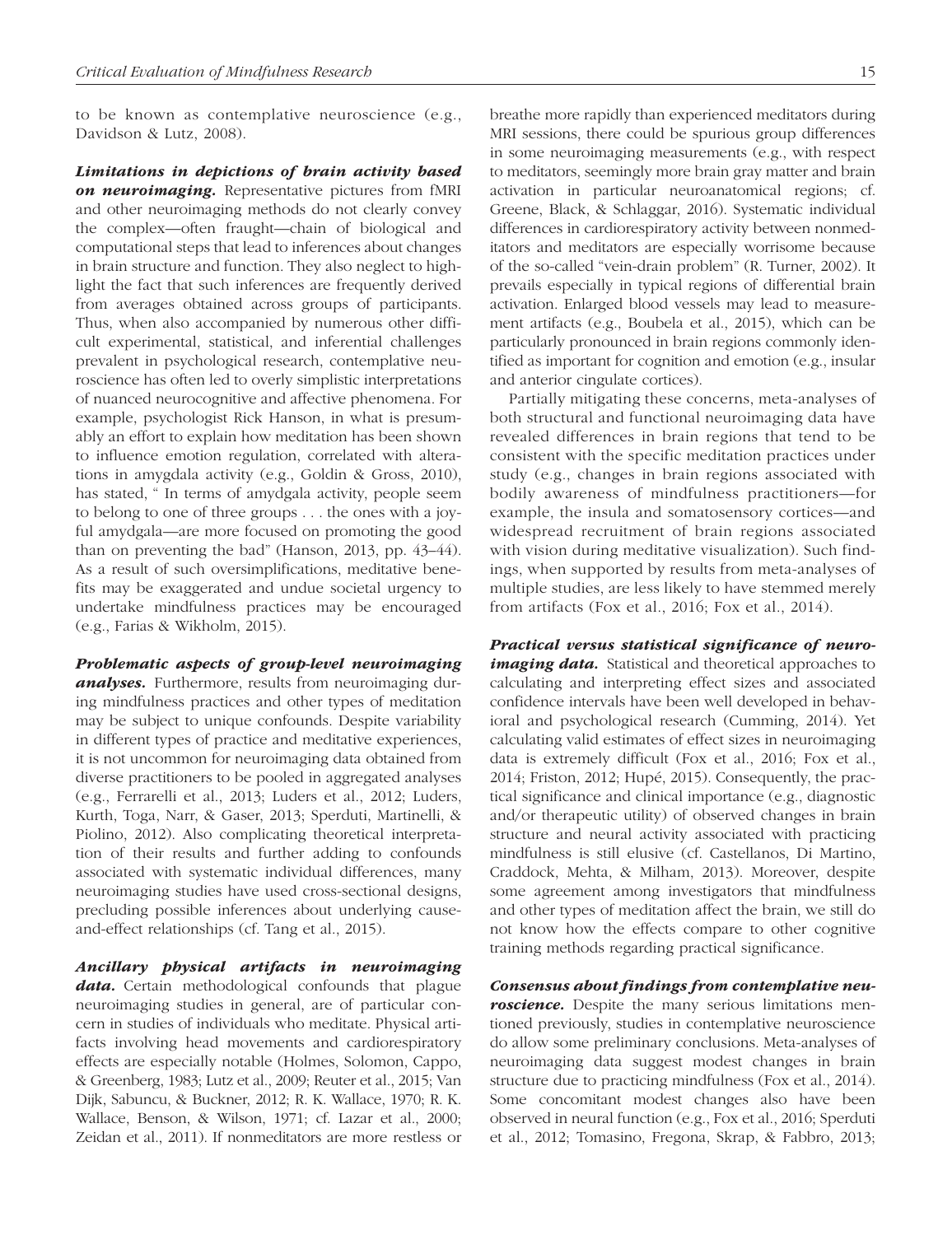for a broad review, see Tang et al., 2015). Caution must be exerted in interpreting these findings; similar changes have been observed following other forms of mental and physical skill acquisition, such as learning to play musical instruments and learning to reason, suggesting that they may not be unique to mindfulness or other popular types of meditation practice (cf. Draganski & May, 2008; Hyde et al., 2009; Mackey, Miller Singley, & Bunge, 2013; Münte, Altenmüller, & Jäncke, 2002).

*Prescriptive research agenda: Truth in advertising by contemplative neuroscience.* Rather than contributing to further media hype, researchers in contemplative neuroscience must endeavor to communicate more accurately with other scientists, journalists, and the public not only about the potential benefits of mindfulness practices for mental processes and brain mechanisms, but also about the limitations of neuroimaging methods and data collected through them. We encourage contemplative neuroscientists to follow best practices in neuroimaging methods generally (cf. Nichols et al., 2017), but also to consider and accommodate unique issues that may arise while collecting brain data from meditating populations. These unique issues (e.g., different respiration rates, different cardiac activity, dramatically different demographic and life-style characteristics) may warrant unique data collection methods (e.g., cardiac-gated image acquisition) and/or analytic methods (e.g., removal of activity due to respiratory artifact), as well as very detailed demographic information. Particular attention should be paid to methodologically and/or statistically controlling potential contributions from potentially confounding variables (e.g., participant motivation, placebo effects, cardiorespiratory factors, head motion, history of psychopathology) that may underlie apparent group differences. This will be especially necessary where mindfulness studies compare results from long-term practitioners versus meditationnaïve participants. In contexts of comparing meditation experience, either between groups, or within, some common metric should be used (cf. Hasenkamp & Barsalou, 2012). Researchers should stress specifically that individuals who already have meditated over many years, or who—though not yet experts—are personally attracted to meditation, may have characteristics that differentiate them from the general population even before experimentation (Mascaro, Rilling, Negi, & Raison, 2013). Prominent mention about the limitations and fraught nuances of statistical neuroimaging analyses should not be neglected either. No amount of sophisticated statistical prowess can correct results from faulty or confounded methods, a fact of which researchers, scientists, and the public should regularly be reminded.

And, ultimately, the popular news media—inspired by honest, forthright, thorough cooperation with contemplative neuroscientists—must persuade the general public together with government funding agencies that multiple large, longitudinal RCTs that consider participant preferences concerning mindfulness practices are required and should be funded. We need such trials to definitively determine the full benefits and costs of practicing mindfulness. Without future RCTs, prevalent widespread uncertainties surrounding past results from haphazard studies of mindfulness involving relatively small sample sizes (e.g., Button et al., 2013) and considerable variation in how neuroimaging methodologies have been implemented (Simmons et al., 2011) make it difficult to know the neural effects of mindfulness.

#### Conclusion

Contemplative psychological scientists and neuroscientists, along with other researchers who study mental processes and brain mechanisms underlying the practice of mindfulness and related types of meditation, have a considerable amount of work to make meaningful progress. Much work should go toward improving the rigor of methods used, along with the accuracy of news media publicity and eliminating public misunderstandings caused by past undue "mindfulness hype." These efforts have to take place on several related fronts.

First, as mentioned before, the various possible meanings of "mindfulness" have to be clarified. To deal with prevailing inherent semantic ambiguities, researchers should adopt more nuanced, precisely focused, terminology for referring to the various distinct mental and physical states as well as overt behaviors often associated with mentions of "mindfulness" (see Table 2). Insofar as future research involves self-report questionnaires about mindfulness, new ones that incorporate specific terminology (see, e.g., Table 2) ought to be developed. Theoretical models formulated to account for data need also consider these new key terms.

Second, future studies of mindfulness should conform to lessons being learned from the ongoing "replication crisis" in psychological science and other related scientific disciplines. For example, preregistered experiments and open-science replications of mindfulness are desirable. Additional discipline is especially needed in light of recent growing troublesome meta-analytic evidence that—like some other "glitzy" popular topics of psychological and neural investigations—past mindfulness research has succumbed to these questionable practices (Coronado-Montoya et al., 2016).

Third, future clinical applications involving MBIs must seek to attain more uniformity and better control (see Table 3), especially where definitive answers have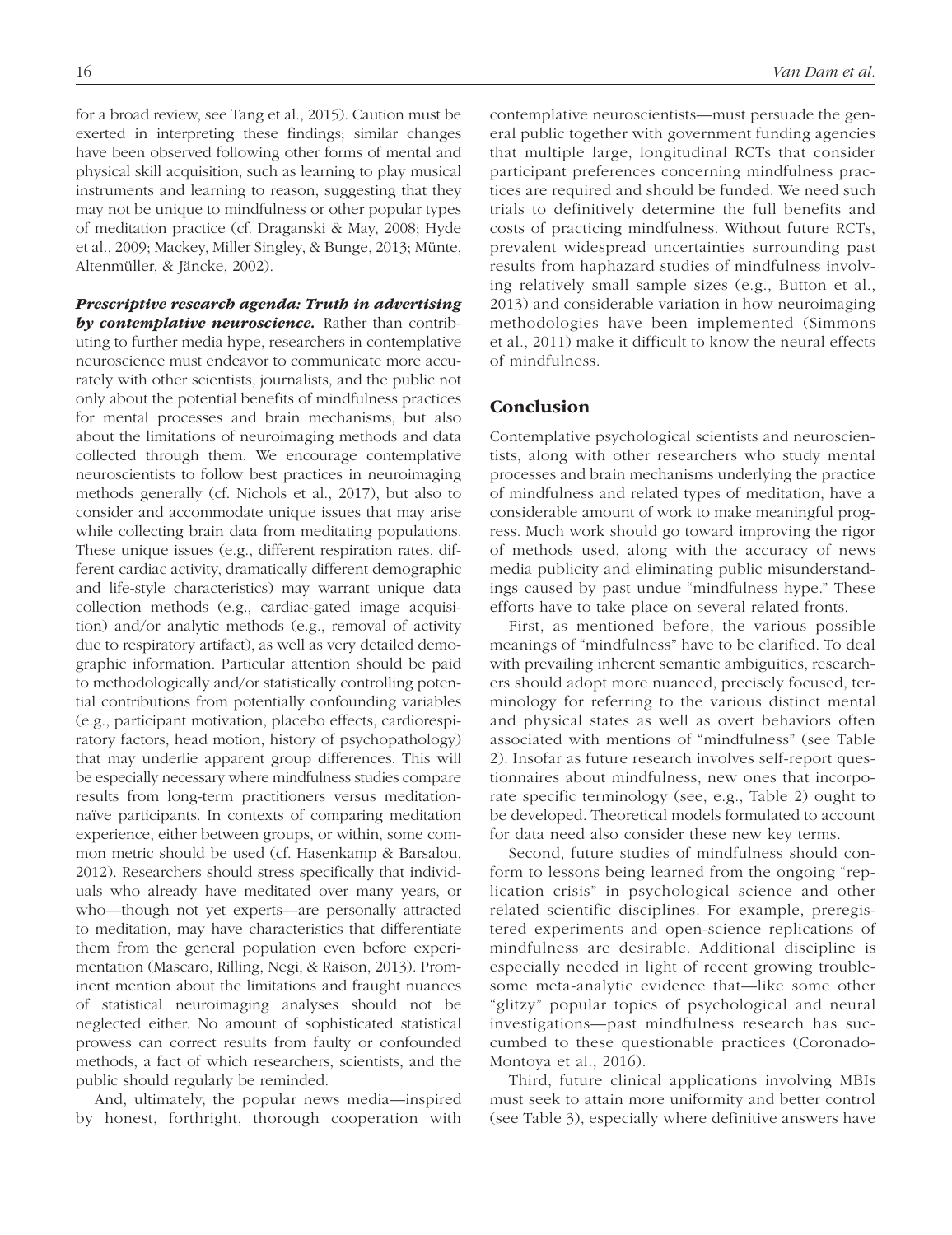yet to be found. It is critical that those who conduct clinical research provide warnings regarding the extent to which their research findings generalize to clinical practice. Also researchers and clinicians have to be put on guard, educated about, and encouraged to address the potential AEs stemming from mindfulness practices. Research on the nature and scope of potential AEs should receive considerable further attention and government funding, due to the public's rapidly increasing involvement in practicing mindfulness.

Fourth, as they continue to emerge through technological advances in neuroimaging methods, new findings from contemplative neuroscience about the mental processes and brain mechanisms of mindfulness practices must be reported with all due modesty. Their importation into protocols for future clinical practice must await proper vetting of the potential practical significance that may accompany them. This vetting process will have to deal diligently with the many aforementioned challenges that still remain to be surmounted by the contemplative neuroscience community.

Only with such diligent multipronged future endeavors may we hope to surmount the prior misunderstandings and past harms caused by pervasive mindfulness hype that has accompanied the contemplative science movement.

#### Acknowledgments

We dedicate this article to our dear friend and colleague, Cathy Kerr, who passed away unexpectedly during revision of this work. Cathy was among the key driving forces that led to this particular group forming and to our formal meeting in Amherst, Massachusetts, in July 2014. Cathy touched so many lives and had a profound influence on the variety of ways that many of us approach mindfulness and meditation research. She will be profoundly missed.

This article grew out of a series of conferences and workshops generously funded by the Mind and Life Institute. However, the views expressed here are those of the authors alone, collectively, and do not necessarily represent the views or policies of the Mind and Life Institute nor any other organizations with which the authors are affiliated. We would further like to add that while all authors contributed to the article, it should be read as a majority consensus; not all authors strictly ascribe to all statements contained herein.

#### Declaration of Conflicting Interests

The authors declared that they had no conflicts of interest with respect to their authorship or the publication of this article.

#### References

Adler, C., Craske, M., & Barlow, D. (1987). Relaxation-induced panic: When resting isn't peaceful. *Integrative Psychiatry*, *9*, 94–112.

- Agbabiaka, T. B., Savovic, J., & Ernst, E. (2008). Methods for causality assessment of adverse drug reactions: A systematic review. *Drug Safety*, *31*, 21–37.
- Agee, J. D., Danoff-Burg, S., & Grant, C. A. (2009). Comparing brief stress management courses in a community sample: Mindfulness skills and progressive muscle relaxation. *Explore: The Journal of Science and Healing*, *5*, 104–109.
- American Psychiatric Association. (1994). *Diagnostic and statistical manual of mental disorder*s (4th ed.). Washington, DC: Author.
- American Psychiatric Association. (2000). *Diagnostic and statistical manual of mental disorders* (4th ed., text rev.). Washington, DC: Author.
- American Psychiatric Association. (2013). *Diagnostic and statistical manual of mental disorders* (5th ed.). Washington, DC: Author.
- Analayo, B. (2003). *Sattipatthana: The direct path to realization*. Birmingham, England: Windhorse.
- Anderson, J. R., Bothell, D., Byrne, M. D., Douglas, S., Lebiere, C., & Qin, Y. (2004). An integrated theory of mind. *Psychological Review*, *111*, 1036–1060.
- Annels, S., Kho, K., & Bridge, P. (2016). Meditate don't medicate: How medical imaging evidence supports the role of meditation in the treatment of depression. *Radiography*, *22*, e54–e58.
- Arch, J. J., Ayers, C. R., Baker, A., Almklov, E., Dean, D. J., & Craske, M. G. (2013). Randomized clinical trial of adapted mindfulness-based stress reduction versus group cognitive behavioral therapy for heterogeneous anxiety disorders. *Behaviour Research and Therapy*, *51*, 185–196.
- Baer, R. A. (2011). Measuring mindfulness. *Contemporary Buddhism*, *12*, 241–261. doi:10.1080/14639947.2011.564842
- Baer, R. A., Samuel, D. B., & Lykins, E. L. (2011). Differential item functioning on the Five Facet Mindfulness Questionnaire is minimal in demographically matched meditators and nonmeditators. *Assessment*, *18*, 3–10.
- Baer, R. A., Smith, G. T., Hopkins, J., Kritemeyer, J., & Toney, L. (2006). Using self-report assessment methods to explore facets of mindfulness. *Assessment*, *13*, 27–45.
- Baker, T. B., McFall, R. M., & Shoham, V. (2008). Current status and future prospects of clinical psychology toward a scientifically principled approach to mental and behavioral health care. *Psychological Science in the Public Interest*, *9*, 67–103. doi:10.1111/j.1539-6053.2009.01036.x
- Baumeister, R. F., Vohs, K. D., & Funder, D. C. (2007). Psychology as the science of self-reports and finger movements: Whatever happened to actual behavior? *Perspectives on Psychological Science*, *2*, 396–403. doi:10 .1111/j.1745-6916.2007.00051.x
- Bent, S., Padula, A., & Avins, A. (2006). Better ways to question patients about adverse medical events. *Annals of Internal Medicine*, *144*, 257–261.
- Bergomi, C., Tschacher, W., & Kupper, Z. (2013). The assessment of mindfulness with self-report measures: Existing scales and open issues. *Mindfulness*, *4*, 191–202.
- Berkovich-Ohana, A., Dor-Ziderman, Y., Glicksohn, J., & Goldstein, A. (2013). Alterations in the sense of time, space, and body in the mindfulness-trained brain: A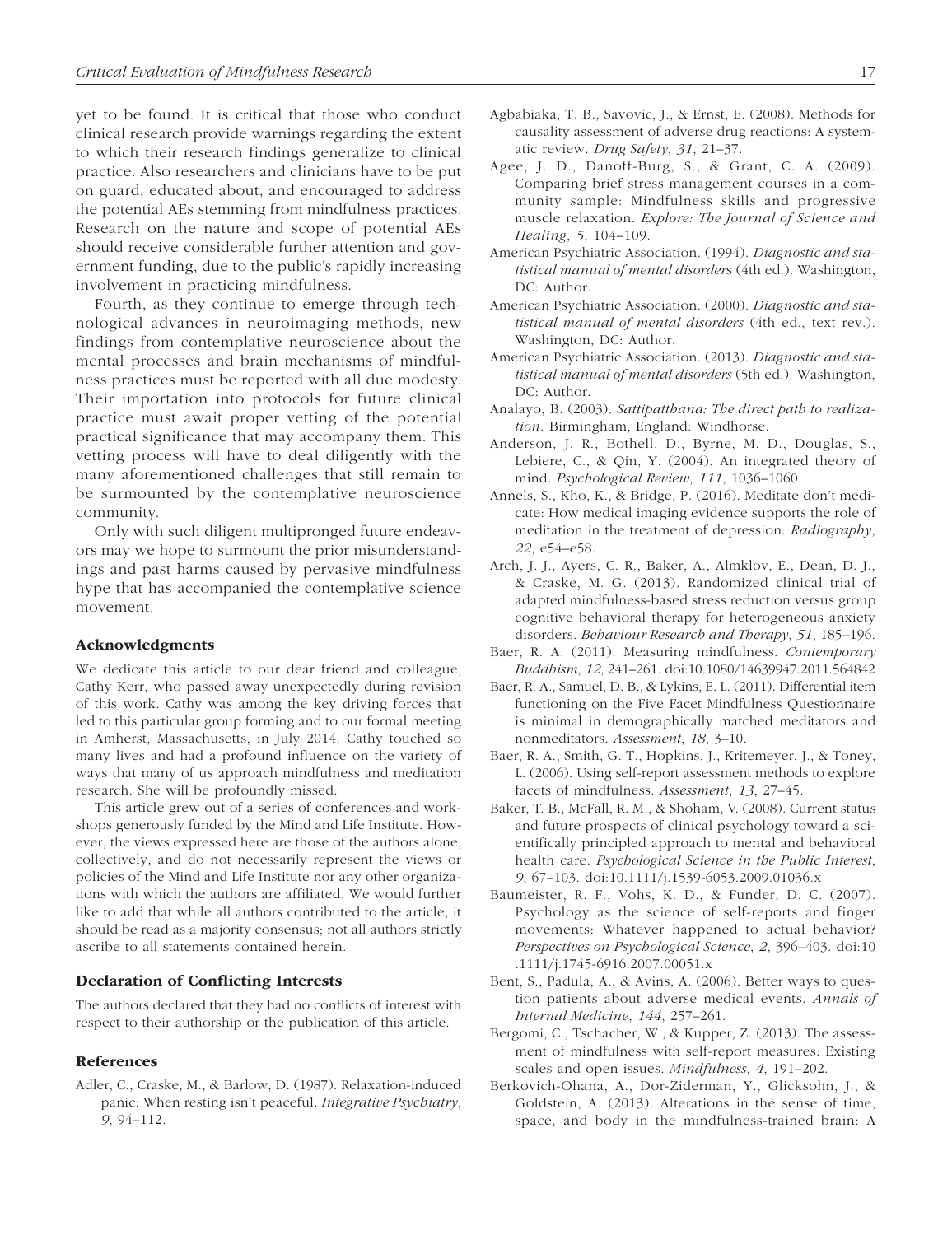neurophenomenologically-guided MEG study. *Frontiers in Psychology*, *4*, 912.

- Birnie, K., Garland, S. N., & Carlson, L. E. (2010). Psychological benefits for cancer patients and their partners participating in mindfulness-based stress reduction (MBSR). *Psycho-Oncology*, *9*, 1004–1009.
- Bishop, S. R., Lau, M., Shapiro, S., Carlson, L., Anderson, N. D., Carmody, J., . . . Devins, G. (2004). Mindfulness: A proposed operational definition. *Clinical Psychology: Science and Practice*, *11*, 230–241. doi:10.1093/clipsy.bph077
- Bodhi, B. (2011). What does mindfulness really mean? A canonical perspective. *Contemporary Buddhism*, *12*, 19–39.
- Boorstein, S. (1996). Clinical aspects of meditation. In B. Scotton, A. Chinen, & J. Battista (Eds.), *Textbook of transpersonal psychiatry and psychology* (pp. 344–354). New York, NY: Basic Books.
- Boubela, R. N., Kalcher, K., Huf, W., Seidel, E.-M., Derntl, B., Pezawas, L., . . . Moser, E. (2015). fMRI measurements of amygdala activation are confounded by stimulus correlated signal fluctuation in nearby veins draining distance brain regions. *Scientific Reports*, *5*, 10499. doi:10.1038/ srep10499
- Braun, E. (2013). *The birth of insight: Meditation, modern Buddhism, and the Burmese Monk Ledi Sayadaw*. Chicago, IL: University of Chicago Press.
- Brefczynski-Lewis, J. A., Lutz, A., Schaefer, H. S., Levinson, D. B., & Davidson, R. J. (2007). Neural correlates of attentional expertise in long-term meditation practitioners. *Proceedings of the National Academy of Sciences USA*, *104*, 11483–11488.
- Brewer, J. A., Worhunsky, P. D., Gray, J. R., Tang, Y.-Y., Weber, J., & Kober, H. (2011). Meditation experience is associated with differences in default mode network activity and connectivity. *Proceedings of the National Academy of Sciences USA*, *108*, 20254–20259. doi:10.1073/pnas.1112029108
- Brewin, C. R. (2015). Re-experiencing traumatic events in PTSD: New avenues in research on intrusive memories and flashbacks. *European Journal of Psychotraumatology*, *6*, 27180.
- Brewin, C. R., Gregory, J. D., Lipton, M., & Burgess, N. (2010). Intrusive images in psychological disorders: Characteristics, neural mechanisms, and treatment implications. *Psychological Review*, *117*, 210–232.
- Briggs, J., & Killen, J. (2013). Perspectives on complementary and alternative medicine research. *Journal of the American Medical Association*, *310*, 691–692.
- Britton, W. B. (2016). Scientific literacy as a foundational competency for teachers of mindfulness-based interventions. In D. McCown, D. K. Reibel, & M. S. Miccozzi (Eds.), *Resources for teaching mindfulness: A cross-cultural and international handbook* (pp. 93–119). New York, NY: Springer.
- Britton, W. B., Lepp, N. E., Niles, H. F., Rocha, T., Fisher, N., & Gold, J. (2014). A randomized controlled pilot trial of classroom-based mindfulness meditation compared to an active control condition in 6th grade children. *Journal of School Psychology*, *52*, 263–278.
- Britton, W. B., Lindahl, J. R., Cahn, B. R., Davis, J. H., & Goldman, R. E. (2014). Awakening is not a metaphor: The

effects of Buddhist meditation practices on basic wakefulness. *Annals of the New York Academy of Sciences*, *1307*, 64–81. doi:10.1111/nyas.12279

- Brown, K. W., & Ryan, R. M. (2003). The benefits of being present: Mindfulness and its role in psychological wellbeing. *Journal of Personality and Social Psychology*, *84*, 822–848. doi:10.1037/0022-3514.84.4.822
- Brown, K. W., Ryan, R. M., & Creswell, J. D. (2007). Addressing fundamental questions about mindfulness. *Psychological Inquiry*, *18*, 211–237.
- Buddhaghosa, B. (1991). *The path of purification* (B. Nanamoli, Trans.). Onalaska, WA: Buddhist Publication Society.
- Bunning, S., & Blanke, O. (2005). The out-of-body experience: Precipitating factors and neural correlates. *Progress in Brain Research*, *150*, 331–350.
- Button, K. S., Ioannidis, J. P., Mokrysz, C., Nosek, B. A., Flint, J., Robinson, E. S., & Munafò, M. R. (2013). Power failure: Why small sample size undermines the reliability of neuroscience. *Nature Reviews Neuroscience*, *14*, 365–376.
- Carrington, P. (1977). *The misuse of meditation: Problems from overmeditation to freedom in meditation*. Garden City, NY: Anchor Books.
- Castellanos, F. X., Di Martino, A., Craddock, R. C., Mehta, A. D., & Milham, M. P. (2013). Clinical applications of the functional connectome. *NeuroImage*, *80*, 527–540. doi:10.1016/j.neuroimage.2013.04.083
- Castillo, R. (1990). Depersonalization and meditation. *Psychiatry Research: Neuroimaging Section*, *53*, 158–168.
- Cavanaugh, K., Strauss, C., Cicconi, F., Griffiths, N., Wyper, A., & Jones, F. (2013). A randomised controlled trial of a brief online mindfulness-based intervention. *Behaviour Research and Therapy*, *51*, 573–578. doi:10.1016/j .brat.2013.06.003
- Chan, A. L. (2013, April 8). 20 reasons to love mindfulness (according to science). *Huffington Post*. Retrieved from http://www.huffingtonpost.com/2013/04/08/mindful ness-meditation-benefits-health\_n\_3016045.html
- Chan-Ob, T., & Boonyanaruthee, V. (1999). Meditation in association with psychosis. *Journal of the Medical Association of Thailand*, *82*, 925–930.
- Chiesa, A., Calati, R., & Serretti, A. (2011). Does mindfulness training improve cognitive abilities? A systematic review of neuropsychological findings. *Clinical Psychology Review*, *31*, 449–464. doi:10.1016/j.cpr.2010.11.003
- Christopher, M. S., Charoensuk, S., Gilbert, B. D., Neary, T. J., & Pearce, K. L. (2009). Mindfulness in Thailand and the United States: A case of apples versus oranges? *Journal of Clinical Psychology*, *65*, 590–612. doi:10.1002/ jclp.20580
- Cohen, A. S., Barlow, D. H., & Blanchard, E. B. (1985). Psychophysiology of relaxation-associated panic attacks. *Journal of Abnormal Psychology*, *94*, 96–101.
- Coronado-Montoya, S., Levis, A. W., Kwakkenbos, L., Steele, R. J., Turner, E. H., & Thombs, B. D. (2016). Reporting of positive results in randomized controlled trials of mindfulness-based mental health interventions. *PLOS ONE*, *11*, e0153220. doi:10.1371/journal.pone.0153220
- Cotman, C. W., Berchtold, N. C., & Christie, L.-A. (2007). Exercise builds brain health: Key roles of growth factor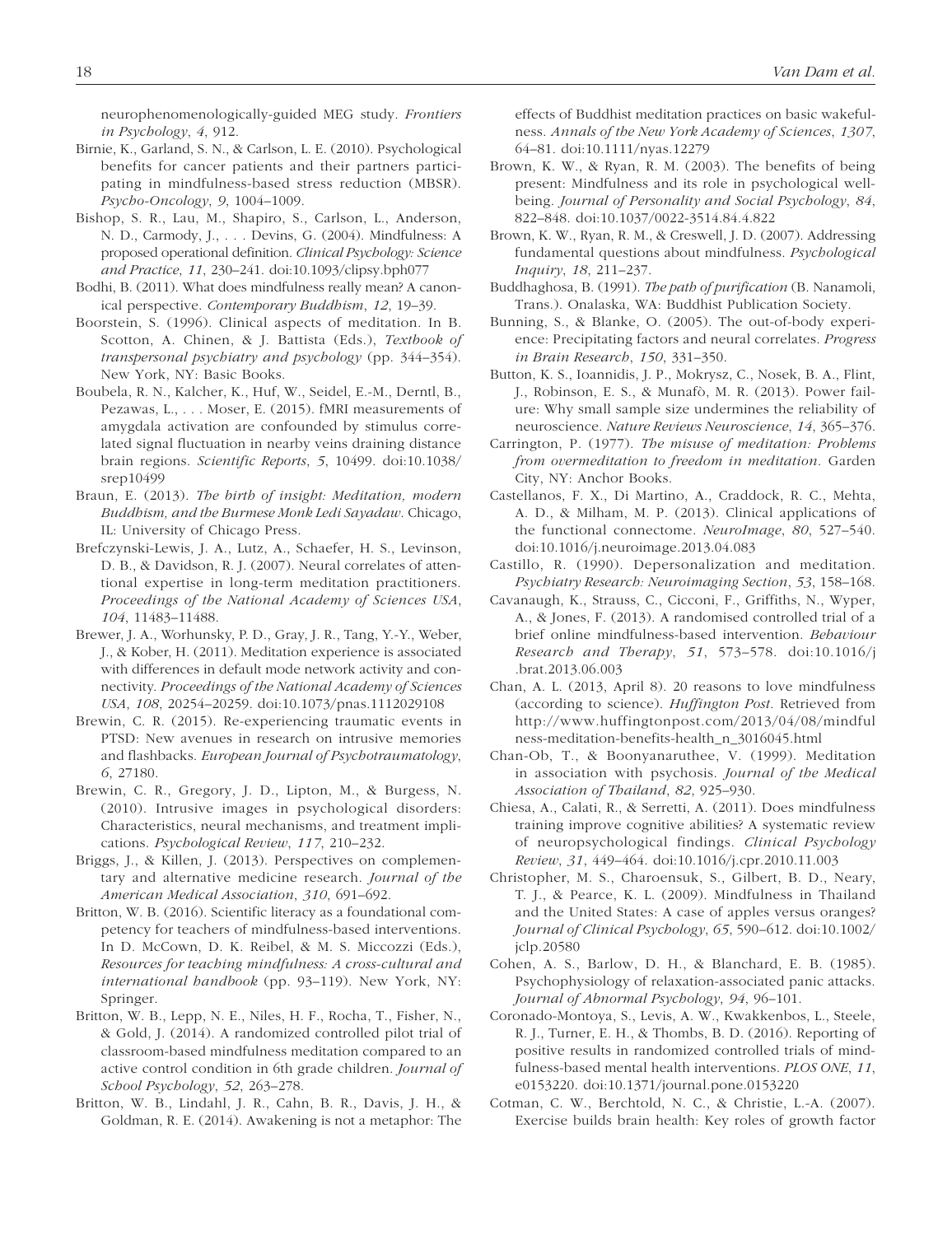cascades and inflammation. *Trends in Neurosciences*, *30*, 464–472. doi:10.1016/j.tins.2007.06.011

- Coyne, J. (2015a, March 30). Amazingly spun mindfulness trial in *British Journal of Psychiatry*: How to publish a null trial. *PLOS*. Retrieved from http://blogs.plos.org/mindthebrain/2015/03/30/amazingly-spun-mindfulness-trial-inbritish-journal-of-psychiatry-how-to-publish-a-null-trial/
- Coyne, J. (2015b, May 20). Is mindfulness-based therapy ready for rollout to prevent relapse and recurrence in depression? *PLOS*. Retrieved from http://blogs.plos.org/ mindthebrain/2015/05/20/is-mindfulness-based-therapyready-for-rollout-to-prevent-relapse-and-recurrence-indepression/
- Coyne, J. (2016, November 16). Unintended consequences of universal mindfulness training for schoolchildren? *PLOS*. Retrieved from http://blogs.plos.org/mindthebrain/2016/11/16/unintended-consequences-of-universalmindfulness-training-for-schoolchildren/
- Crane, R. S., & Kuyken, W. (2012). The implementation of mindfulness-based cognitive therapy: Learning from the UK health service experience. *Mindfulness*, *4*, 246–254. doi:10.1007/s12671-012-0121-6
- Crawford, M. J., Thana, L., Farquharson, L., Palmer, L., Hancock, E., Bassett, P., . . . Parry, G. D. (2016). Patient experience of negative effects of psychological treatment: Results of a national surveydagger. *British Journal of Psychiatry*, *208*, 260–265.
- Cumming, G. (2014). The new statistics: Why and how. *Psychological Science*, *25*, 7–29.
- Dane, E. (2011). Paying attention to mindfulness and its effects on task performance in the workplace. *Journal of Management*, *37*, 997–1018.
- Davidson, R. J. (2010). Empirical explorations of mindfulness: Conceptual and methodological conundrums. *Emotion*, *10*, 8–11. doi:10.1037/a0018480
- Davidson, R. J., & Kaszniak, A. W. (2015). Conceptual and methodological issues in research on mindfulness and meditation. *American Psychologist*, *70*, 581–592. doi:10.1037/a0039512
- Davidson, R. J., & Lutz, A. (2008). Buddha's brain: Neuroplasticity and meditation. *IEEE Signal Processing Magazine*, *25*, 174–176.
- Didonna, F., & Gonzalez, Y. R. (2009). Mindfulness and feelings of emptiness. In F. Didonna (Ed.), *Clinical handbook of mindfulness* (pp. 125–151). New York, NY: Springer.
- Dimidjian, S., Beck, A., Felder, J. N., Boggs, J. M., Gallop, R., & Segal, Z. V. (2014). Web-based mindfulness-based cognitive therapy for reducing residual depressive symptoms: An open trial and quasi-experimental comparison to propensity score matched controls. *Behaviour Research and Therapy*, *63*, 83–89. doi:10.1016/j.brat.2014 .09.004
- Dimidjian, S., & Hollon, S. D. (2010). How would we know if psychotherapy were harmful? *American Psychologist*, *65*, 21–33. doi:10.1037/a0017299
- Dimidjian, S., & Segal, S. V. (2015). Prospects for a clinical science of mindfulness-based intervention. *American Psychologist*, *70*, 593–620.
- Disayavanish, C., & Disayavanish, P. (1984). Meditationinduced psychosis (in Thai). *Journal of the Psychiatric Association of Thailand*, *29*, 1–12.
- Dobkin, P. L., Irving, J. A., & Amar, S. (2011). For whom may participation in a mindfulness-based stress reduction program be contraindicated? *Mindfulness*, *3*, 44–50. doi:10.1007/s12671-011-0079-9
- Dor-Ziderman, Y., Berkovich-Ohana, A., Glicksohn, J., & Goldstein, A. (2013). Mindfulness-induced selflessness: A MEG neurophenomenological study. *Frontiers in Human Neuroscience*, *7*, 582. doi:10.3389/fnhum.2013.00582
- Draganski, B., & May, A. (2008). Training-induced structural changes in the adult human brain. *Behavioural Brain Research*, *192*, 137–142.
- Dreyfus, G. (2011). Is mindfulness present-centered and nonjudgmental? A discussion of the cognitive dimensions of mindfulness. *Contemporary Buddhism*, *12*, 41–54.
- Dunne, J. (2011). Toward an understanding of non-dual mindfulness. *Contemporary Buddhism*, *12*, 71–88.
- Edinger, J., & Jacobsen, R. (1982). The incidence and significance of relaxation treatment side effects. *Behavior Therapist*, *5*, 137–138.
- Eisendrath, S. J., Delucchi, K., Bitner, R., Fenimore, P., Smit, M., & McLane, M. (2008). Mindfulness-based cognitive therapy for treatment-resistant depression: A pilot study. *Psychotherapy and Psychosomatics*, *77*, 319–320. doi:10.1159/000142525
- Embretson, S. (1983). Construct validity: Construct representation versus nomothetic span. *Psychological Bulletin*, *93*, 179–197.
- Epstein, M., & Lieff, J. (1981). Psychiatric complications of meditation practice. *Journal of Transpersonal Psychology*, *13*, 137–147.
- Fanelli, D. (2010). "Positive" results increase down the hierarchy of the sciences. *PLOS ONE*, *5*(4), e10068. doi:10.1371/ journal.pone.0010068
- Farb, N. (2014). From retreat center to clinic to boardroom? Perils and promises of the modern mindfulness movement. *Religions*, *5*, 1062–1086.
- Farb, N., Segal, Z. V., Mayberg, H., Bean, J., McKeon, D., Fatima, Z., & Anderson, A. (2007). Attending to the present: Mindfulness meditation reveals distinct neural modes of self-reference. *Social Cognitive and Affective Neuroscience*, *2*, 313–322.
- Farias, M., & Wikholm, C. (2015). *The Buddha Pill: Can meditation change you?* London, England: Watkins.
- Fenwick, P. (1983). Can we still recommend meditation? *British Medical Journal*, *287*, 1401.
- Ferrarelli, F., Smith, R., Dentico, D., Riedner, B. A., Zenning, C., Benca, R., . . . Tononi, G. (2013). Experienced mindfulness meditators exhibit higher parietal-occipital EEG gamma activity during NREM sleep. *PLOS ONE*, *8*, e73417. doi:10.1371/journal.pone.0073417
- Firestone, L. (2013, March). Benefits of mindfulness. *Psychology Today*. Retrieved from http://www.psycholo gytoday.com/blog/compassion-matters/201303/benefitsmindfulness
- Fox, K. C. R., Dixon, M. L., Nijeboer, S., Floman, J. L., Girn, M., Lifshitz, M., . . . Christoff, K. (2016). Functional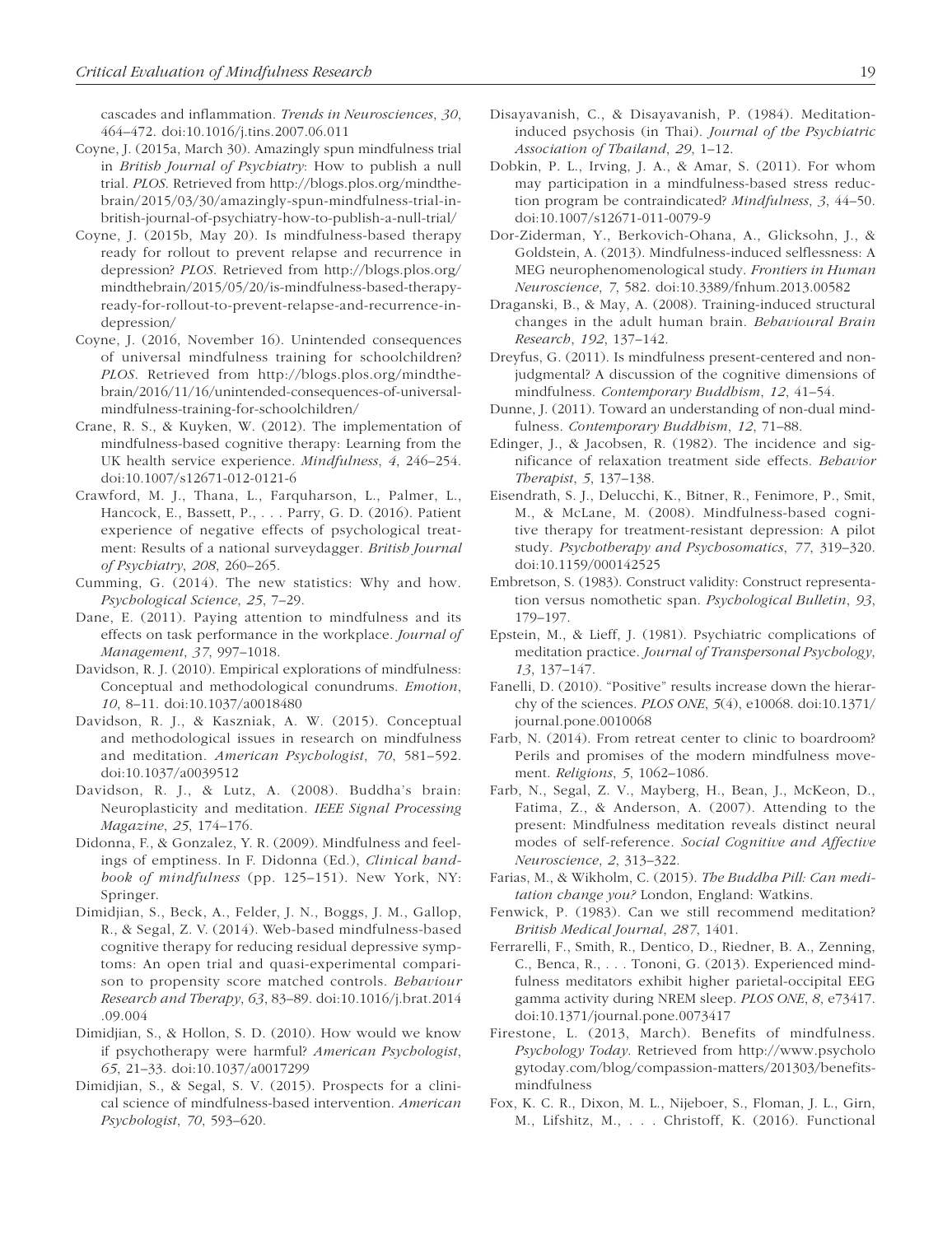neuroanatomy of meditation: A systematic review and meta-analysis of 78 functional neuroimaging investigations. *Neuroscience & Biobehavioral Reviews*, *65*, 208–228.

- Fox, K. C. R., Nijeboer, S., Dixon, M. L., Floman, J. L., Ellamil, M., Rumak, S. P., . . . Christoff, K. (2014). Is meditation associated with altered brain structure? A systematic review and meta-analysis of morphometric neuroimaging in meditation practitioners. *Neuroscience & Biobehavioral Reviews*, *43*, 48–73. doi:10.1016/j.neubiorev.2014.03.016
- Fox, K. C. R., Zakarauskas, P., Dixon, M., Ellamil, M., Thompson, E., & Christoff, K. (2012). Meditation experience predicts introspective accuracy. *PLOS ONE*, *7*(9), e45370. doi:10.1371/journal.pone.0045370
- Freedman, D. H. (2010, November). Lies, damned lies, and medical science. *Atlantic*, *306*, 76–84.
- Freeman, D., & Freeman, J. (2015, April). New study shows mindfulness therapy can be as effective as antidepressants. *Guardian*. Retrieved from https://www.theguardian.com/ science/blog/2015/apr/21/could-mindfulness-therapy-bean-alternative-to-antidepressants
- Frewen, P. A., Evans, E. M., Maraj, N., Dozois, D. J. A., & Partridge, K. (2007). Letting go: Mindfulness and negative automatic thinking. *Cognitive Therapy and Research*, *32*, 758–774. doi:10.1007/s10608-007-9142-1
- Frewen, P. A., Lundberg, E., MacKinley, J., & Wrath, A. (2011). Assessment of response to mindfulness meditation: Meditation breath attention scores in association with subjective measures of state and trait mindfulness and difficulty letting go of depressive cognition. *Mindfulness*, *2*, 254–269. doi:10.1007/s12671-011-0069-y
- Friston, K. (2012). Ten ironic rules for non-statistical reviewers. *NeuroImage*, *61*, 1300–1310.
- Garland, E. L., Farb, N. A., Goldin, P. R., & Fredrickson, B. L. (2015). Mindfulness broadens awareness and builds eudaimonic meaning: A process model of mindful positive emotion regulation. *Psychological Inquiry*, *26*, 293–314.
- Germer, C. K. (2005). Mindfulness: What is it? What does it matter? In C. K. Germer, R. D. Siegel, & P. R. Fulton (Eds.), *Mindfulness and psychotherapy* (pp. 3–28). London, England: Guilford.
- Geschwind, N., Peeters, F., Huibers, M., van Os, J., & Wichers, M. (2012). Efficacy of mindfulness-based cognitive therapy in relation to prior history of depression: Randomised controlled trial. *British Journal of Psychiatry*, *201*, 320– 325. doi:10.1192/bjp.bp.111.104851
- Gethin, R. (2011). On some definitions of mindfulness. *Contemporary Buddhism*, *12*, 263–279.
- Gibbs, N. (Ed.). (2016, September). Mindfulness: The new science of health and happiness. *Time*. Retrieved from https://shop.time.com/storefront/books/mindfulnessthe-new-science-of-health-and-happiness/prodTDSHOP-MINDFULBZ.html
- Giluk, T. L. (2009). Mindfulness, Big Five personality, and affect: A meta-analysis. *Personality and Individual Differences*, *47*, 805–811.
- Goldberg, S. B., Wielgosz, J., Dahl, C., Shuyler, B., MacCoon, D. S., Rosenkranz, M., . . . Davidson, R. J. (2015). Does the Five Facet Mindfulness Questionnaire measure what

we think it does? Construct validity evidence from an active controlled randomized clinical trial. *Psychological Assessment*, *28*, 1009–1014.

- Goldin, P. R., & Gross, J. J. (2010). Effects of mindfulnessbased stress reduction (MBSR) on emotion regulation in social anxiety disorder. *Emotion*, *10*, 83–91.
- Goldin, P. R., Morrison, A., Jazaieri, H., Brozovich, F., Heimberg, R., & Gross, J. J. (2016). Group CBT versus MBSR for social anxiety disorder: A randomized controlled trial. *Journal of Consulting and Clinical Psychology*, *84*, 427–437.
- Goleman, D. (1988). *The meditative mind: The varieties of meditative experience*. New York, NY: Tarcher.
- Goyal, M., Singh, S., Sibinga, E. M., Gould, N. F., Rowland-Seymour, A., Sharma, R., . . . Shihab, H. M. (2014). Meditation programs for psychological stress and wellbeing: A systematic review and meta-analysis. *JAMA Internal Medicine*, *174*, 357–368.
- Grabovac, A., Lau, M., & Willett, B. (2011). Mechanisms of mindfulness: A Buddhist psychological model. *Mindfulness*, *2*, 154–166. doi:10.1007/s12671-011-0054-5
- Green, C. D. (1992). Of immortal mythological beasts: Operationsim in psychology. *Theory & Psychology*, *2*, 291–320.
- Greenberg, M. T., & Harris, A. R. (2012). Nurturing mindfulness in children and youth: Current state of research. *Child Development Perspectives*, *6*, 161–166.
- Greene, D. J., Black, K. J., & Schlaggar, B. L. (2016). Considerations for MRI study design and implementation in pediatric and clinical populations. *Developmental Cognitive Neuroscience*, *18*, 101–112.
- Grepmair, L., Mitterlehner, F., Loew, T., Bachler, E., Rother, W., & Nickel, M. (2007). Promoting mindfulness in psychotherapists in training influences the treatment results of their patients: A randomized, double-blind, controlled study. *Psychotherapy and Psychosomatics*, *76*, 332–338. doi:10.1159/000107560
- Grossman, P. (2011). Defining mindfulness by how poorly I think I pay attention during everyday awareness and other intractable problems for psychology's (re)invention of mindfulness: Comment on Brown et al. (2011). *Psychological Assessment*, *23*, 1034–1040. doi:10.1037/a0022713
- Grossman, P., & Van Dam, N. T. (2011). Mindfulness, by any other name . . . : Trials and tribulations of sati in Western psychology and science. *Contemporary Buddhism*, *12*, 219–239. doi:10.1080/14639947.2011.564841
- Gu, J., Strauss, C., Crane, C., Barnhofer, T., Karl, A., Cavanaugh, K., & Kuyken, W. (2016). Examining the factor structure of the 39-item and 15-item versions of the Five Facet Mindfulness Questionnaire before and after mindfulnessbased cognitive therapy for people with recurrent depression. *Psychological Assessment*, *28*, 791–802.
- Gunaratana, H. (2002). *Mindfulness in plain English*. Boston, MA: Wisdom.
- Gunderson, G. (2016, June 28). The science is in, and meditation may be the next big business opportunity. *Forbes*. Retrieved from http://www.forbes.com/sites/garrettgunderson/2016/06/28/the-science-is-in-and-meditationmay-be-the-next-big-business-opportunity/#2f729c7123c0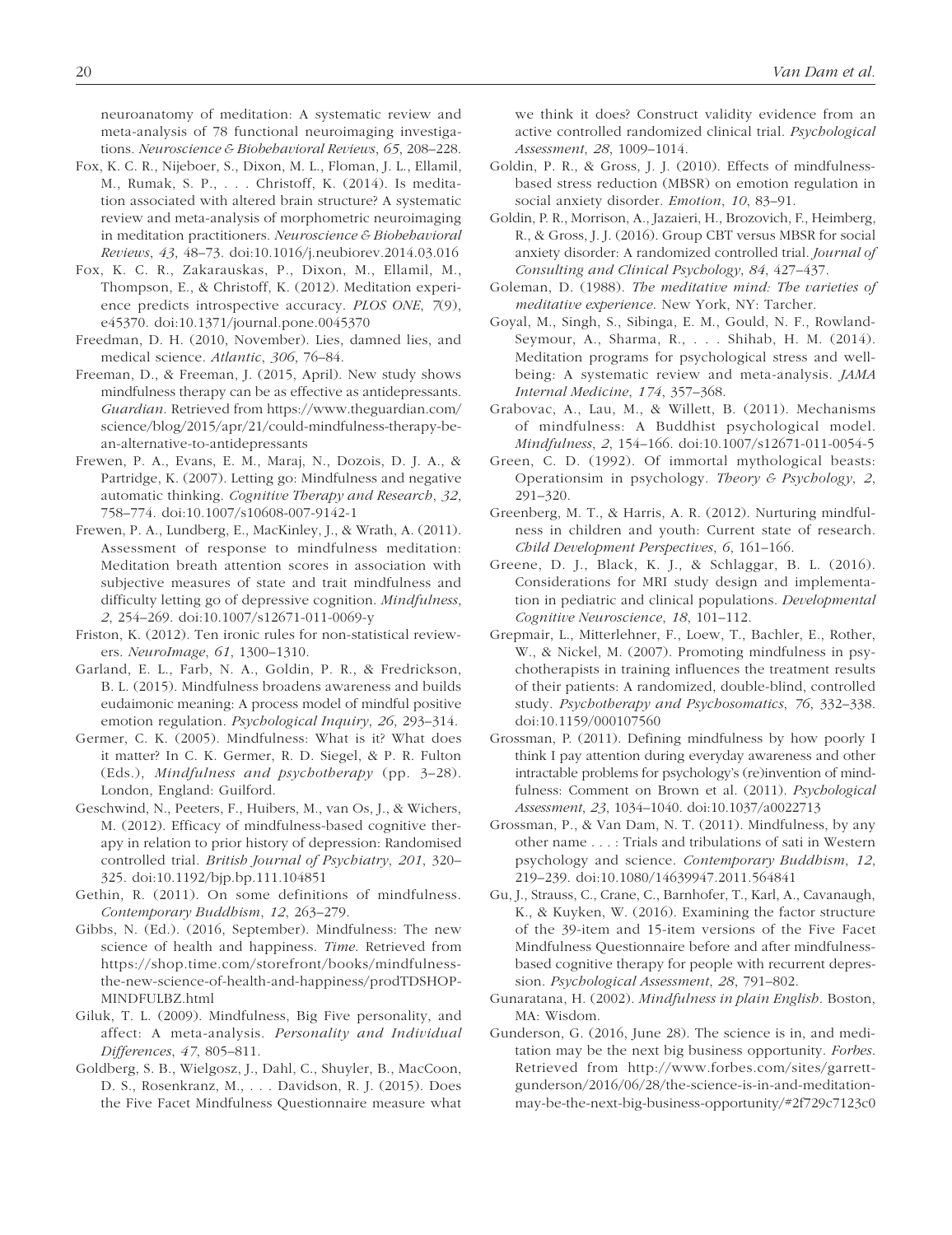- Hanley, A., Abell, N., Osborn, D., Roehrig, A., & Canto, A. (2016). Mind the gaps: Are conclusions about mindfulness entirely conclusive? *Journal of Counseling & Development*, *94*, 103–113.
- Hanson, R. (2013). *Hardwiring happiness: The new brain science of contentment, calm, and confidence*. New York, NY: Harmony Books.
- Hasenkamp, W., & Barsalou, L. W. (2012). Effects of meditation experience on functional connectivity of distributed brain networks. *Frontiers in Human Neuroscience*, *6*, 38. doi:10.3389/fnhum.2012.00038
- Hasenkamp, W., Wilson-Mendenhall, C. D., Duncan, E., & Barsalou, L. W. (2012). Mind wandering and attention during focused meditation: A fine-grained temporal analysis of fluctuating cognitive states. *NeuroImage*, *59*, 750–760. doi:10.1016/j.neuroimage.2011.07.008
- Hayes, S. C. (2002). Buddhism and acceptance and commitment therapy. *Cognitive and Behavioral Practice*, *9*, 58–66.
- Hayes, S. C., Strosahl, K. D., & Wilson, K. G. (1999). *Acceptance and commitment therapy: An experiential approach to behavior change*. New York, NY: Guilford.
- Heide, F., & Borkovec, T. (1983). Relaxation-induced anxiety: Paradoxical anxiety enhancement due to relaxation treatment. *Journal of Consulting and Clinical Psychology*, *51*, 171–182.
- Hill, A. B. (1965). The environment and disease: Association or causation? *Proceedings of the Royal Society of Medicine*, *58*, 295–300.
- Hofmann, S. G., & Asmundson, G. J. (2008). Acceptance and mindfulness-based therapy: New wave or old hat? *Clinical Psychology Review*, *28*, 1–16.
- Hofmann, S. G., Sawyer, A. T., Witt, A. A., & Oh, D. (2010). The effect of mindfulness-based therapy on anxiety and depression: A meta-analytic review. *Journal of Consulting and Clinical Psychology*, *78*, 169–183.
- Holmes, D. S., Solomon, S., Cappo, B. M., & Greenberg, J. L. (1983). Effects of transcendental meditation versus resting on physiological and subjective arousal. *Journal of Personality and Social Psychology*, *44*, 1245–1252.
- Hölzel, B., Lazar, S., Gard, T., Schuman-Olivier, Z., Vago, D., & Ott, U. (2011). How does mindfulness meditation work? Proposing mechanisms of action from a conceptual and neural perspective. *Perspectives on Psychological Science*, *6*, 537–559.
- Huffington, A. (2013, March 16). Mindfulness, meditation, wellness and their connection to corporate America's bottom line. *Huffington Post*. Retrieved from http:// www.huffingtonpost.com/arianna-huffington/corporatewellness\_b\_2903222.html
- Hupé, J. (2015). Statistical inferences under the Null hypothesis: Common mistakes and pitfalls in neuroimaging studies. *Frontiers in Neuroscience*, *9*, 18.
- Hyde, K. L., Lerch, J., Norton, A., Forgeard, M., Winner, E., Evans, A. C., & Schlaug, G. (2009). Musical training shapes structural brain development. *Journal of Neuroscience*, *29*, 3019–3025.
- Ioannidis, J. P. (2005). Why most published research findings are false. *PLOS Medicine*, *2*(8), e124.
- Jain, S., Shapiro, S. L., Swanick, S., Roesch, S. C., Mills, P. J., Bell, I., . . . Schwartz, G. E. R. (2007). A randomized controlled trial of mindfulness meditation versus relaxation training: Effects on distress, positive states of mind, rumination, and distraction. *Annals of Behavioral Medicine*, *33*, 11–21.
- Jensen, C. G., Vangkilde, S., Frokjaer, V., & Hasselbalch, S. G. (2012). Mindfulness training affects attention—Or is it attentional effort? *Journal of Experimental Psychology: General*, *141*, 106–123. doi:10.1037/a0024931
- Jha, A. P., Krompinger, J., & Baime, M. J. (2007). Mindfulness training modifies subsystems of attention. *Cognitive, Affective, & Behavioral Neuroscience*, *7*, 109–119.
- Johnson, G. (2014a, January 21). New truths that only one can see. *New York Times*, p. D1.
- Johnson, G. (2014b, March 7). When studies are wrong: A coda. *New York Times*. Retrieved from http://www.nytimes .com/2014/03/07/science/when-studies-are-wrong-a-coda.html
- Jonsson, U., Alaie, I., Parling, T., & Arnberg, F. K. (2014). Reporting of harms in randomized controlled trials of psychological interventions for mental and behavioral disorders: A review of current practice. *Contemporary Clinical Trials*, *38*, 1–8.
- Kabat-Zinn, J. (1990). *Full catastrophe living: The program of the Stress Reduction Clinic at the University of Massachusetts Medical Center*. New York, NY: Dell.
- Kabat-Zinn, J. (2011). Some reflections on the origins of MBSR, skillful means, and the trouble with maps. *Contemporary Buddhism*, *12*, 281–306.
- Kabat-Zinn, J., & Davidson, R. J. (2011). *The mind's own physician: A scientific dialogue with the Dalai Lama on the healing power of meditation*. Oakland, CA: New Harbinger.
- Kerr, C. E., Josyula, K., & Littenberg, R. (2011). Developing an observing attitude: An analysis of meditation diaries in an MBSR clinical trial. *Clinical Psychology & Psychotherapy*, *18*, 80–93. doi:10.1002/cpp.700
- Ketay, S., Hamilton, H. K., Haas, B. W., & Simeon, D. (2014). Face processing in depersonalization: An fMRI study of the unfamiliar self. *Psychiatry Research*, *222*, 107–110. doi:10.1016/j.pscychresns.2014.02.003
- Kornfield, J. (1979). Intensive insight meditation: A phenomenological study. *Journal of Transpersonal Psychology*, *11*, 41–58.
- Kozasa, E. H., Sato, J. R., Lacerda, S. S., Barreiros, M. A. M., Radvany, J., Russell, T. A., . . . Amaro, E., Jr. (2012). Meditation training increases brain efficiency in an attention task. *NeuroImage*, *59*, 745–749. doi:10.1016/j.neuro image.2011.06.088
- Kragel, P. A., & LaBar, K. S. (2014). Advancing emotion theory with multivariate pattern classification. *Emotion Review*, *6*, 160–174.
- Kuijpers, H. J., van der Heijden, F. M. M. A., Tuinier, S., & Verhoeven, W. M. A. (2007). Meditation-induced psychosis. *Psychopathology*, *40*, 461–464. doi:10.1159/000108125
- Kutz, I., Leserman, J., Dorrington, C., Morrison, C. H., Borysenko, J. Z., & Benson, H. (1985). Meditation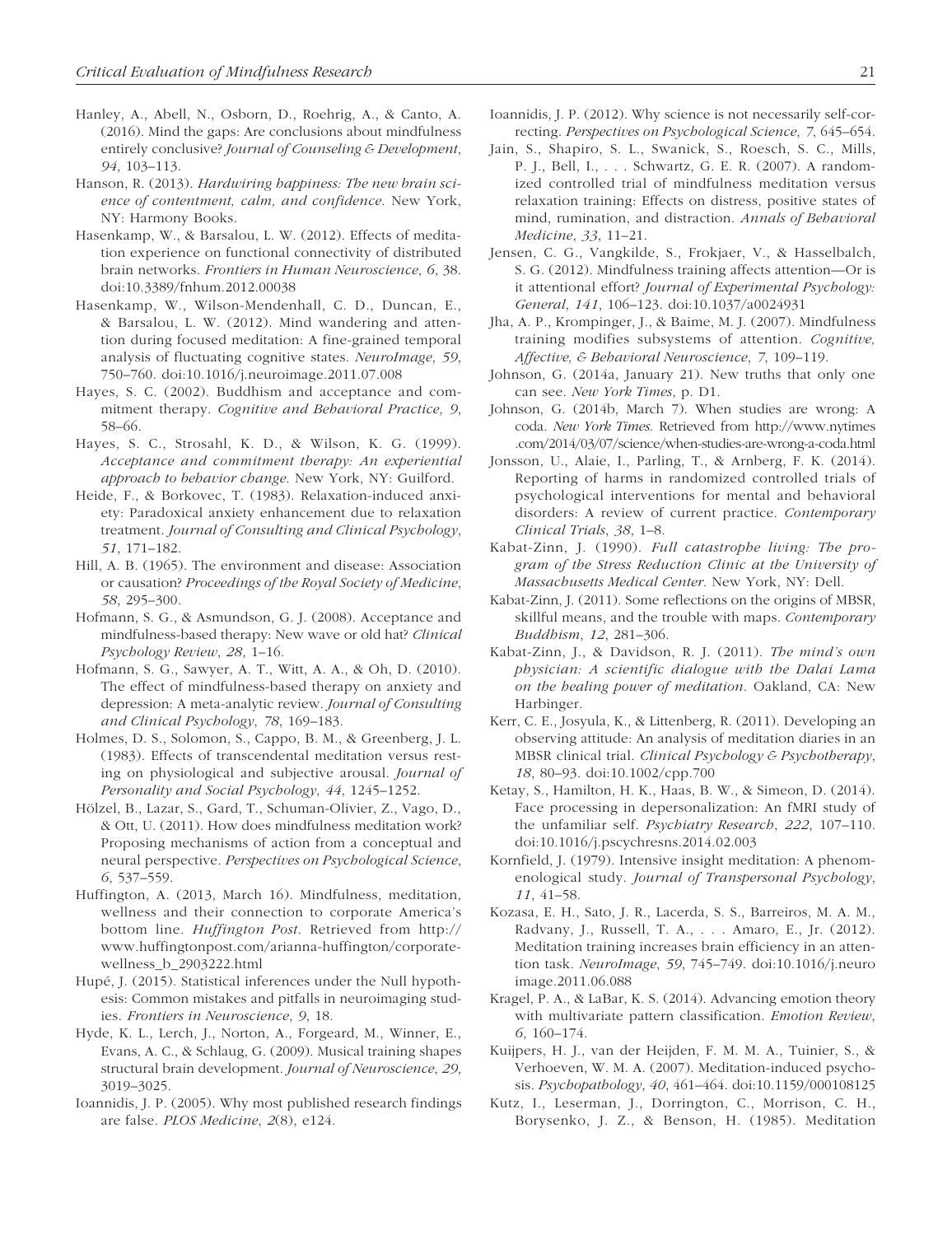as an adjunct to psychotherapy. An outcome study. *Psychotherapy and Psychosomatics*, *43*, 209–218.

- Kuyken, W., Crane, R., & Dalgleish, T. (2012). Does mindfulness based cognitive therapy prevent relapse of depression? *British Medical Journal*, *345*, e7194. doi:10.1136/ bmj.e7194
- Kuyken, W., Crane, W., & Williams, J. M. (2012). *Mindfulnessbased cognitive therapy (MBCT) implementation resources*. Oxford, England: Oxford University, University of Exeter, Bangor University.
- Kuyken, W., Hayes, R., Barrett, B., Byng, R., Dagleish, T., Kessler, D., . . . Byford, S. (2015). Effectiveness and costeffectiveness of mindfulness-based cognitive therapy compared with maintenance antidepressant treatment in the prevention of depressive relapse or recurrence (PREVENT): A randomised controlled trial. *Lancet*, *386*, 63–73.
- Kuyken, W., Warren, F. C., Taylor, R. S., Whalley, B., Crane, C., Bondolfi, G., . . . Dagleish, T. (2016). Efficacy of mindfulness-based cognitive therapy in prevention of depressive relapse: An individual patient data meta-analysis from randomized trials. *JAMA Psychiatry*, *73*, 565–574.
- Langer, E. J. (1989). *Mindfulness*. New York, NY: Perseus Books.
- Lao, S. A., Kissane, D., & Meadows, G. (2016). Cognitive effects of MBSR/MBCT: A systematic review of neuropsychological outcomes. *Consciousness and Cognition*, *45*, 109–123.
- Lazar, S. W., Bush, G., Gollub, R. L., Fricchione, G. L., Khalsa, G., & Benson, H. (2000). Functional brain mapping of the relaxation response and meditation. *NeuroReport*, *11*, 1581.
- Lehrer, J. (2010, December 13). The truth wears off. *New Yorker*, p. 52.
- Leigh, J., Bowen, S., & Marlatt, G. A. (2005). Spirituality, mindfulness, and substance abuse. *Addictive Behaviors*, *30*, 1335–1341.
- Levinson, D. B., Stoll, E. L., Kindy, S. D., Merry, H. L., & Davidson, R. J. (2014). A mind you can count on: Validating breath counting as a behavioral measure of mindfulness. *Frontiers in Psychology*, *5*, 1202. doi:10.3389/ fpsyg.2014.01202
- Lilienfeld, S. O., Lynn, S. J., & Lohr, J. M. (2003). *Science and pseudoscience in clinical psychology*. New York, NY: Guilford.
- Lim, D., Condon, P., & DeSteno, D. (2015). Mindfulness and compassion: An examination of mechanism and scalability. *PLOS ONE*, *10*(2), e0118221.
- Lindahl, J. R., Fisher, N. E., Cooper, D. J., Rosen, R. K., & Britton, W. B. (2017). The varieties of contemplative experience: A mixed-methods study of meditation-related challenges in Western Buddhists. *PLOS ONE*, *12*(5), e0176239. https://doi.org/10.1371/journal.pone.0176239
- Lindahl, J. R., Kaplan, C., Winget, E., & Britton, W. B. (2014). A phenomenology of meditation-induced light experiences: Traditional Buddhist and neurobiological perspectives. *Frontiers in Psychology*, *4*, 973.
- Linden, M. (2013). How to define, find and classify side effects in psychotherapy: From unwanted events to adverse treatment reactions. *Clinical Psychology & Psychotherapy*, *20*, 286–296. doi:10.1002/cpp.1765
- Linden, W. (1990). *Autogenic training: A clinical guide*. New York, NY: Guilford.
- Linehan, M. (1993). *Cognitive behavioral treatment of borderline personality disorder*. New York, NY: Guilford.
- Lomas, T., Cartwright, T., Edginton, T., & Ridge, D. (2015). A qualitative analysis of experiential challenges associated with meditation practice. *Mindfulness*, *6*, 848–860. doi:10.1007/s12671-014-0329-8
- Luders, E., Kurth, F., Toga, A. W., Narr, K. L., & Gaser, C. (2013). Meditation effects within the hippocampal complex revealed by voxel-based morphometry and cytoarchitectonic probabilistic mapping. *Frontiers in Psychology*, *4*, 398.
- Luders, E., Thompson, P. M., Kurth, F., Hong, J., Phillips, O. R., Wang, Y., . . . Toga, A. W. (2012). Global and regional alterations of hippocampal anatomy in long-term meditation practitioners. *Human Brain Mapping*, *34*, 3369–3375.
- Lustyk, M., Chawla, N., Nolan, R., & Marlatt, G. (2009). Mindfulness meditation in research: A discussion of safety issues and participant screening procedures. *Advances in Mind-Body Medicine*, *24*, 20–30.
- Lutz, A., Dunne, J. D., & Davidson, R. J. (2007). Meditation and the neuroscience of consciousness: An introduction. In P. D. Zelazo, M. Moscovitch, & E. Thompson (Eds.), *The Cambridge handbook of consciousness* (pp. 499–551). New York, NY: Cambridge University Press.
- Lutz, A., Greischar, L. L., Perlman, D. M., & Davidson, R. J. (2009). BOLD signal in insula is differentially related to cardiac function during compassion meditation in experts vs. novices. *NeuroImage*, *47*, 1038–1046.
- Lutz, A., Jha, A. P., Dunne, J. D., & Saron, C. D. (2015). Investigating the phenomenological matrix of mindfulness-related practices from a neurocognitive perspective. *American Psychologist*, *70*, 632–658.
- Lutz, A., Lachaux, J. P., Martinerie, J., & Varela, F. J. (2002). Guiding the study of brain dynamics by using first-person data: Synchrony patterns correlate with ongoing conscious states during a simple visual task. *Proceedings of the National Academy of Sciences USA*, *99*, 1586–1591.
- Lutz, A., Slagter, H. A., Dunne, J. D., & Davidson, R. J. (2008). Attention regulation and monitoring in meditation. *Trends in Cognitive Sciences*, *12*, 163–169.
- Lutz, A., & Thompson, E. (2003). Neurophenomenology integrating subjective experience and brain dynamics in the neuroscience of consciousness. *Journal of Consciousness Studies*, *10*, 31–52.
- MacCoon, D. G., Imel, Z. E., Rosenkranz, M. A., Sheftel, J. G., Wang, H. Y., Sullivan, J. C., . . . Lutz, A. (2012). The validation of an active control intervention for Mindfulness Based Stress Reduction (MBSR). *Behaviour Research and Therapy*, *50*, 3–12.
- Mackey, A. P., Miller Singley, A. T., & Bunge, S. A. (2013). Intensive reasoning training alters patterns of brain connectivity at rest. *Journal of Neuroscience*, *33*, 4796–4803.
- Malinowski, P. (2013). Neural mechanisms of attentional control in mindfulness meditation. *Frontiers in Human Neuroscience*, *7*, 8. doi:10.3389/fnins.2013.00008
- Manicavasgar, V., Parker, G., & Perich, T. (2011). Mindfulnessbased cognitive therapy vs cognitive behaviour therapy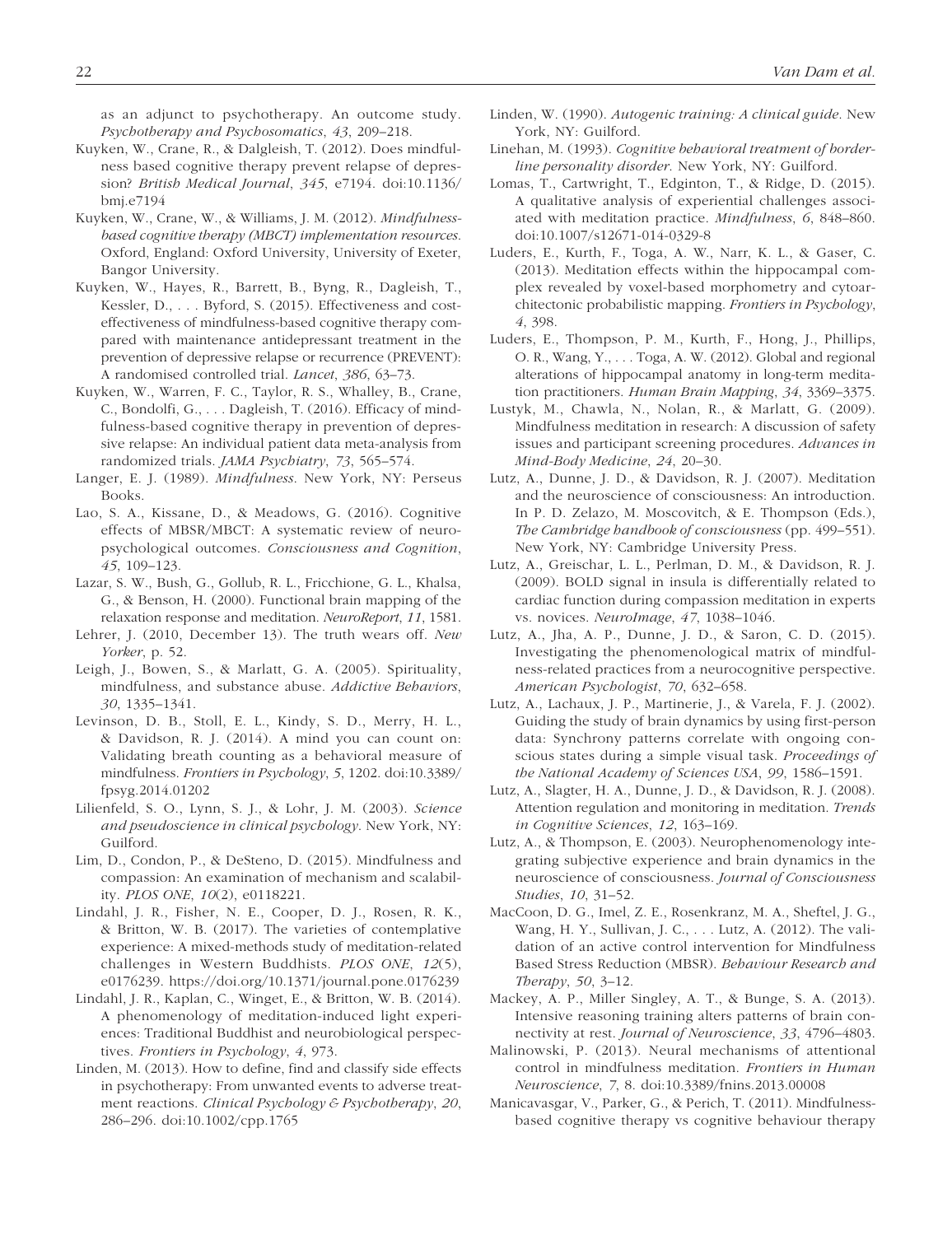as a treatment for non-melancholic depression. *Journal of Affective Disorders*, *130*, 138–144.

- Manocha, R. (2000). Why meditation? *Australian Family Physician*, *29*, 1135–1138.
- Manuel, J. A., Somohano, V. C., & Bowen, S. (2017). Mindfulness practice and its relationship to the Five-Facet Mindfulness Questionnaire. *Mindfulness*, *8*, 361–367. doi:10.1007/s12671-016-0605-x
- Martin, D. J., Garske, J. P., & Davis, M. K. (2000). Relation of the therapeutic alliance with outcome and other variables: A meta-analytic review. *Journal of Consulting and Clinical Psychology*, *68*, 438–450.
- Mascaro, J. S., Rilling, J. K., Negi, L. T., & Raison, C. L. (2013). Pre-existing brain function predicts subsequent practice of mindfulness and compassion meditation. *NeuroImage*, *69*, 35–42.
- Matzke, D., Nieuwenhuis, S., van Rijn, H., Slagter, H. A., van der Molen, M. W., & Wagenmakers, E.-J. (2015). The effect of horizontal eye movements on free recall: A preregistered adversarial collaboration. *Journal of Experimental Psychology. General, 144*, e1–15. doi:10.1037/xge0000038
- McMahan, D. L. (2008). *The making of Buddhist modernism*. Oxford, England: Oxford University Press.
- Meyer, D. E. (2009, April). *Multi-tasking, meditation, and contemplative practice*. Presentation at Mind and Life XVIII: Attention, Memory and the Mind, Dharamsala, India.
- Meyer, D. E., & Kieras, D. E. (1999). Precis to a practical unified theory of cognition and action: Some lessons from EPIC computational models of human multiple-task performance. In D. Gopher & A. Koriat (Eds.), *Attention and Performance XVII. Cognitive regulation of performance: Interaction of theory and application* (pp. 17–88). Cambridge, MA: MIT Press.
- Miguel, E., Camerer, C., Casey, K., Cohen, J., Esterling, K. M., Gerber, A., . . . Van der Laan, M. (2014). Promoting transparency in social science research. *Science*, *343*, 30–31. doi:10.1126/science.1245317
- Miller, J. (1993). The unveiling of traumatic memories and emotions through mindfulness and concentration meditation: Clinical implications and three case reports. *Journal of Transpersonal Psychology*, *25*, 169–180.
- Moher, D., Schulz, K. F., & Altman, D. G. (2001). The CONSORT statement: Revised recommendations for improving the quality of reports of parallel-group randomized trials. *Lancet*, *357*, 1191–1194.
- Mohr, D. C. (1995). Negative outcome in psychotherapy: A critical review. *Clinical Psychology: Science and Practice*, *2*, 1–27.
- Moos, R. H. (2005). Iatrogenic effects of psychosocial interventions for substance use disorders: Prevalence, predictors, prevention. *Addiction*, *100*, 595–604. doi:10.1111/j.1360- 0443.2005.01073.x
- Moos, R. H. (2012). Iatrogenic effects of psychosocial interventions: Treatment, life context, and personal risk factors. *Substance Use & Misuse*, *47*, 1592–1598. doi:10.3109/ 10826084.2012.705710
- Mrazek, M. D., Smallwood, J., & Schooler, J. W. (2012). Mindfulness and mind-wandering: Finding convergence

through opposing constructs. *Emotion*, *12*, 442–448. doi:10.1037/a0026678

- Munafò, M. R., Stothart, G., & Flint, J. (2009). Bias in genetic association studies and impact factor. *Molecular Psychiatry*, *14*, 119–120. doi:10.1038/mp.2008.77
- Münte, T. F., Altenmüller, E., & Jäncke, L. (2002). The musician's brain as a model of neuroplasticity. *Nature Reviews Neuroscience*, *3*, 473–478.
- Nakaya, M., & Ohmori, K. (2010). Psychosis induced by spiritual practice and resolution of pre-morbid inner conflicts. *German Journal of Psychiatry*, *13*, 161–163.
- National Center for Complementary and Integrative Health. (2016a). *NCCIH Clinical Research Toolbox: Data safety monitoring*. National Center for Complementary and Integrative Health, National Institutes of Health. Retrieved from https://nccih.nih.gov/grants/toolbox#DSM
- National Center for Complementary and Integrative Health. (2016b). *What the science says about safety and side effects of meditation*. National Center for Complementary and Integrative Health, National Institutes of Health. Retrieved from https://nccih.nih.gov/health/meditation/overview .htm#hed5
- National Institutes of Health. (2016). *Adverse event and serious adverse event guidelines OHRP guidance on reviewing and reporting unanticipated problems involving risks to subjects or others and adverse events, OHRP guidance*. Bethesda, MD: National Institutes of Health, Office for Human Research Protections, U.S. Department of health and Human Services.
- National Institutes on Aging. (2011). *NIA adverse event and serious adverse event guidelines*. Bethesda, MD: National Institutes on Aging, National Institutes of Health.
- Neisser, U., Boodoo, G., Bouchard, T. J., Boykin, A. W., Brody, N., Ceci, S. J., . . . Urbina, S. (1996). Intelligence: Knowns and unknowns. *American Psychologist*, *51*, 77–101.
- Nichols, T. E., Das, S., Eickhoff, S. B., Evans, A. C., Glatard, T., Hanke, M., . . . Yeo, B. T. T. (2017). Best practices in data analysis and sharing in neuroimaging using MRI. *Nature Neuroscience*, *20*, 299–303.
- Nyham, B. (2014, September 18). To get more out of science, show the rejected research. *New York Times*. Retrieved from http://www.nytimes.com/2014/09/19/upshot/to-getmore-out-of-science-show-the-rejected-research.html
- Office for Human Research Protections. (2007). *Guidance on reviewing and reporting unanticipated problems involving risks to subjects or others and adverse events*. Washington, DC: U.S. Department of Health and Human Services, Office for Human Research Protections.
- Onken, L. S., Carroll, K. M., Shoham, V., Cuthbert, B. N., & Riddle, M. (2014). Reenvisioning clinical science: Unifying the discipline to improve public health. *Clinical Psychological Science*, *2*, 22–34.
- Open Science Collaboration. (2012). An open, large-scale, collaborative effort to estimate the reproducibility of psychological science. *Perspectives on Psychological Science*, *7*, 657–660.
- Ospina, M. B., Bond, K., Karkhaneh, M., Tjosvold, L., Vandermeer, B., Liang, Y., . . . Lassen, T. P. (2007).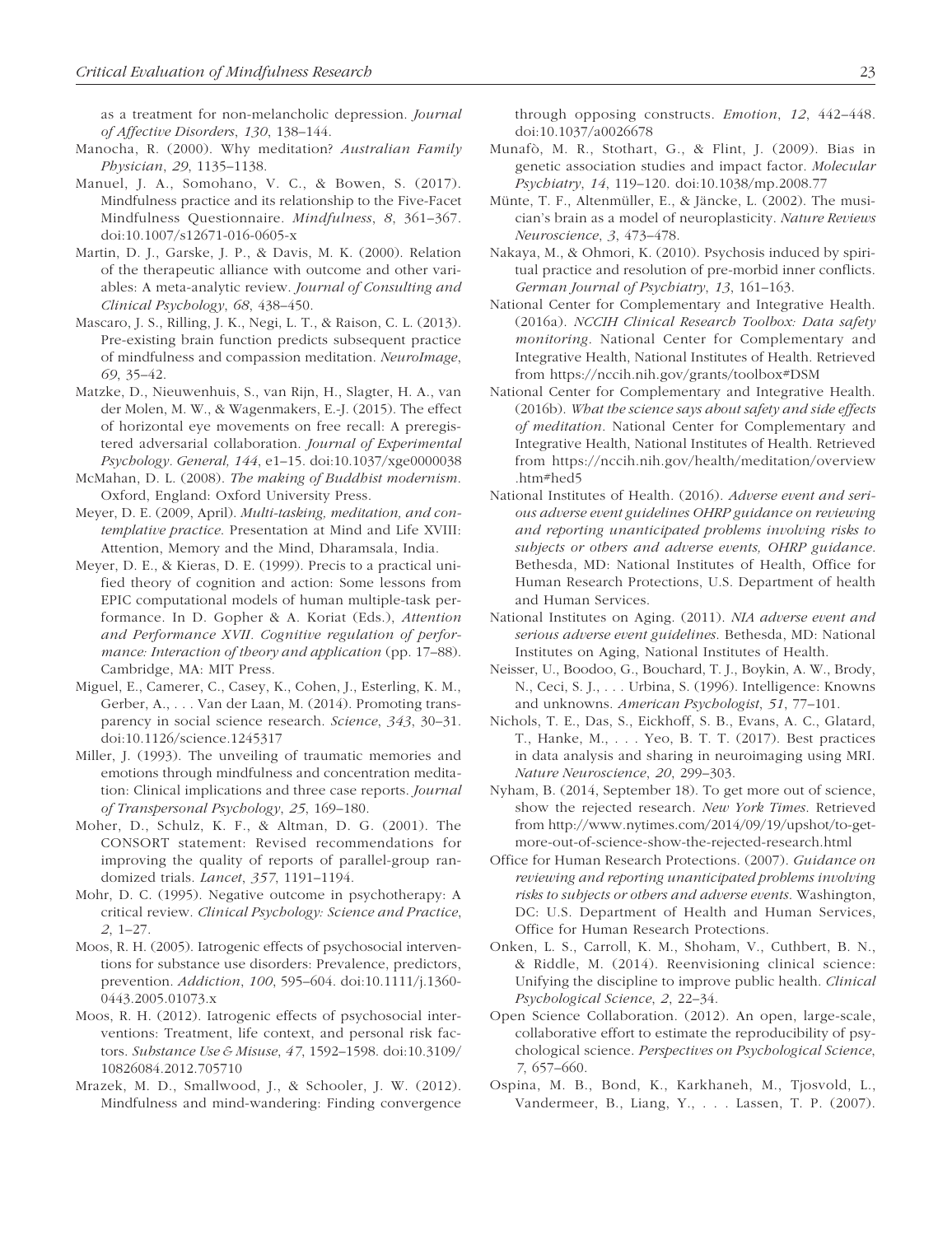*Meditation practices for health: State of the research*  (Evidence Report/Technology Assessment). Rockville, MD: National Center for Complementary and Alternative Medicine. Retrieved from https://www.ncbi.nlm.nih.gov/ books/NBK38360/

- Papies, E. K., Barsalou, L. W., & Custers, R. (2012). Mindful attention prevents mindless impulses. *Social Psychological & Personality Science*, *3*, 291–299. doi:10.1177/1948550611419031
- Papies, E. K., Pronk, T. M., Keesman, M., & Barsalou, L. W. (2015). The benefits of simply observing: Mindful attention modulates the link between motivation and behavior. *Journal of Personality and Social Psychology*, *108*, 148–170. doi:10.1037/a0038032
- Pashler, H., & Wagenmakers, E. (2012). Editors' introduction to the special section on replicability in psychological science: A crisis of confidence? *Perspectives on Psychological Science*, *7*, 528–530.
- Penedo, F. J., & Dahn, J. R. (2005). Exercise and well-being: A review of mental and physical health benefits associated with physical activity. *Current Opinion in Psychiatry*, *18*, 189–193.
- Plaud, J. J. (2001). Paradigms, promises, and the potential of clinical psychology. *Journal of Clinical Psychology*, *57*, 1089–1102.
- Power, J. D., Cohen, A. L., Nelson, S. M., Wig, G. S., Barnes, K. A., Church, J. A., . . . Petersen, S. E. (2011). Functional network organization of the human brain. *Neuron*, *72*, 665–678. doi:10.1016/j.neuron.2011.09.006
- Reuter, M., Tisdall, M. D., Qureshi, A., Buckner, R. L., van der Kouwe, A. J., & Fischl, B. (2015). Head motion during MRI acquisition reduces gray matter volume and thickness estimates. *NeuroImage*, *107*, 107–115.
- Rhodes, E. (2015, September). Mindfulness on trial. *Psychologist*, *28*(9). Retrieved from https://thepsycholo gist.bps.org.uk/mindfulness-trial
- Ring, C., Brener, J., Knapp, K., & Mailloux, J. (2015). Effects of heartbeat feedback on beliefs about heart rate and heartbeat counting: A cautionary tale about interoceptive awareness. *Biological Psychology*, *104*, 193–198. doi:10.1016/j.biopsycho.2014.12.010
- Robins, C. J. (2002). Zen principles and mindfulness practice in dialectical behavior therapy. *Cognitive and Behavioral Practice*, *9*, 50–57.
- Rosnow, R. L. (2002). The nature and role of demand characteristics in scientific inquiry. *Prevention & Treatment*, *5*, 37. doi:10.1037/1522-3736.5.1.537c
- Rosnow, R. L., & Rosenthal, R. (1989). Statistical procedures and the justification of knowledge in psychological science. *American Psychologist*, *44*, 1276–1284.
- Sahdra, B. K., MacLean, K. A., Ferrer, E., Shaver, P. R., Rosenberg, E. L., Jacobs, T. L., . . . Saron, C. D. (2011). Enhanced response inhibition during intensive meditation training predicts improvements in self-reported adaptive socioemotional functioning. *Emotion*, *11*, 299–312.
- Santorelli, S. (2014). *Mindfulness-based stress reduction (MBSR): Standards of practice*. Worcester, MA: Center for Mindfulness in Medicine, Health Care, and Society, University of Massachusetts Medical School.
- Sauer, S., Walach, H., Schmidt, S., Hinterberger, T., Lynch, S., Bussing, A., & Kohls, N. (2013). Assessment of mindfulness: Review on state of the art. *Mindfulness*, *4*, 3–17.
- Sayadaw, M. (1965). *The progress of insight: A modern Pali Treatise on Buddhist Satipatthana meditation* (Nyanaponika Thera, Trans.). Kandy, Sri Lanka: Buddhist Publication Society.
- Schaufenbuel, K. (2015, December 28). Why Google, Target, and General Mills are investing in mindfulness. *Harvard Business Review*. Retrieved from https://hbr.org/2015/12/ why-google-target-and-general-mills-are-investing-inmindfulness
- Sedlmeier, P., Eberth, J., Schwarz, M., Zimmermann, D., Haarig, F., Jaeger, S., & Kunze, S. (2012). The psychological effects of meditation: A meta-analysis. *Psychological Bulletin*, *138*, 1139–1171. doi:10.1037/a0028168
- Segal, Z. V., Bieling, P., Young, T., MacQueen, G., Cooke, R., . . . Levitan, R. D. (2010). Antidepressant monotherapy vs sequential pharmacotherapy and mindfulness-based cognitive therapy, or placebo, for relapse prophylaxis in recurrent depression. *Archives of General Psychiatry*, *67*, 1256–1264.
- Segal, Z. V., Williams, J. M. G., & Teasdale, J. D. (2002). *Mindfulness-based cognitive therapy for depression: A new approach to preventing relapse*. New York, NY: Guilford.
- Segal, Z. V., Williams, J. M. G., & Teasdale, J. D. (2012). *Mindfulness-based cognitive therapy for depression* (2nd ed.). New York, NY: Guilford.
- Sethi, S. (2003). Relationship of meditation and psychosis: Case studies. *Australian & New Zealand Journal of Psychiatry*, *37*, 382.
- Shan, H. (2000). Culture-bound psychiatric disorders associated with qigong practice in China. *Hong Kong Journal of Psychiatry*, *10*, 12–14.
- Shapiro, D. H., Jr. (1982). Overview: Clinical and physiological comparison of meditation with other self-control strategies. *American Journal of Psychiatry*, *139*, 267–274.
- Shapiro, D. H., Jr. (1992). Adverse effects of meditation: A preliminary investigation of long-term meditators. *International Journal of Psychosomatics*, *39*, 62–67.
- Shapiro, S. L., Carlson, L. E., Astin, J. A., & Freedman, B. (2006). Mechanisms of mindfulness. *Journal of Clinical Psychology*, *62*, 373–386.
- Shonin, E., Van Gordon, W., & Griffiths, M. D. (2013). Mindfulness-based interventions: Towards mindful clinical integration. *Frontiers in Psychology*, *4*, 194.
- Shonin, E., Van Gordon, W., & Griffiths, M. D. (2014a). Are there risks associated with using mindfulness in the treatment of psychopathology? *Clinical Practice*, *11*, 389–392.
- Shonin, E., Van Gordon, W., & Griffiths, M. D. (2014b). Cognitive behavioral therapy (CBT) and meditation awareness training (MAT) for the treatment of co-occurring schizophrenia with pathological gambling: A case study. *International Journal of Mental Health and Addiction*, *12*, 181–196.
- Shonin, E., Van Gordon, W., & Griffiths, M. D. (2014c). Do mindfulness-based therapies have a role in the treatment of psychosis? *Australian & New Zealand Journal of Psychiatry*, *48*, 124–127. doi:10.1177/0004867413512688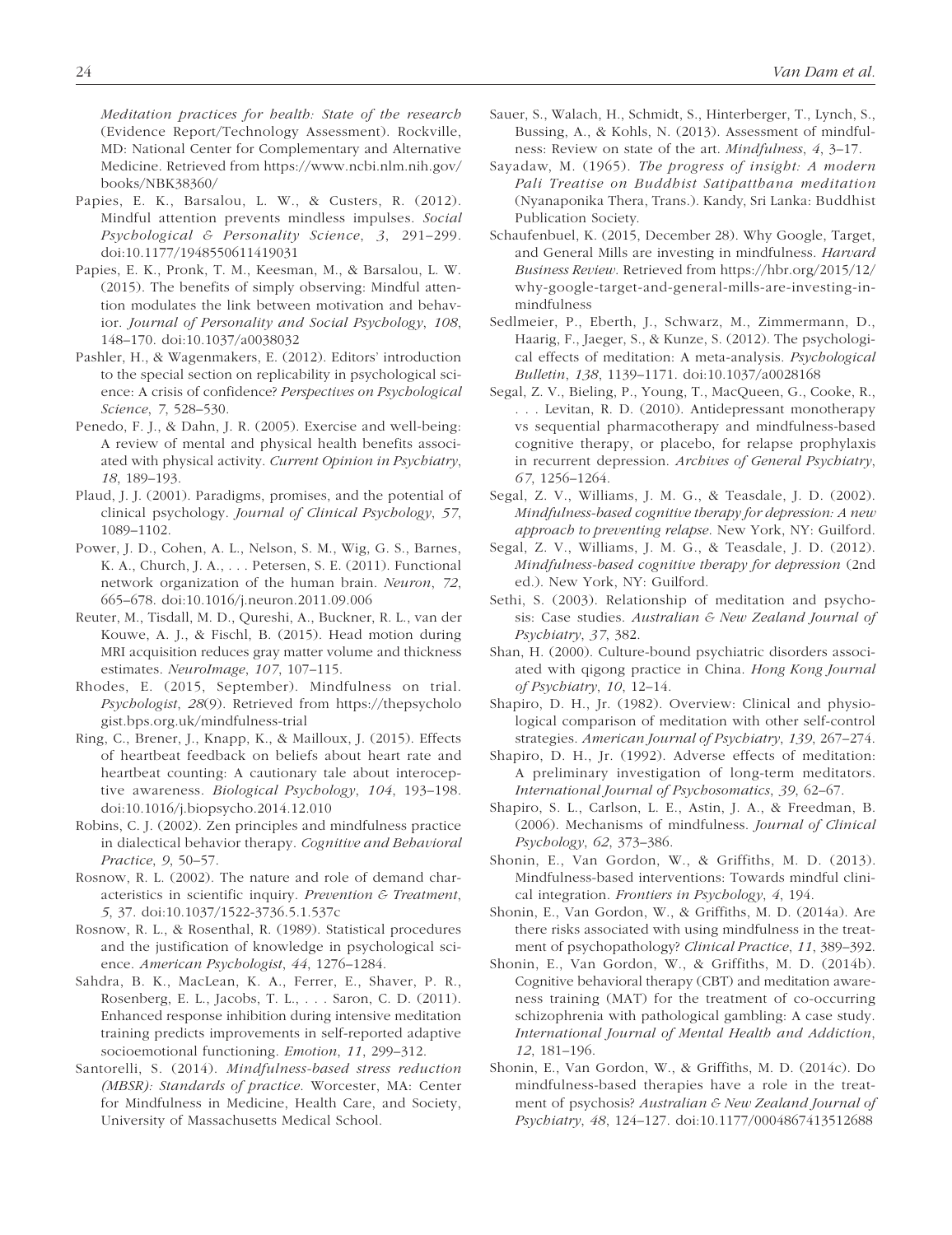- Shwed, U., & Bearman, P. S. (2010). The temporal structure of scientific consensus formation. *American Sociological Review*, *75*, 817–840.
- Sierra, M., Senior, C., Dalton, J., McDonough, M., Bond, A., Phillips, M. L., . . . David, A. S. (2002). Autonomic response in depersonalization disorder. *Archives of General Psychiatry*, *59*, 833–838.
- Simmons, J. P., Nelson, L. D., & Simonsohn, U. (2011). False-positive psychology undisclosed flexibility in data collection and analysis allows presenting anything as significant. *Psychological Science*, *22*, 1359–1366. doi:10.1177/0956797611417632
- Singh, N. N., Lancioni, G. E., Winton, A. S. W., Wahler, R. G., Singh, J., & Sage, M. (2004). Mindful caregiving increases happiness among individuals with profound multiple disabilities. *Research in Developmental Disabilities*, *25*, 207–218. doi:10.1016/j.ridd.2003.05.001
- Slagter, H. A., Lutz, A., Greischar, L. L., Francis, A. D., Nieuwenhuis, S., Davis, J. M., & Davidson, R. J. (2007). Mental training affects distribution of limited brain resources. *PLOS Biology*, *5*(6), e138.
- Sperduti, M., Martinelli, P., & Piolino, P. (2012). A neurocognitive model of meditation based on activation likelihood estimation (ALE) meta-analysis. *Consciousness and Cognition*, *21*, 269–276.
- Strauss, C., Cavanagh, K., Oliver, A., & Pettman, D. (2014). Mindfulness-based interventions for people diagnosed with a current episode of an anxiety or depressive disorder. A meta-analysis of randomised controlled trials. *PLOS ONE*, *9*(4), e96110. doi:10.1371/journal.pone.0096110
- Strauss, M. E., & Smith, G. T. (2009). Construct validity: Advances in theory and methodology. *Annual Review of Clinical Psychology*, *5*, 1–25.
- Strawn, J. R., Cotton, S., Luberto, C. M., Patino, L. R., Stahl, L. A., Weber, W. A., . . . DelBello, M. P. (2016). Neural function before and after mindfulness-based cognitive therapy in anxious adolescents at risk for developing bipolar disorder. *Journal of Child and Adolescent Psychopharmacology*, *26*, 372–379. doi:10.1089/cap.2015.0054
- Sze, J. A., Gyurak, A., Yuan, J. W., & Levenson, R. W. (2010). Coherence between emotional experience and physiology: Does body awareness training have an impact? *Emotion*, *10*, 803–814.
- Tang, Y.-Y., Hölzel, B. K., & Posner, M. I. (2015). The neuroscience of mindfulness meditation. *Nature Reviews Neuroscience*, *16*, 213–225. doi:10.1038/nrn3916
- Tang, Y.-Y., Ma, Y., Wang, J., Fan, Y., Feng, S., Lu, Q., . . . Posner, M. I. (2007). Short-term meditation training improves attention and self-regulation. *Proceedings of the National Academy of Sciences USA*, *104*, 17152–17156.
- Tolin, D. F. (2010). Is cognitive-behavioral therapy more effective than other therapies? A meta-analytic review. *Clinical Psychology Review*, *30*, 710–720.
- Tomasino, B., Fregona, S., Skrap, M., & Fabbro, F. (2013). Meditation-related activations are modulated by the practice needed to obtain it and by the expertise: An ALE meta-analysis study. *Frontiers in Human Neuroscience*, *6*, 346. doi:10.3389/fnhum.2012.00346
- Turner, L., Singh, K., Garrity, C., Tsertsvadze, A., Manheimer, E., Wieland, L., . . . Moher, D. (2011). An evaluation of the completeness of safety reporting in reports of complementary and alternative medicine trials. *BMC Complementary and Alternative Medicine*, *11*, 67.
- Turner, R. (2002). How much cortex can a vein drain? Downstream dilution of activation-related cerebral blood oxygenation changes. *NeuroImage*, *16*, 1062–1067.
- Vago, D. R., & Silbersweig, D. A. (2012). Self-awareness, selfregulation, and Self-transcendence (S-ART): A framework for understanding the neurobiological mechanisms of mindfulness. *Frontiers in Human Neuroscience*, *6*, 00296. doi:10.3389/fnhum.2012.00296
- van Aalderen, J. R., Donders, A. R. T., Giommi, F., Spinhoven, P., Barendregt, H. P., & Speckens, A. E. M. (2012). The efficacy of mindfulness-based cognitive therapy in recurrent depressed patients with and without a current depressive episode: A randomized controlled trial. *Psychological Medicine*, *42*, 989–1001. doi:10.1017/S0033291711002054
- Van Dam, N. T., Earleywine, M., & Borders, A. (2010). Measuring mindfulness? An item response theory analysis of the Mindful Attention Awareness Scale. *Personality and Individual Differences*, *49*, 805–810. doi:10.1016/j .paid.2010.07.020
- Van Dam, N. T., Earleywine, M., & Danoff-Burg, S. (2009). Differential item function across meditators and nonmeditators on the Five Facet Mindfulness Questionnaire. *Personality and Individual Differences*, *47*, 516–521. doi:10.1016/j.paid.2009.05.005
- Van den Hurk, P. A. M., Giommi, F., Gielen, S. C., Speckens, A. E. M., & Barendregt, H. P. (2010). Greater efficiency in attentional processing related to mindfulness meditation. *Quarterly Journal of Experimental Psychology*, *63*, 1168–1180.
- VanderKooi, L. (1997). Buddhist teachers' experience with extreme mental states in Western meditators. *Journal of Transpersonal Psychology*, *29*, 31–46.
- Van Dijk, K. R. A., Sabuncu, M. R., & Buckner, R. L. (2012). The influence of head motion on intrinsic functional connectivity MRI. *NeuroImage*, *59*, 431–438. doi:10.1016/j .neuroimage.2011.07.044
- Van Nuys, D. (1973). Meditation, attention, and hypnotic susceptibility: A correlation study. *International Journal of Clinical and Experimental Hypnosis*, *21*, 59–69.
- van Vugt, M. K., & Slagter, H. A. (2014). Control over experience? Magnitude of the attentional blink depends on meditative state. *Consciousness and Cognition*, *23*, 32–39. doi:10.1016/j.concog.2013.11.001
- van Vugt, M. K., Taatgen, N. A., Bastian, M., & Sackur, J. (2015, April). *Modeling mind-wandering: A tool to better understand distraction*. Paper presented at the International Conference in Cognitive Modeling*,*  Groningen, Netherlands.
- Vaughan, B., Goldstein, M. H., Alikakos, M., Cohen, L. J., & Serby, M. J. (2014). Frequency of reporting of adverse events in randomized controlled trials of psychotherapy vs. psychopharmacotherapy. *Comprehensive Psychiatry*, *55*, 849–855. doi:10.1016/j.comppsych.2014.01.001